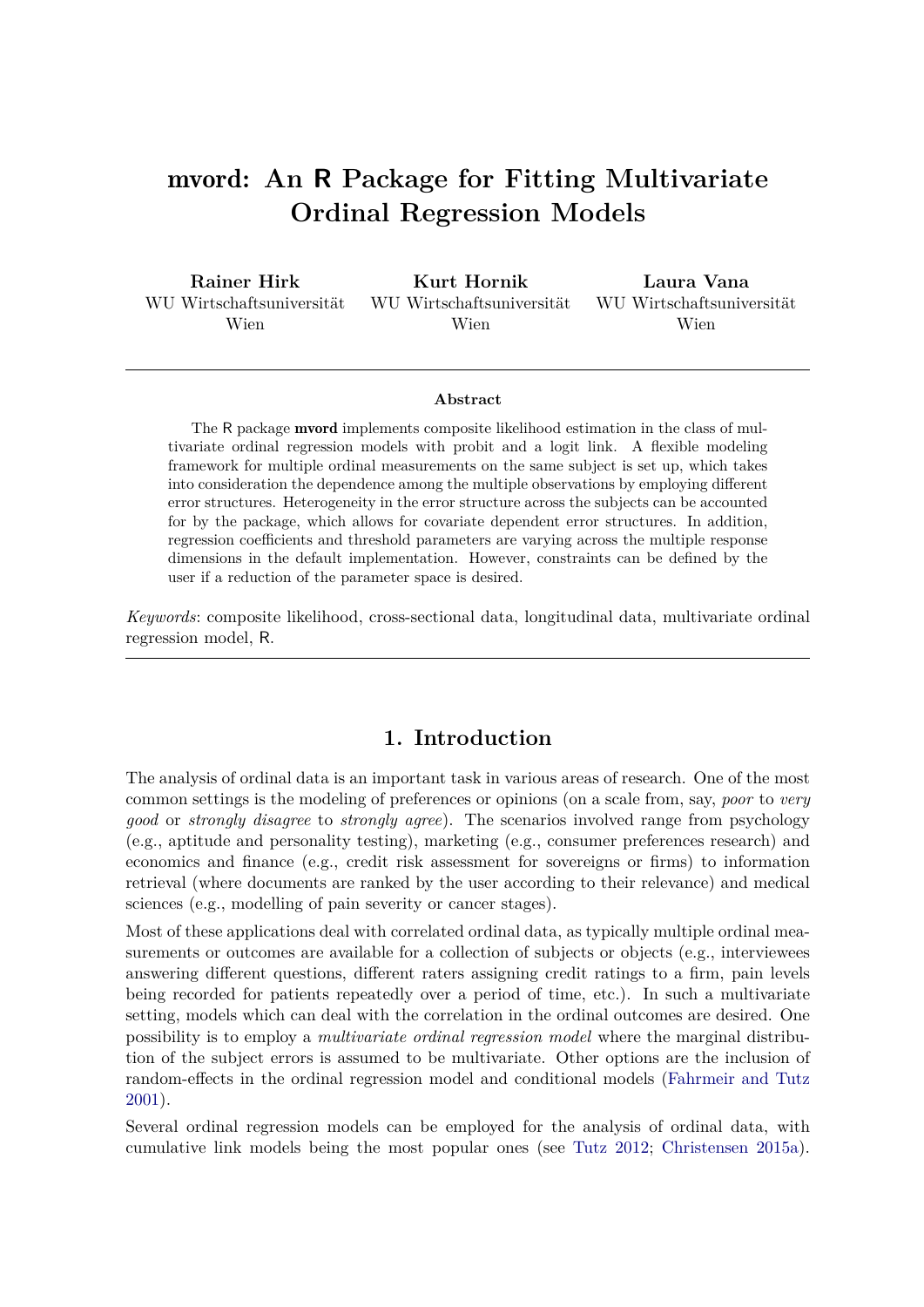Other approaches include continuation-ratio or adjacent-category models (see [Agresti 2002,](#page-38-0) [2010\)](#page-38-1). Different packages to analyze and model ordinal data are available in R (R [Core Team](#page-40-0) [2017\)](#page-40-0): For univariate ordinal regression models with fixed effects the function  $polr()$  of the MASS package [\(Venables and Ripley 2002\)](#page-41-1), the function clm() of the ordinal package [\(Christensen 2015b\)](#page-39-2), which supports scale effects as well as nominal effects, and the function  $vglm()$  of the VGAM package [\(Yee 2010\)](#page-41-2) are available. Another package which accounts for heteroskedasticity is package **oglmx** [\(Carroll 2016\)](#page-39-3). The package **ordinalNet** [\(Wurm, Rathouz,](#page-41-3) [and Hanlon 2017\)](#page-41-3) offers tools for model selection by using an elastic net penalty. Moreover, ordinal logistic models can be fitted by the functions lms() and orm() in package rms [\(Harrell](#page-39-4) [Jr 2017\)](#page-39-4) and the MCMCoprobit() function in package **MCMCpack** [\(Martin, Quinn, and Park](#page-40-1) [2011\)](#page-40-1) which uses Markov Chain Monte Carlo methods to fit ordinal probit regression models.

An overview on ordinal regression models in other statistical software packages like Stata [\(StataCorp. 2017\)](#page-41-4), SAS (SAS [Institute Inc. 2017\)](#page-40-2) or SPSS ([SPSS](#page-41-5) Inc. [2017\)](#page-41-5) is provided by [Liu](#page-40-3) [\(2009\)](#page-40-3). These software packages include the Stata procedure OLOGIT, the SAS procedure PROC LOGISTIC and the SPSS procedure PLUM which perform ordinal logistic regression models. The software procedure PLUM additionally includes other link functions like probit complementary log-log, cauchit abd negative log-log. Ordinal models for multinomial data are available in the SAS package PROC GENMOD, while another implementation of ordinal logistic regression is available in JMP ([JMP](#page-40-4) [2017\)](#page-40-4). In Python (Python [Software Foundation 2017\)](#page-40-5), package mord [\(Pedregosa-Izquierdo 2015\)](#page-40-6) implements ordinal regression methods.

While there are sufficient software tools in R which deal with the univariate case, the readyto-use packages for dealing with the multivariate case fall behind, mainly due to computational problems or lack of flexibility in the model specification. However, there are some R packages which support correlated ordinal data. One-dimensional normally distributed random effects in ordinal regression can be handled by the clmm() function of package **ordinal** [\(Christensen 2015b\)](#page-39-2); multiple possibly correlated random effects are implemented in package mixor [\(Hedeker, Archer, Nordgren, and Gibbons 2015\)](#page-39-5). Note that this package uses multidimensional quadrature methods and estimation becomes infeasible for increasing dimension of the random effects. Bayesian multilevel models for ordinal data are implemented in the package brms [\(Bürkner 2017\)](#page-38-2). Multivariate ordered probit models, where the subject errors are assumed to follow a multivariate normal distribution with a general correlation matrix, can be estimated with package PLordprob [\(Kenne Pagui, Canale, Genz, and Azzalini 2014\)](#page-39-6), which uses maximum composite likelihood methods estimation. This package works well for standard applications but lacks flexibility. For example, the number of levels of the ordinal responses needs to be equal across all dimensions, threshold and regression coefficients are the same for all multiple measurements and it does not account for missing observations in the outcome variable. None of these packages support at the time of writing covariate dependent error structures. A package which allows for different error structures in non-linear mixed effects models is package nlme [\(Pinheiro, Bates, DebRoy, Sarkar, and](#page-40-7) R Core Team [2017\)](#page-40-7), even though models dealing with ordinal data are not supported.

The motivation of this package lies in a credit risk application, where multiple credit ratings are assigned by various credit rating agencies (CRAs) to firms over several years. CRAs have an important role in financial markets, as they deliver subjective assessments or opinions of an entity's creditworthiness, which are then used by the other players on the market, such as investors and regulators, in their decision making process. Entities are assigned to rating classes by CRAs on an ordinal scale by using both quantitative and qualitative criteria.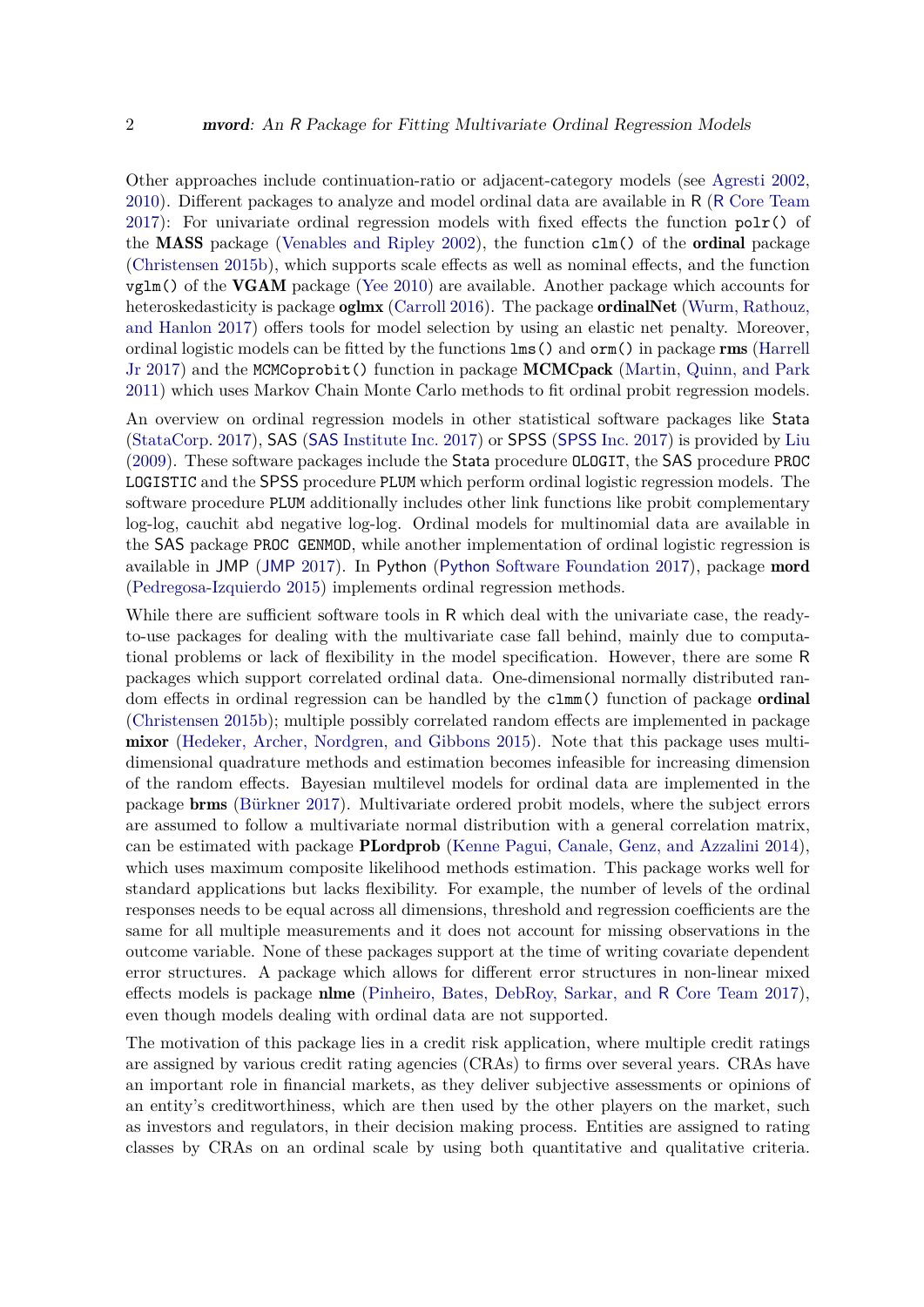Ordinal credit ratings can be seen as a coarser version of an underlying continuous latent process, which measures creditworthiness. In the literature, this latent variable motivation has been used in various credit rating models (e.g., [Blume, Lim, and Mackinlay 1998;](#page-38-3) [Afonso,](#page-38-4) [Gomes, and Rother 2009;](#page-38-4) [Alp 2013;](#page-38-5) [Reusens and Croux 2017\)](#page-41-6).

This setting is an example of an application where correlated ordinal data arises naturally. On the one hand, multiple ratings for one firm at the same point in time can be assumed to be correlated and on the other hand, given the longitudinal dimension of the data, for each rater, there is serial dependence in the ratings assigned over several periods. Moreover, aside from the need of a model class that can handle correlated ordinal data, additional flexibility is desired due to the following characteristics of the problem at hand: Firstly, there is heterogeneity in the rating methodology. Raters use different labeling as well as a different number of rating classes. Secondly, the credit risk measure employed in assessing creditworthiness can differ among raters (e.g., probability of default versus recovery in case of default), which leads to heterogeneity in the covariates, as raters might use different variables in their rating process and assign different importance to the variables employed. Thirdly, the data has missing values and is unbalanced, as firms can leave the data set before the end of the observation period due to various reasons such as default but also because of mergers and acquisitions, privatizations, etc., or ratings can be withdrawn. Moreover, there are missings in the multiple ratings, as not all firms are rated by all CRAs at each time point.

The paper and package mvord [\(Hirk, Hornik, and Vana 2017b\)](#page-39-7) for R aim at providing a flexible framework for analyzing correlated ordinal data by means of the class of multivariate ordinal regression models. We offer the following features which (to the best of our knowledge) enhance the currently available software for multivariate ordinal regression models in R:

- i Different error structures are available (such as a general, an autoregressive order one, or an equicorrelation structure for the subject error);
- ii we also account for heterogeneity in the error structure among the subjects by allowing the use of subject-specific covariates in the specification of the error structure;
- iii we implement a multivariate logit link for the class of multivariate ordinal regression models;
- iv we allow for outcome specific threshold parameters;
- v we allow for outcome specific regression parameters;
- vi the user can impose further restrictions on the threshold and regression parameters in order to achieve a more parsimonious model (e.g., using one set of thresholds for all outcome dimensions);
- vii we offer the possibility to switch between different parameterizations, which are needed in ordinal models to ensure identifiability.

This paper is organized as follows: Section [2](#page-3-0) provides an overview of the model class and the estimation procedure, including model specification and identifiability issues. Section [3](#page-9-0) presents the main functions of the package. A description of the illustrative data sets used for exemplifying the functionalities of the package is given in Section [4.](#page-21-0) A couple of worked examples are given in Section [5.](#page-24-0) Section [6](#page-38-6) concludes.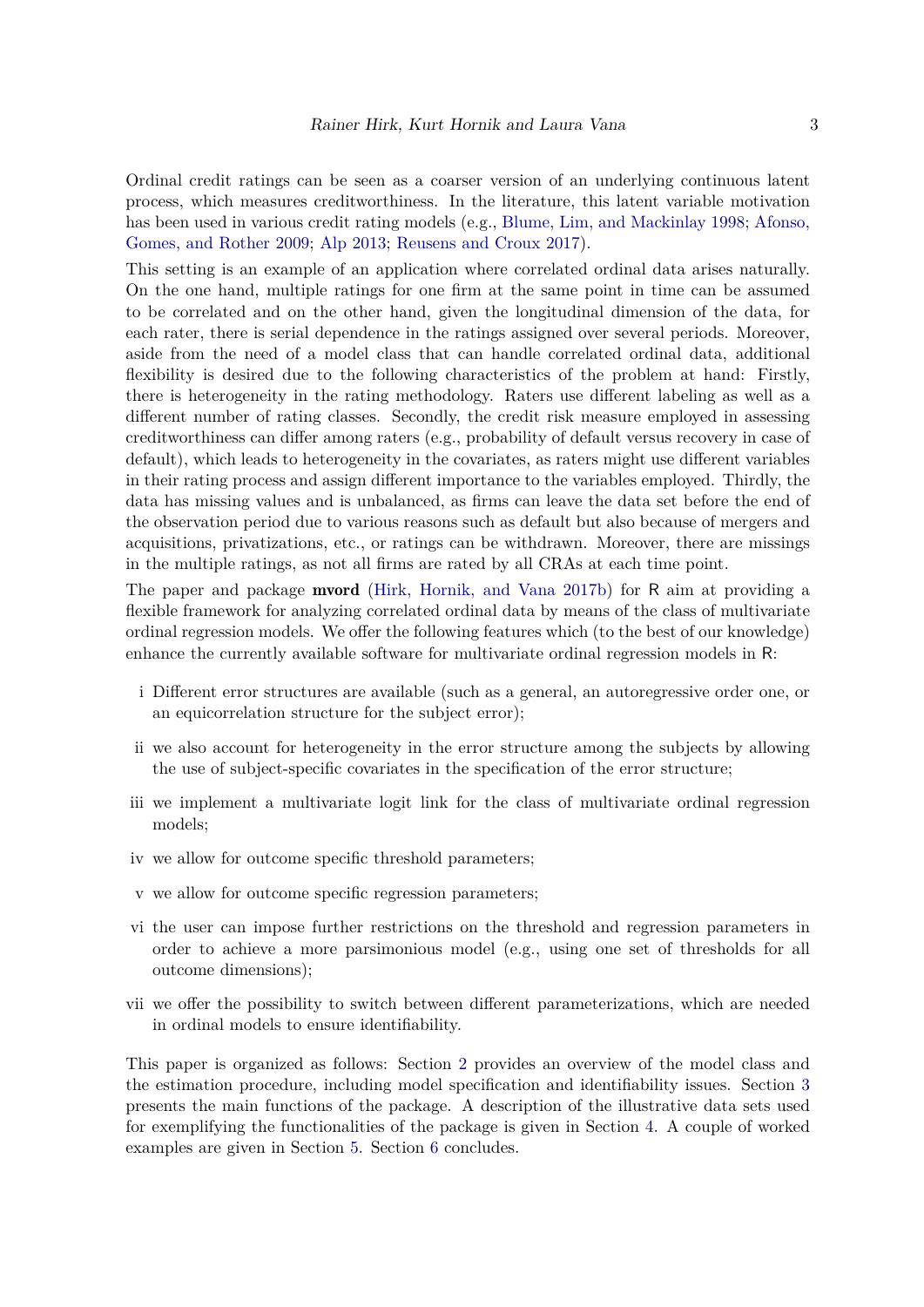# **2. Model class and estimation**

<span id="page-3-0"></span>Multivariate ordinal regression models are an appropriate modeling choice when a vector of correlated ordinal response variables, together with covariates, is observed for each unit or subject in the sample. The response vector can be composed of different variables, i.e., multiple measurements on the same subject (e.g., different credit ratings assigned to a firm by different CRAs, different survey questions answered by an interviewee, etc.) or repeated measurements on the same variable at different time points.

#### <span id="page-3-2"></span>**2.1. Model specification**

Let  $Y_{ij}$  denote the ordinal observation and  $x_{ij}$  be a p dimensional vector of covariates for subject *i* and outcome *j*, where  $i = 1, \ldots, n$  and  $j \in J_i$ , for  $J_i$  a subset of all available outcomes *J* in the data set. Moreover, we denote by  $q = |J|$  and  $q_i = |J_i|$  the number of elements in the set  $J$  and  $J_i$ , respectively. Following the cumulative link modeling approach [\(McCullagh 1980\)](#page-40-8), the ordinal response  $Y_{ij}$  is assumed to be a coarser version of a latent continuous variable  $Y_{ij}$ . The observable categorical outcome  $Y_{ij}$  and the unobservable latent variable  $Y_{ij}$  are connected by:

$$
Y_{ij} = r_{ij} \quad \Leftrightarrow \quad \theta_{j,r_{ij}-1} < Y_{ij} \leq \theta_{j,r_{ij}}, \qquad r_{ij} \in \{1, \ldots, K_j\},
$$

where  $r_{ij}$  is a category out of  $K_j$  ordered categories and  $\theta_j$  is a vector of suitable threshold parameters for outcome *j* with the following restriction:  $-\infty < \theta_{j,1} < \cdots < \theta_{j,K_j-1} < \infty$ . Note that in this setting binary observations can be treated as ordinal observations with two categories  $(K<sub>j</sub> = 2)$ .

The following linear model is assumed for the relationship between the latent variable  $Y_{ij}$  and the vector of covariates  $x_{ij}$ :

<span id="page-3-1"></span>
$$
\widetilde{Y}_{ij} = \beta_{j0} + \boldsymbol{x}_{ij}^{\top} \boldsymbol{\beta}_j + \epsilon_{ij},\tag{1}
$$

where  $\beta_{j0}$  is an intercept term,  $\beta_j = (\beta_{j1}, \ldots, \beta_{jp})^\top$  is a vector of regression coefficients, both corresponding to outcome  $j$ , and  $\epsilon_{ij}$  is a mean zero error term. We further assume the *n* subjects to be independent and that the error terms are uncorrelated with the covariates. Note that the number of ordered categories  $K_j$  as well as the threshold parameters  $\theta_j$  and the regression coefficients  $\beta_j$  are allowed to vary across outcome dimensions  $j \in J$  to account for possible heterogeneity across the response variables.

**Category-specific regression coefficients** By employing one set of regression coefficients  $\beta_j$  for all categories of the *j*-th outcome it is implied that the relationship between the covariates and the responses does not depend on the category. This assumption is called parallel regression or proportional odds assumption [\(McCullagh 1980\)](#page-40-8) and can be relaxed for one or more covariates by allowing the corresponding regression coefficients to be category specific (see e.g., [Peterson and Harrell 1990\)](#page-40-9).

**Link functions** The dependence among the different responses is accounted for by assuming that, for each subject *i*, the vector of error terms  $\epsilon_i = [\epsilon_{ij}]_{j \in J_i}$  follows a suitable multivariate distribution. We consider two multivariate distributions which correspond to the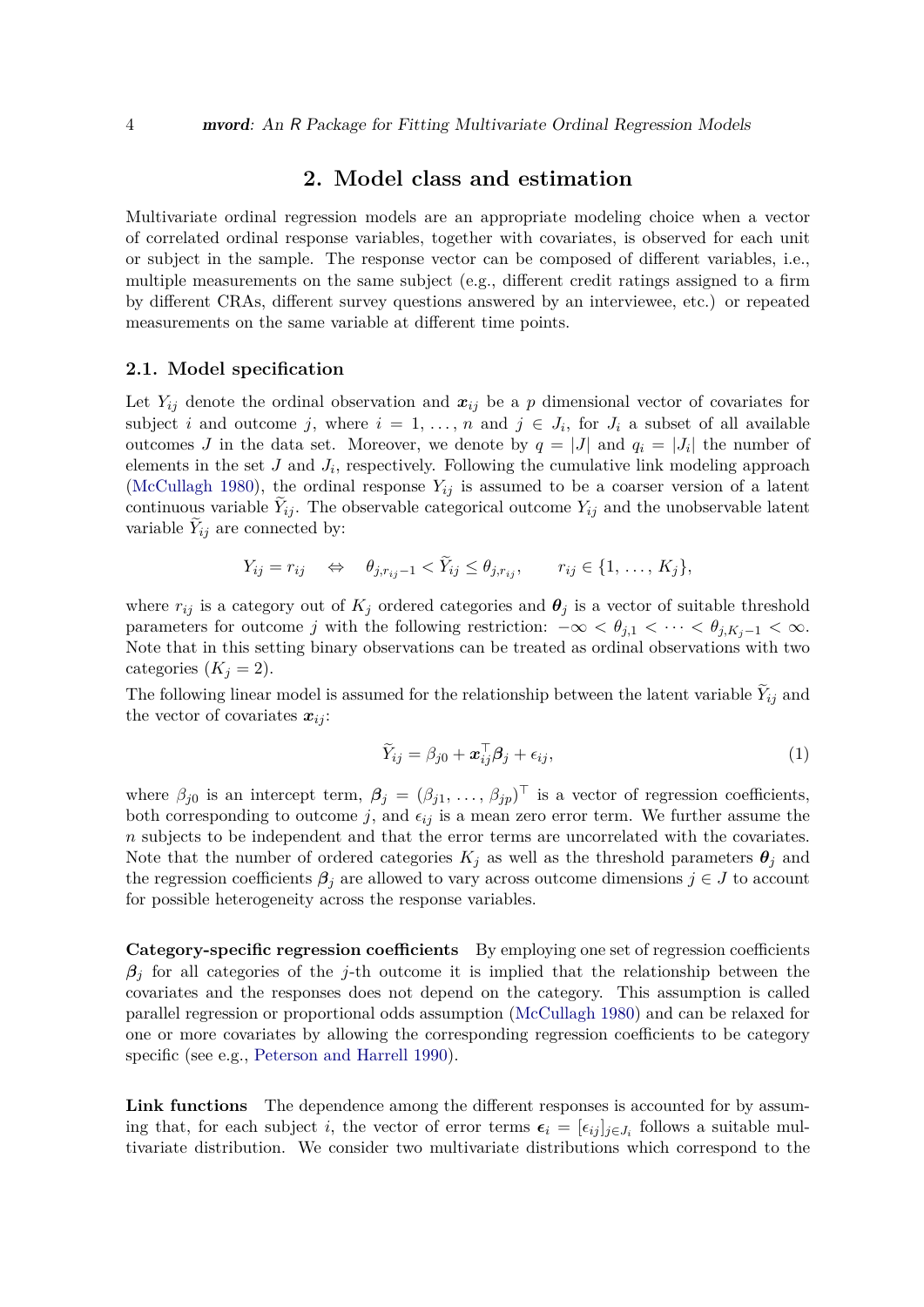multivariate probit and logit link functions. For the *multivariate probit link* we assume that the errors follow a multivariate normal distribution:  $\epsilon_i \sim \mathcal{N}_{q_i}(\mathbf{0}, \mathbf{\Sigma}_i)$ . A *multivariate logit link* is constructed by employing a multivariate logistic distribution family with univariate logistic margins and a *t* copula with certain degrees of freedom. For a vector  $\boldsymbol{z} = (z_1, \ldots, z_q)^\top$ , the multivariate logistic distribution function with  $\nu$  degrees of freedom, mean  $\mu$  and covariance matrix  $\Sigma$  is defined as:

<span id="page-4-2"></span>
$$
F_{\nu,\mu,\Sigma}(z) = t_{\nu,R}(\{g_{\nu}((z_1 - \mu_1)/\sigma_1), \ldots, g_{\nu}((z_q - \mu_q)/\sigma_q)\}^{\top}),
$$
\n(2)

where  $t_{\nu,R}$  is the *q* dimensional multivariate *t* distribution with  $\nu$  degrees of freedom and correlation matrix  $\mathbf{R}$  corresponding to  $\Sigma$ ,  $g_{\nu}(x) = t_{\nu}^{-1}(\exp(x)/(\exp(x)+1)), t_{\nu}^{-1}$  is the quantile function of the univariate *t* distribution with *ν* degrees of freedom and  $\sigma_1^2, \ldots, \sigma_q^2$  are the diagonal elements of **Σ**.

This *t* copula based multivariate logistic family was proposed by [O'Brien and Dunson](#page-40-10) [\(2004\)](#page-40-10) and later also employed by [Nooraee, Abegaz, Ormel, Wit, and van den Heuvel](#page-40-11) [\(2016\)](#page-40-11) and [Hirk, Hornik, and Vana](#page-39-8) [\(2017a\)](#page-39-8), who approximate the distribution by a multivariate *t* distribution with the degrees of freedom chosen appropriately. The employed distribution family differs from the conventional multivariate logistic distributions of [Gumbel](#page-39-9) [\(1961\)](#page-39-9) or [Malik](#page-40-12) [and Abraham](#page-40-12) [\(1973\)](#page-40-12) in that it offers a more flexible dependence structure through the correlation matrix of the *t* copula, while still keeping the log odds interpretation of the regression coefficients through the univariate logistic margins.

#### <span id="page-4-1"></span>**2.2. Identifiability issues**

As the absolute scale and the absolute location are not identifiable in ordinal models, further restrictions on the parameter set need to be imposed. Assuming  $\Sigma_i$  to be a covariance matrix with diagonal elements  $[\sigma_{ij}^2]_{j\in J_i}$ , only the quantities  $\beta_j/\sigma_{ij}$  and  $(\theta_{j,r_{ij}}-\beta_{j0})/\sigma_{ij}$  are identifiable in the model in Equation [1.](#page-3-1) Hence, in order to obtain an identifiable model the parameter set is typically constrained in one of the following ways:

- Fixing the intercept  $\beta_{j0}$  (e.g., to zero), using flexible thresholds  $\theta_j$  and fixing  $\sigma_{ij}$  (e.g., to unity)  $\forall j \in J_i, \forall i \in \{1, ..., n\};$
- Leaving the intercept  $\beta_{j0}$  unrestricted, fixing one threshold parameter (e.g.,  $\theta_{j,1} = 0$ ) and fixing  $\sigma_{ij}$  (e.g., to unity)  $\forall j \in J_i$ ,  $\forall i \in \{1, ..., n\};$
- Fixing the intercept  $\beta_{i0}$  (e.g., to zero), fixing one threshold parameter (e.g.,  $\theta_{i,1} = 0$ ) and leaving  $\sigma_{ij}$  unrestricted  $\forall j \in J_i, \forall i \in \{1, \ldots, n\};$
- Leaving the intercept  $\beta_{j0}$  unrestricted, fixing two threshold parameters (e.g.,  $\theta_{j,1} = 0$ and  $\theta_{j,2} = 1$  $\theta_{j,2} = 1$ ) and leaving  $\sigma_{ij}$  unrestricted  $\forall j \in J_i$ ,  $\forall i \in \{1, ..., n\}$ .

Note that the first two options are the most commonly used in the literature. All of these alternative model parameterizations are supported by the mvord package, allowing the user to choose the most convenient one for each specific application. Table [1](#page-14-0) in Section [3.5](#page-13-0) gives an overview on the identifiable parameterizations implemented in the package.

<span id="page-4-0"></span><sup>&</sup>lt;sup>1</sup>Note that this parameterization cannot be applied to the binary case.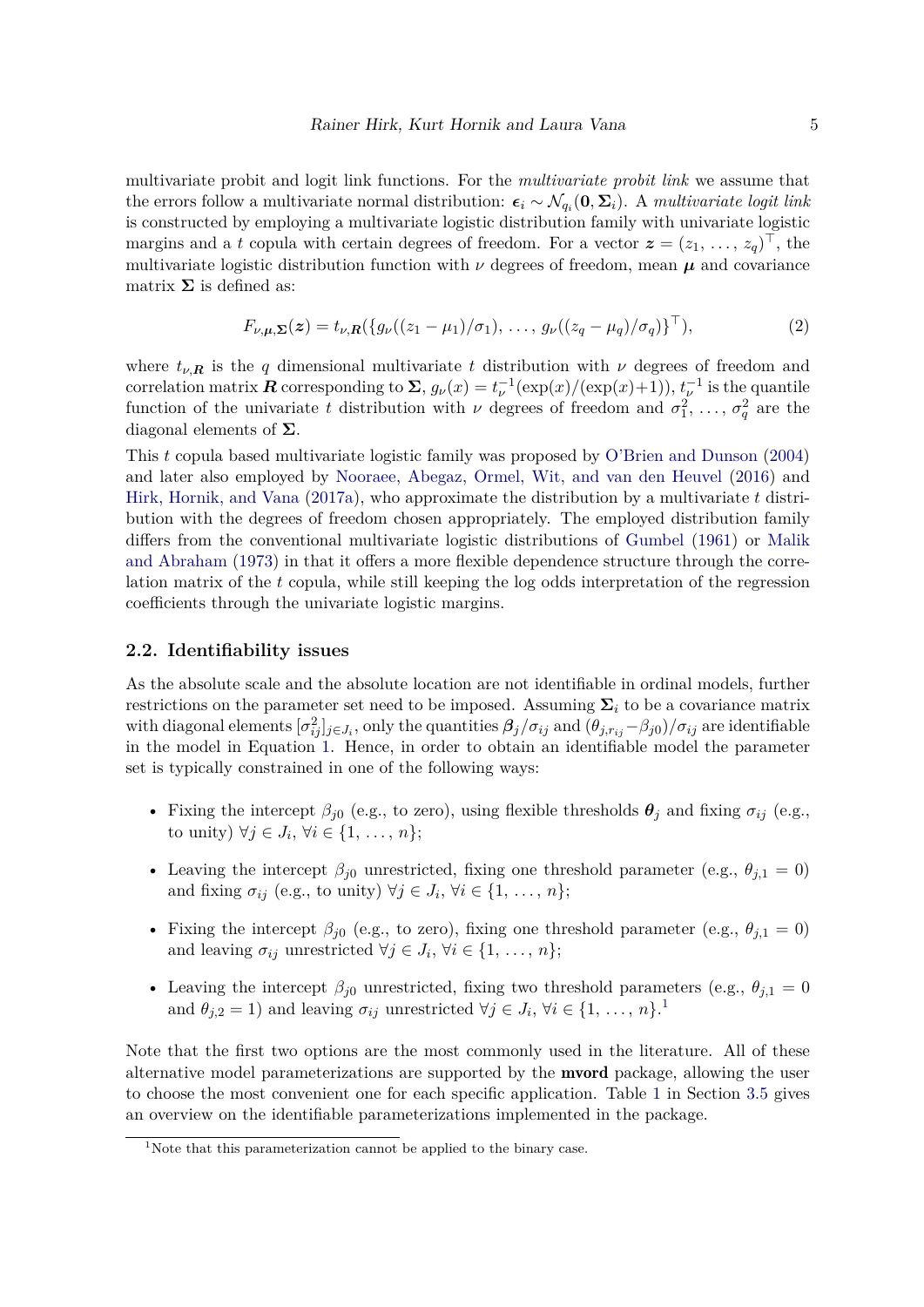### **2.3. Error structures**

#### *Basic model*

The *basic* multivariate ordinal regression model assumes that the correlation (and possibly variance, depending on the parameterization) parameters in the distribution function of the  $\epsilon_i$ 's are constant for all subjects *i*.

**Correlation** The dependence between the multiple measurements or outcomes can be captured by different correlation structures. Among them, we concentrate on the following three:

- the *general* correlation structure assumes different correlation parameters between pairs of outcomes  $corr(\epsilon_{ik}, \epsilon_{il}) = \rho_{kl}$ ;
- the *equicorrelation* structure  $corr(\epsilon_{ik}, \epsilon_{il}) = \rho$  implies that the correlation between all pairs of outcomes is constant;
- when faced with longitudinal data, especially when moderate to long subject-specific time series are available, an *AR*(1) *autoregressive* correlation model of order one can be employed. For given equally spaced time points  $t_1, t_2, \ldots, t_q$  this  $AR(1)$  error structure implies an exponential decay in the correlation with the lag. If  $t_k$  and  $t_l$  are the time points when  $Y_{ik}$  and  $Y_{il}$  are observed, then  $corr(\epsilon_{ik}, \epsilon_{il}) = \rho^{|t_k - t_l|}$ .

**Variance** If a parameterization which supports the estimation of the variance of the latent processes is used (see Section [2.2\)](#page-4-1), it is assumed that  $VAR(\epsilon_{ij}) = \sigma_j^2$ .

#### *Extending the basic model*

In some applications, the constant correlation (and variance) structure across subjects may be too restrictive. We hence extend the basic model by allowing the use of covariates in the correlation (and variance) specifications.

**Correlation** For each subject *i* and each pair  $(k, l)$  from the set  $J_i$ , the correlation parameter  $\rho_{ikl}$  is assumed to depend on a vector  $s_i$  of *m* subject-specific covariates. The hyperbolic tangent transformation allows us to reparameterize the linear term  $\alpha_{0kl} + s_i^{\top} \alpha_{kl}$  in terms of a correlation parameter:

$$
\frac{1}{2}\log\left(\frac{1+\rho_{ikl}}{1-\rho_{ikl}}\right)=\alpha_{0kl}+s_i^{\top}\alpha_{kl}, \qquad \rho_{ikl}=\frac{e^{2(\alpha_{0kl}+s_i^{\top}\alpha_{kl})}-1}{e^{2(\alpha_{0kl}+s_i^{\top}\alpha_{kl})}+1}.
$$

If  $\alpha_{kl} = 0$  for all  $k, l \in J_i$ , this model would correspond to the general correlation structure in the basic model. Moreover, if  $\alpha_{0kl} = 0$  and  $\alpha_{kl} = 0$  for all  $k, l \in J_i$ , the correlation matrix is the identity matrix and the responses are uncorrelated.

For the more parsimonious error structures of equicorrelation and *AR*(1), in the extended model the correlation parameters are modeled as:

$$
\frac{1}{2}\log\left(\frac{1+\rho_i}{1-\rho_i}\right)=\alpha_0+s_i^{\top}\alpha, \qquad \rho_i=\frac{e^{2(\alpha_0+s_i^{\top}\alpha)}-1}{e^{2(\alpha_0+s_i^{\top}\alpha)}+1}.
$$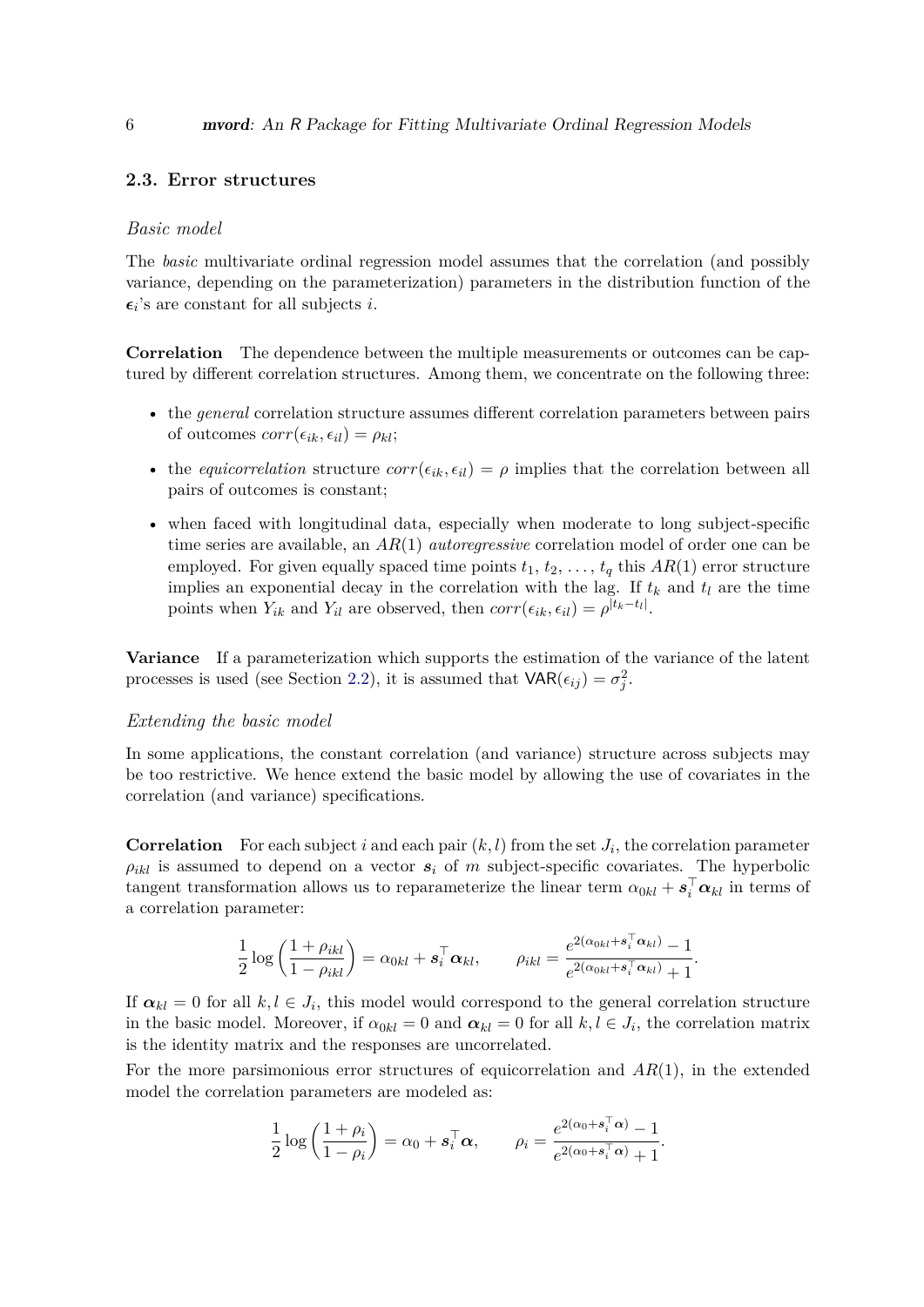**Variance** Similarly, one could model the heterogeneity among the subjects through the variance parameters  $VAR(\epsilon_{ij}) = \sigma_{ij}^2$  by employing the following linear model on the logvariance:

$$
\log(\sigma_{ij}^2) = \gamma_{0j} + \boldsymbol{s}_i^{\top} \boldsymbol{\gamma}_j.
$$

The correlation (or covariance) matrix  $\Sigma_i$  must be positive-semi-definite. This can be ensured by the use of special algorithms such as the one proposed by [Higham](#page-39-10) [\(1988\)](#page-39-10).

#### <span id="page-6-1"></span>**2.4. Composite likelihood estimation**

In order to estimate the model parameters we use a composite likelihood approach, where the full likelihood is approximated by a pseudo-likelihood which is constructed from lower dimensional marginal distributions, more specifically by "aggregating" the likelihoods corresponding to pairs of observations [\(Varin, Reid, and Firth 2011\)](#page-41-7).

For a given parameter vector  $\delta$ , which contains the threshold parameters, the regression coefficients and the parameters of the error structure, the likelihood is given by:

$$
\mathscr{L}(\boldsymbol{\delta}) = \prod_{i=1}^n \mathsf{P}\bigg(\bigcap_{j\in J_i} \{Y_{ij} = r_{ij}\}\bigg)^{w_i} = \prod_{i=1}^n \bigg(\int_{D_i} f_{q_i}(\widetilde{\boldsymbol{Y}_i}; \boldsymbol{\delta}) d^{q_i} \widetilde{\boldsymbol{Y}_i}\bigg)^{w_i},
$$

where  $D_i = \prod_{j \in J_i} (\theta_{j,r_{ij}-1}, \theta_{j,r_{ij}}]$  is a Cartesian product,  $w_i$  are subject-specific non-negative weights, which are set to one in the default case, and  $f_{q_i}$  is the  $q_i$ -dimensional density of the error terms  $\epsilon_i$ . We approximate this full likelihood by a pairwise likelihood which is constructed from bivariate marginal distributions. If the number of observed outcomes for subject *i* is less than two  $(q_i < 2)$ , the univariate marginal distribution enters the likelihood. The pairwise log-likelihood function is obtained by:

<span id="page-6-0"></span>
$$
p\ell(\boldsymbol{\delta}) = \sum_{i=1}^{n} w_i \bigg[ \mathbb{1}_{\{q_i \ge 2\}} \sum_{\substack{k < l \\ k, l \in J_i}} \log \left( \mathsf{P}(Y_{ik} = r_{ik}, Y_{il} = r_{il}) \right) + \mathbb{1}_{\{q_i = 1\}} \mathbb{1}_{\{k \in J_i\}} \log \left( \mathsf{P}(Y_{ik} = r_{ik}) \right) \bigg]. \tag{3}
$$

Denoting by  $U_{ij}=(\theta_{j,r_{ij}}-\beta_{j0}-\boldsymbol{x}_{ij}^{\top}\boldsymbol{\beta}_j)/\sigma_{ij}$  the upper and by  $L_{ij}=(\theta_{j,r_{ij}-1}-\beta_{j0}-\boldsymbol{x}_{ij}^{\top}\boldsymbol{\beta}_j)/\sigma_{ij}$ the lower integration bounds and by  $f_1$  and  $f_2$  the uni- and bivariate density functions corresponding to the error distribution, the uni- and bivariate probabilities are given by:

$$
P(Y_{ik} = r_{ik}, Y_{il} = r_{il}) = \int_{L_{ik}}^{U_{ik}} \int_{L_{il}}^{U_{il}} f_2(v_{ik}, v_{il}; \rho_{ikl}) dv_{ik} dv_{il},
$$

$$
P(Y_{ik} = r_{ik}) = \int_{L_{ik}}^{U_{ik}} f_1(v_{ik}) dv_{ik}.
$$

The maximum pairwise likelihood estimates  $\hat{\delta}_{PL}$  are obtained by direct maximization of the composite likelihood given in Equation [3.](#page-6-0) The threshold and error structure parameters to be estimated are reparameterized such that unconstrained optimization can be performed. Firstly, we reparameterize the threshold parameters in order to achieve monotonicity. Secondly, for all unrestricted correlation (and covariance) matrices we use the spherical parameterization of [Pinheiro and Bates](#page-40-13) [\(1996\)](#page-40-13). This parameterization has the advantage that it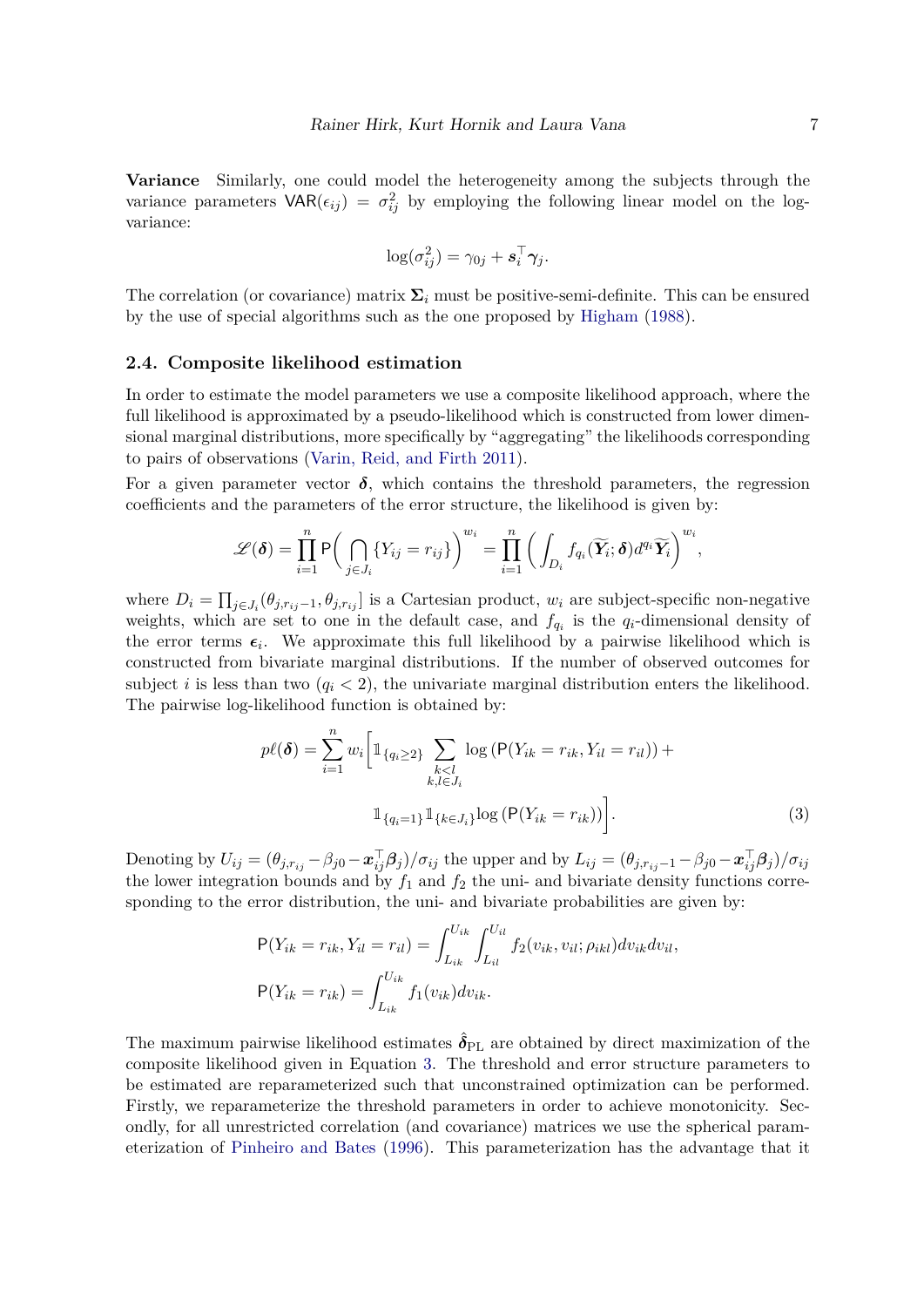can be easily applied to correlation matrices. Thirdly, if we assume to have equicorrelated or *AR*(1) errors, we use the hyperbolic tangent transformation.

Computation of the standard errors is needed in order to quantify the uncertainty of the maximum pairwise likelihood estimates. Under certain regularity conditions, the maximum pairwise likelihood estimates are consistent as the number of responses is fixed and  $n \to \infty$ . In addition, the maximum pairwise likelihood estimator is asymptotically normal with asymptotic mean  $\delta$  and a covariance matrix which equals the inverse of the Godambe information matrix:

$$
G(\boldsymbol{\delta})^{-1} = H^{-1}(\boldsymbol{\delta}) V(\boldsymbol{\delta}) H^{-1}(\boldsymbol{\delta}),
$$

where  $H(\boldsymbol{\delta})$  the Hessian (sensitivity matrix) and  $V(\boldsymbol{\delta})$  the variability matrix. The variability matrix  $V(\delta)$  and the Hessian  $H(\delta)$  can be estimated as follows:

$$
\hat{V}(\boldsymbol{\delta}) = \frac{1}{n} \sum_{i=1}^{n} \left( \frac{\partial p \ell_i(\hat{\boldsymbol{\delta}}_{\text{PL}})}{\partial \boldsymbol{\delta}} \right) \left( \frac{\partial p \ell_i(\hat{\boldsymbol{\delta}}_{\text{PL}})}{\partial \boldsymbol{\delta}} \right)^{\top},
$$

$$
\hat{H}(\boldsymbol{\delta}) = -\frac{1}{n} \sum_{i=1}^{n} \frac{\partial^2 p \ell_i(\hat{\delta}_{\mathrm{PL}})}{\partial \boldsymbol{\delta} \partial \boldsymbol{\delta}^\top} \n= \frac{1}{n} \sum_{i=1}^{n} \sum_{\substack{k < l \\ k, l \in J_i}} \left( \frac{\partial p \ell_{ikl}(\hat{\delta}_{\mathrm{PL}})}{\partial \boldsymbol{\delta}} \right) \left( \frac{\partial p \ell_{ikl}(\hat{\delta}_{\mathrm{PL}})}{\partial \boldsymbol{\delta}} \right)^\top,
$$

where  $p\ell_i(\delta)$  is the component of the pairwise log-likelihood corresponding to subject *i* and  $p\ell_{ikl}(\delta)$  corresponds to subject *i* and pair  $(k, l)$ .

In order to compare different models, the composite likelihood information criterion by [Varin](#page-41-8) [and Vidoni](#page-41-8) [\(2005\)](#page-41-8) can be used:  $CLIC(\delta) = -2 p\ell(\hat{\delta}_{PL}) + k \text{ tr}(\hat{V}(\delta)\hat{H}(\delta)^{-1})$  (where  $k = 2$ corresponds to CLAIC and  $k = \log(n)$  corresponds to CLBIC). A comprehensive overview and further details on the properties of the maximum composite likelihood estimates is provided in [Varin](#page-41-9) [\(2008\)](#page-41-9).

#### **2.5. Interpretation of the coefficients**

Unlike in linear regression models, the interpretation of the regression coefficients and of the threshold parameters in ordinal models is not straightforward. Estimated thresholds and coefficients represent only signal to noise ratios and cannot be interpreted directly (see Section [2.2\)](#page-4-1). For one particular outcome  $j$ , the coefficients can be interpreted in the same way as in univariate cumulative link models. Let us assume without loss of generality that a higher latent score leads to better ratings on the ordinal scale. This implies that the first category is the worst and category  $K_i$  is the best category. The marginal cumulative probabilities implied by the model in Equation [1](#page-3-1) are then given by the following relationship:

$$
\mathsf{P}(Y_{ij} \leq r_{ij} | \mathbf{x}_{ij}) = \mathsf{P}(\mathbf{x}_{ij}^{\top} \boldsymbol{\beta}_j + \epsilon_{ij} \leq \theta_{j,r_{ij}}) = \mathsf{P}(\epsilon_{ij} \leq \theta_{j,r_{ij}} - \mathbf{x}_{ij}^{\top} \boldsymbol{\beta}_j) = F_1(\theta_{j,r_{ij}} - \mathbf{x}_{ij}^{\top} \boldsymbol{\beta}_j),
$$

where  $F_1$  is the marginal (univariate) distribution function of the errors for the *j*-th outcome.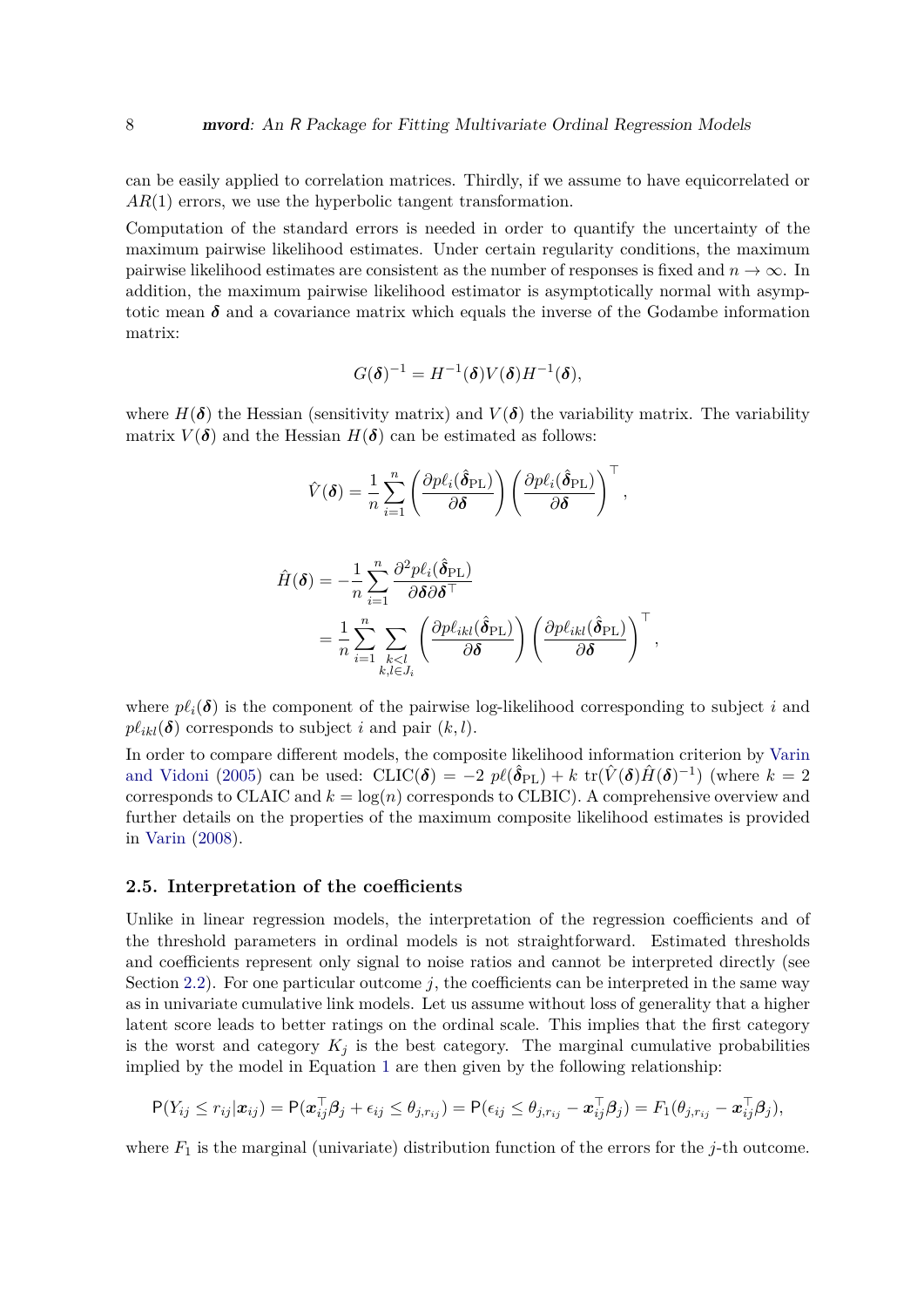One natural way to interpret ordinal regression models is to analyze partial effects, where one is interested in how a marginal change in one variable  $x_{ijv}$  changes the outcome distribution. The partial probability effects in the cumulative model are given by:

$$
\delta_{r,v}^j(\boldsymbol{x}_{ij}) = \frac{\partial \mathsf{P}(Y_{ij}=r_{ij}|\boldsymbol{x}_{ij})}{\partial x_{ijv}} = -\left(f_1(\theta_{j,r_{ij}}-\boldsymbol{x}_{ij}^{\top}\boldsymbol{\beta}_j)-f_1(\theta_{j,r_{ij}-1}-\boldsymbol{x}_{ij}^{\top}\boldsymbol{\beta}_j)\right)\beta_{jv},
$$

where  $f_1$  is the density corresponding to  $F_1$ ,  $x_{ij}$  is the *v*-th element in  $x_{ij}$  and  $\beta_{jv}$  is the *v*-th element in  $\beta_i$ . In case of discrete variables it is more appropriate to consider the changes in probability before and after the change in the variable instead of the partial effects using:

$$
\Delta P(Y_{ij} = r_{ij}|\boldsymbol{x}_{ij}, \tilde{\boldsymbol{x}}_{ij}) = P(Y_{ij} = r_{ij}|\tilde{\boldsymbol{x}}_{ij}) - P(Y_{ij} = r_{ij}|\boldsymbol{x}_{ij}),
$$

where all elements of  $\tilde{x}_{ij}$  are equal to  $x_{ij}$  except for the *v*-th element, which is equal to  $\tilde{x}_{ijv} = x_{ijv} + \Delta x_{ijv}$  for the discrete change  $\Delta x_{ijv}$  in the variable  $x_v$ . We refer to [Greene and](#page-39-11) [Hensher](#page-39-11) [\(2010\)](#page-39-11) and [Boes and Winkelmann](#page-38-7) [\(2006\)](#page-38-7) for further discussion of the interpretation of partial effects in ordered response models.

In the presence of the probit link function, we have the following relationship between the cumulative probabilities and the latent process:

$$
\Phi^{-1}(\mathsf{P}(Y_{ij}\leq r_{ij}|\boldsymbol{x}_{ij}))=\theta_{j,r_{ij}}-\boldsymbol{x}_{ij}^{\top}\boldsymbol{\beta}_{j}.
$$

An increase of one unit in a variable  $x_{j\nu}$  (given that all other variables are held constant) changes the probit of the probability that category *r* or lower is observed by the value of the coefficient  $\beta_{jv}$  of this variable. In other words  $P(Y_{ij} \leq r_{ij} | \mathbf{x}_{ij})$ , the probability that category  $r_{ij}$  or lower is observed, changes by the increase/decrease in the distribution function. Moreover, predicted probabilities for all ordered response categories can be calculated and compared for given sets of explanatory variables.

In the presence of the logit link function, the regression coefficients of the underlying latent process are scaled in terms of marginal log odds [\(McCullagh 1980\)](#page-40-8):

$$
\log \left( \frac{\mathsf{P}(Y_{ij} \leq r_{ij} | \boldsymbol{x}_{ij})}{\mathsf{P}(Y_{ij} > r_{ij} | \boldsymbol{x}_{ij})} \right) = \theta_{j,r_{ij}} - \boldsymbol{x}_{ij}^{\top} \boldsymbol{\beta}_j.
$$

For a one unit increase in one variable  $x_{jv}$  holding all the others constant, we expect a change of size of the coefficient  $\beta_{jv}$  of this variable in the expected value on the log odds scale. Due to the fact that the marginal effects of the odds ratios do not depend on the category, one often exponentiates the coefficients in order to obtain the following convenient interpretation in terms of odds ratios:

$$
\frac{\mathsf{P}(Y_{ij} \leq r_{ij}|\boldsymbol{x}_{ij})/\mathsf{P}(Y_{ij} > r_{ij}|\boldsymbol{x}_{ij})}{\mathsf{P}(Y_{ij} \leq r_{ij}|\tilde{\boldsymbol{x}}_{ij})/\mathsf{P}(Y_{ij} > r_{ij}|\tilde{\boldsymbol{x}}_{ij})} = \exp((\tilde{\boldsymbol{x}}_{ij} - \boldsymbol{x}_{ij})^{\top}\boldsymbol{\beta}_{j}).
$$

This means for a one unit increase in  $x_{jv}$  holding all the other variables constant, changes the odds ratio by  $e^{\beta_{j}v}$ . In other words, the odds after a one unit change in  $x_{j}v$  are the odds before the change multiplied by  $e^{-\beta_{jv}}$ 

$$
\frac{\mathsf{P}(Y_{ij} \leq r_{ij}|\boldsymbol{x}_{ij})}{\mathsf{P}(Y_{ij} > r_{ij}|\boldsymbol{x}_{ij})} \exp(-\beta_j) = \frac{\mathsf{P}(Y_{ij} \leq r_{ij}|\tilde{\boldsymbol{x}}_{ij})}{\mathsf{P}(Y_{ij} > r_{ij}|\tilde{\boldsymbol{x}}_{ij})}.
$$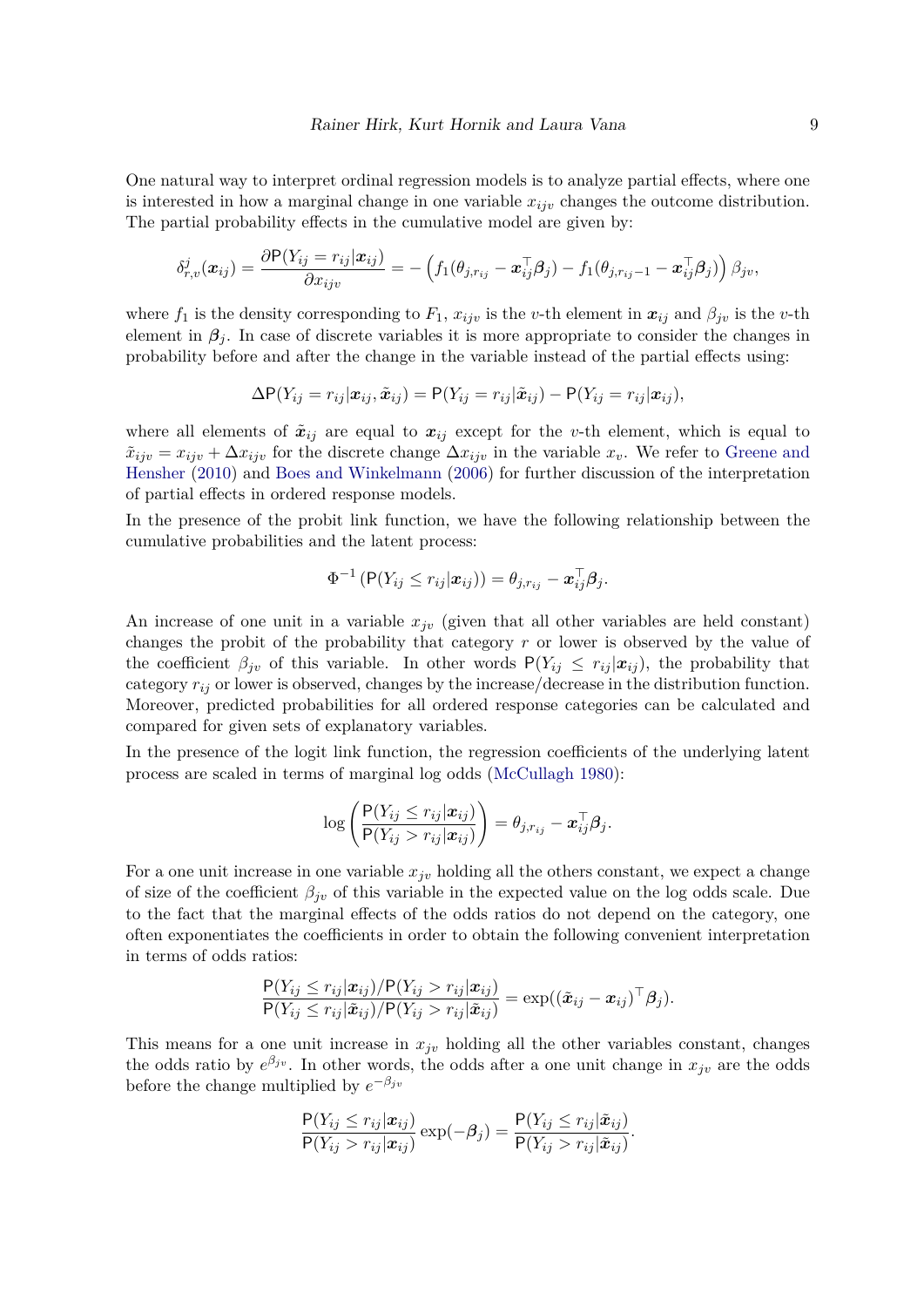If the regression coefficients vary across the multiple responses, they cannot be compared directly due to the fact that the measurement units of the underlying latent processes differ. Nevertheless, one possibility to compare coefficients is through concept of *importance*. [Reusens and Croux](#page-41-6) [\(2017\)](#page-41-6) extend an approach for comparing coefficients of probit and logit models by [Hoetker](#page-39-12) [\(2007\)](#page-39-12) in order to compare the coefficients across repeated measurements. They analyze the *importance ratio*

$$
R_{jv} = \frac{\beta_{jv}}{\beta_{j,base}},
$$

where  $\beta_{i,base}$  is the coefficient of a *base* variable and *v* is one of the remaining  $p-1$  variables. This ratio can be interpreted as follows: A one unit increase in the variable *v* has in expectation the same effect in the *base* variable multiplied by the ratio  $R_{jv}$ . Another interpretation is the so called *compensation variation*: The ratio is the required increase in the *base* variable that is necessary to compensate a one unit decrease in the variable *v* in a way that the score of the outcome remains the same.

# **3. Implementation**

<span id="page-9-0"></span>Multivariate ordinal regression models in the R package mvord are fitted using the function mvord():

```
mvord(formula, data, error.structure = cor\_general(\sim 1), link = mvprobit(),
  index = NULL, response.names = NULL, response.levels = NULL,
  threshold.constraints = NULL, threshold.values = NULL,
  coef.constraints = NULL, coef.values = NULL, weights = NULL, se = TRUE,
  offset = NULL, scale = FALSE, start.values = NULL, solver = "newuoa",
  PL.lag = NULL, control = list(maxit=200000, trace = 1, kkt = FALSE)
```
#### **3.1. Data structure**

We use a long format for the input of data, where each row contains a subject index *i* (subject\_index), a multiple measurement index *j* (multiple\_measurement\_index), an ordinal response (Y) and all the covariates  $(X1 \text{ to } Yp)^2$  $(X1 \text{ to } Yp)^2$ . This long format data structure is internally transformed to an  $n \times q$  matrix of responses  $Y_1$  to  $Y_q$  (which contains NA in the case of missing entries) and a list of covariate matrices  $\mathbf{X}_j$  for all  $j \in J$ . In order to construct these objects, the subject index *i* and the multiple measurement index *j* should be specified. This can be performed by an optional argument index, a character vector of length two, specifying the column names of the subject index and the multiple measurement index in data.

```
index = c("subject_index", "multiple_measurement_index")
```
The default value of index is NULL assuming that the first column of data contains the subject index *i* and the second column the multiple measurement index *j*.

<span id="page-9-1"></span><sup>&</sup>lt;sup>2</sup>If the covariates have different scales, numerical instabilities may occur in the estimation procedure. In such cases we suggest to e.g., standardize the covariates or transform them to have a similar scale.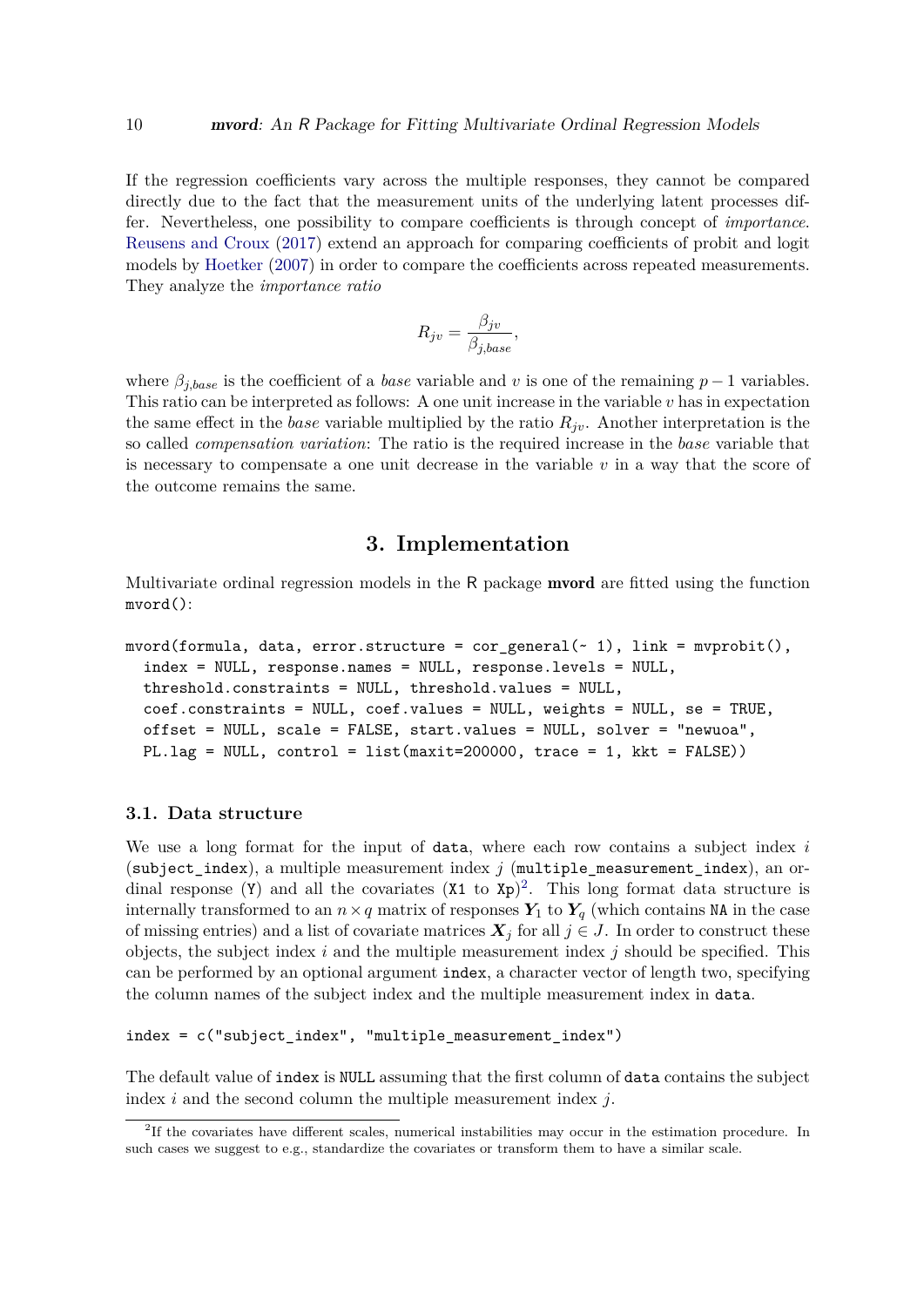If specific constraints are imposed on the threshold parameters and/or on the regression coefficients, it is important to know which level of the multiple measurement index *j* corresponds to the first dimension, second dimension and so on. Hence, a well defined index  $j \in J$  for the multiple measurements is needed. Therefore, a vector response.names is used to define the index number of the multiple measurement. If we assume to have  $q = 4$  outcomes Y1 to Y4, the following response.names are set:

```
response.names = c("Y1", "Y2", "Y3", "Y4")
```
The default value of response.names is NULL giving the natural ordering of the levels of the factor variable for all the multiple measurements. The ordering of response.names always specifies the index of the multiple measurement unit  $j \in J$ . This ordering is essential when putting constraints on the parameters and when setting response.levels.

```
response.levels = list(Y1 = c("F", "E", "D", "C", "B", "A"),
                      YZ = c("F", "E", "D", "C", "B", "A"),
                       Y3 = c("M", "L", "K", "J", "I", "H", "G"),
                       YA = c("0", "N")
```
If the categories differ across multiple measurements (either the number of categories and/or the category labels) one needs to specify the response.levels explicitly. This is performed by a list of length *q*, where each element contains the names of the levels of the ordered categories in ascending (or if desired descending) order.

#### **3.2. Formula**

The ordinal responses Y and the *p* covariates X1, X2, ..., Xp are passed by a formula object. Intercepts can be included or excluded in the model depending on the model parameterization chosen in order to ensure identifiability:

**Model without intercept** If the intercept should be removed, the formula has the following form:

formula = Y ~ 0 + X1 + ... + Xp

**Model with intercept** If one wants to include an intercept in the model, there are two equivalent possibilities to set the model formula. Either the intercept is included explicitly by:

formula = Y ~ 1 + X1 + ... + Xp

or by

formula =  $Y \sim X1 + ... + Xp$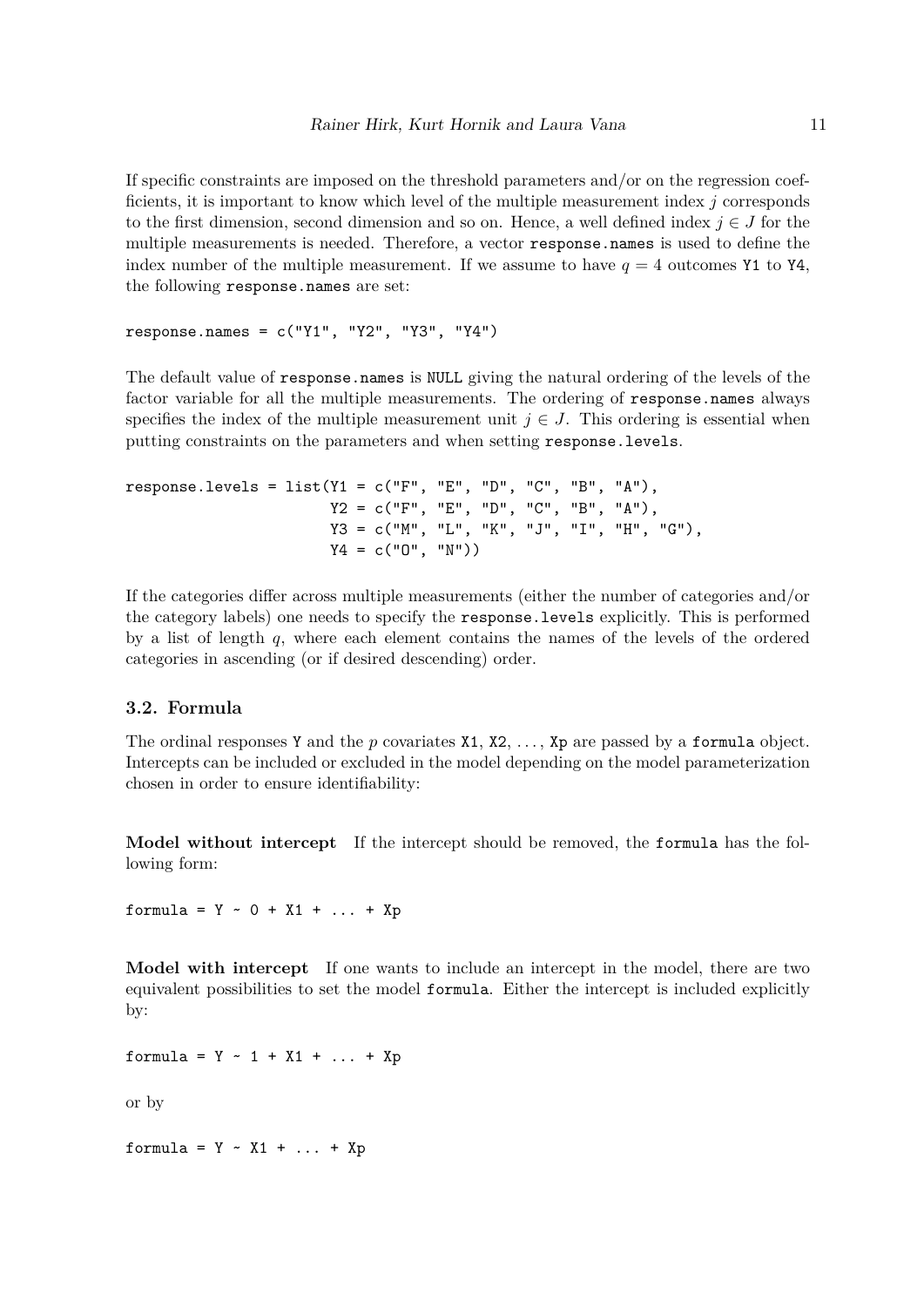**Note on intercept in formula** We differ in our approach of specifying the model formula from the formula objects in e.g., MASS::polr() or ordinal::clm(), in that we allow the user to specify models without intercept. This option is not supported in the MASS and ordinal packages, where an intercept is always specified in formula as the threshold parameters are treated as intercepts. We choose to allow for this option, in order to have a correspondence to the identifiability constraints presented in Section [2.2.](#page-4-1)

Even so, the user should be aware that the threshold parameters are basically category and outcome specific intercepts. This implies that, even if the intercept is explicitly removed from the model through the formula object and hence set to zero, the rest of the covariates should be specified in such a way that multicolinearity does not arise (as if an intercept were specified). This is of primary importance when including categorical covariates, where one category will be taken as baseline by default.

### **3.3. Link functions**

The multivariate link functions are specified as objects of class 'multink'. An object of class 'mvlink' is a list with elements specifying the distribution function of the errors, functions for computing the corresponding univariate and bivariate probabilities, as well as additional arguments specific to each link. If gradient functions passed on, these will be used in the computation of the standard errors. This design has been inspired by the design of the 'family' class in package stats and it facilitates the addition of new link functions to the package.

We offer two different multivariate link functions, the multivariate probit link and a multivariate logit link. For the multivariate probit link a multivariate normal distribution for the errors is applied. The normal bivariate probabilities which enter the pairwise log-likelihood are computed with package pbivnorm [\(Genz and Kenkel 2015\)](#page-39-13). The multivariate probit link can be specified by:

#### $link = myprobability()$

For the multivariate logit link a *t* copula based multivariate distribution with logistic margins is used (as explained in Section [2.1\)](#page-3-2) and can be specified by:

 $link = mvlogit(df = 8L)$ 

The mvlogit() function has an optional integer valued argument df which specifies the degrees of freedom to be used for the *t* copula. The default value of the degrees of freedom parameter is 8. When choosing  $\nu \approx 8$ , the multivariate logistic distribution in Equation [2](#page-4-2) is well approximated by a multivariate *t* distribution [\(O'Brien and Dunson 2004\)](#page-40-10). This is also the value chosen by [Nooraee](#page-40-11) *et al.* [\(2016\)](#page-40-11) in their analysis. We restrict the degrees of freedom to be integer valued because the most efficient routines for computing bivariate *t* probabilities do not support non-integer degrees of freedom. We use the Fortran code from Alan Genz [\(Genz and Bretz 2009\)](#page-39-14) to compute the bivariate *t* probabilities. As the degrees of freedom parameter is integer valued, we do not estimate it in the optimization procedure. If the optimal degrees of freedom are of interest, we leave the task of choosing an appropriate grid of values of df to the user, who should then estimate a separate model for each value in the grid. The best model can be chosen by CLAIC or CLBIC.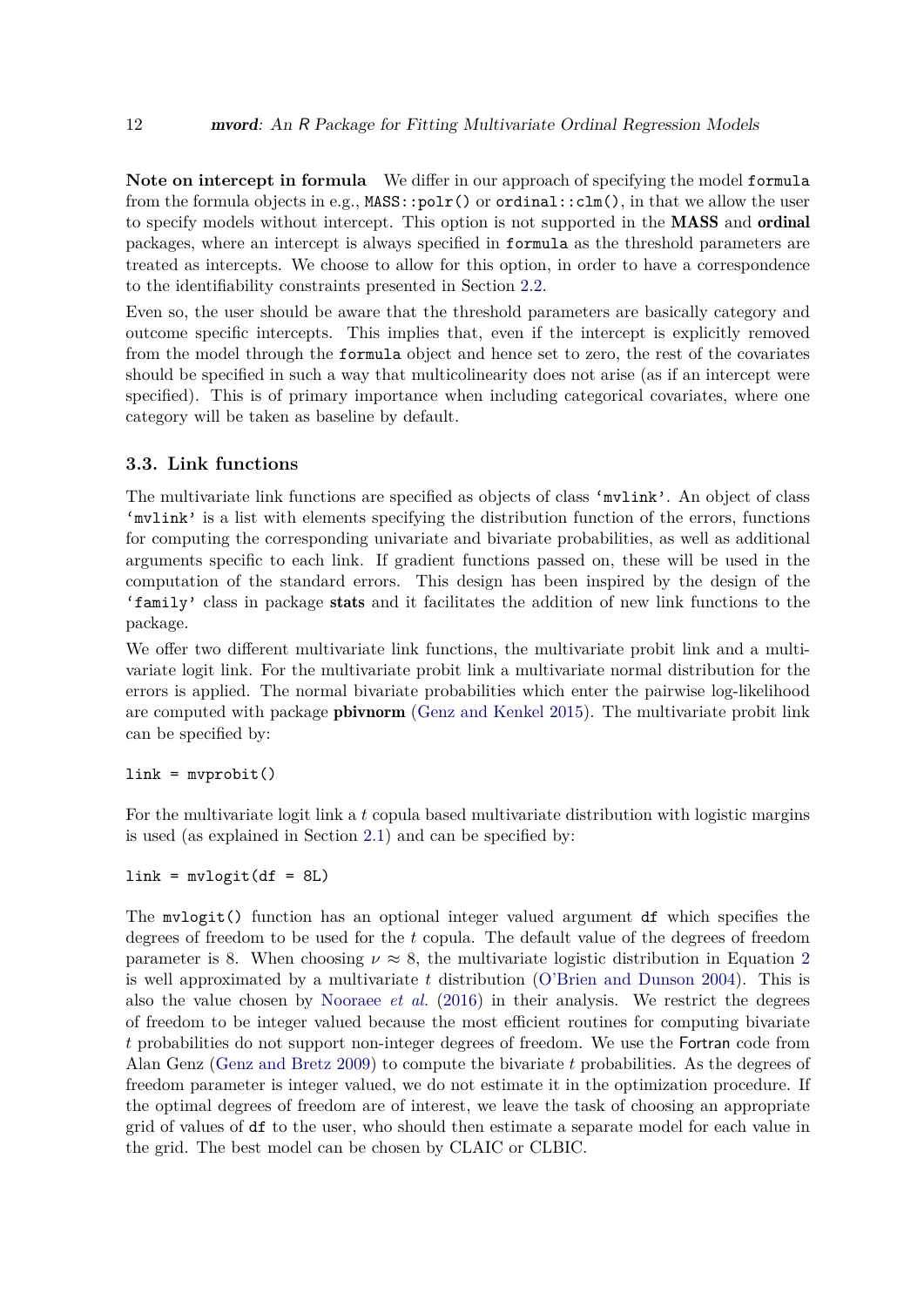#### **3.4. Error structures**

Different error structures are implemented in **mvord** and can be specified through the argument error.structure. The error structure objects are of class 'error\_struct'. This approach is slightly different than in package nlme, where the error structure is defined by two classes: 'varFunc' for the variance function and 'corStruct' for the correlation structure. We also define the following subclasses for the error structures: 'cor\_general' (similar to nlme's 'corSymm'), 'cor\_equi' (similar to 'corCompSymm'), 'cor\_ar1' (similar to 'corAR1') and 'cov\_general' (similar to 'corSymm' with variance function 'varIdent').

The different error structures are chosen in the following way:

### *Basic model*

**Correlation** For the basic model specification the following correlation structures are implemented in mvord:

• cor general() – A general error structure, where the correlation matrix of the error terms is unrestricted and constant across all subjects:  $corr(\epsilon_{ik}, \epsilon_{il}) = \rho_{kl}$ . This error structure is among the most common in the literature (e.g., [Scott and Kanaroglou 2002;](#page-41-10) [Bhat, Varin, and Ferdous 2010;](#page-38-8) [Kenne Pagui and Canale 2016\)](#page-39-15).

 $error.startucture = cor\_general(formula = ~ 1)$ 

• cor\_equi() – An equicorrelation structure with  $corr(\epsilon_{ik}, \epsilon_{il}) = \rho$  is used.

```
error.startucture = cor\_equi(formula = ~ 1)
```
• cor\_ar1() – An autoregressive error structure of order one with  $corr(\epsilon_{ik}, \epsilon_{il}) = \rho^{|t_k - t_l|}$ is used.

error.structure =  $cor\_ar1(formula = ~ 1)$ 

**Variance** A model with variance parameters  $VAR(\epsilon_{ij}) = \sigma_j^2$  corresponding to each outcome, when the identifiability requirements are fulfilled, can be specified in the following way:

• the estimation of  $\sigma_j^2$  is only implemented in combination with the general correlation structure. Hence, the unrestricted covariance matrix of the error terms can be estimated by:

```
error.startucture = cov\_general(formula = ~ 1)
```
*Extending the basic model*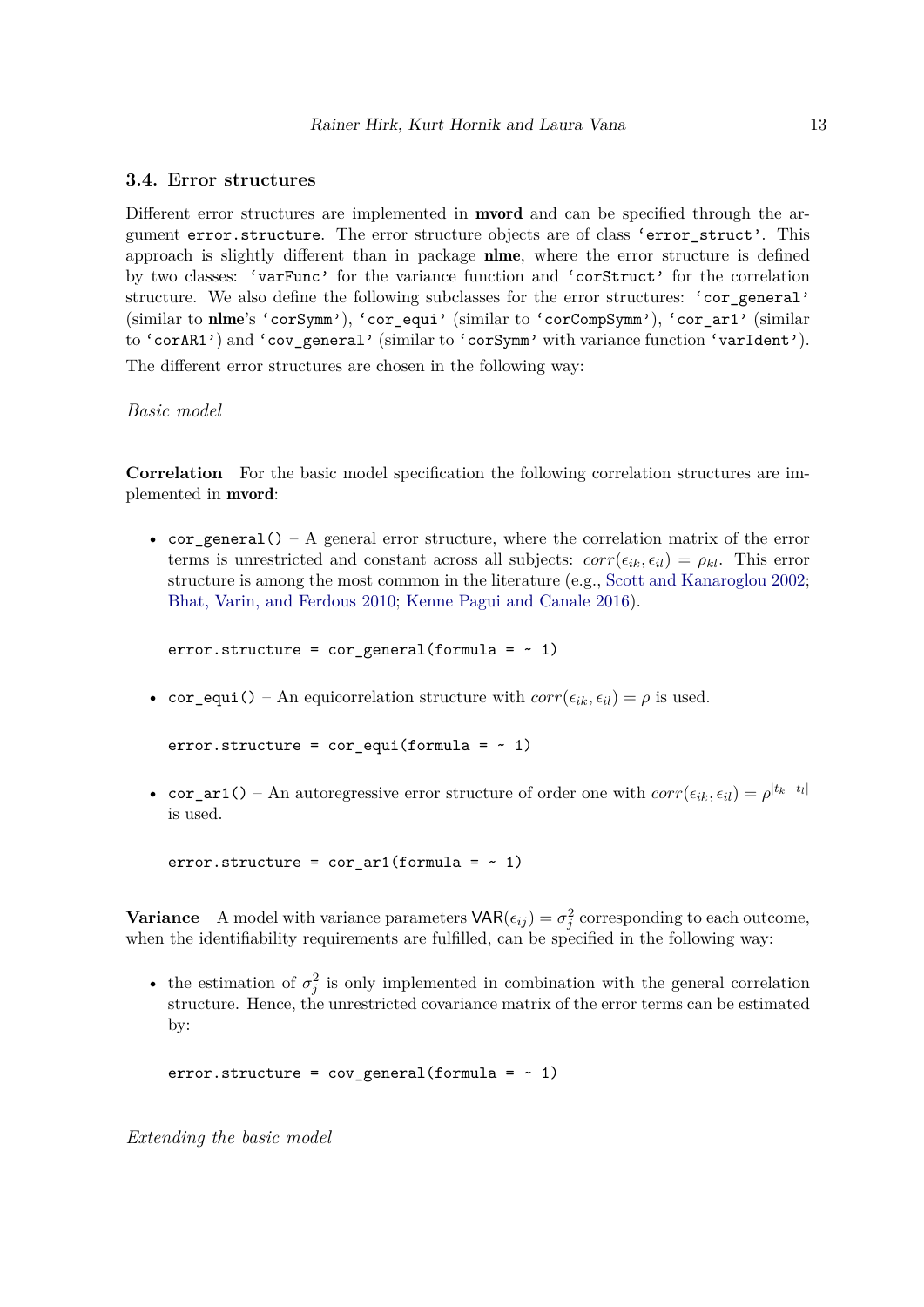## **Correlation**

• For the heterogeneous general correlation structure, the current implementation only allows the use of one factor variable f as covariate. As previously mentioned, this factor variable should be subject-specific and hence should not vary across the multiple responses. This implies that a correlation matrix will be estimated for each factor level.

error.structure = cor\_general(formula =  $~$  f)

• Estimating an equicorrelation structure depending on subject-specific covariates:

error.structure =  $cor$ -equi(formula =  $~s$  S1 + ... + Sm)

• Estimating an  $AR(1)$  correlation structure depending on subject-specific covariates:

error.structure = cor ar1(formula =  $~\sim$  S1 + ... + Sm)

#### **Variance**

• As in the basic model, the estimation of the heterogeneous variance parameters can be performed for the general correlation structure. A subject-specific factor f can be used as covariate in the log variance equation. This can be specified by:

 $error.startucture = cov\_general(fromula = ~ f)$ 

In addition to the correlation matrices, which are estimated for each factor level of f, a vector of dimension *q* of variance parameters will be estimated for each factor level.

# <span id="page-13-0"></span>**3.5. Constraints on thresholds**

The package supports constraints on the threshold parameters. Firstly, the user can specify whether the threshold parameters should be equal across some or all response dimensions. Secondly, the values of some of the threshold parameters can be fixed. This feature is important for the users who wish to further restrict the parameter space of the thresholds or who wish to specify values for the threshold parameters other than the default values used in the package. Note that fixing some of the thresholds is needed for some of the parameterizations presented in Table [1](#page-14-0) in order to ensure identifiability of the model.

#### *Threshold constraints across responses*

Such constraints can be imposed by a vector of positive integers threshold.constraints, where dimensions with equal threshold parameters get the same integer. When restricting two outcome dimensions to be equal, one has to be careful that the number of categories in the two outcome dimensions must be the same. In an example with  $q = 4$  different outcomes, if one wishes to restrict the threshold parameters of the first and second outcomes Y1 and Y2 to be equal  $(\theta_1 = \theta_2)$ . These restrictions can be specified as:

threshold.constraints =  $c(1, 1, 2, 3)$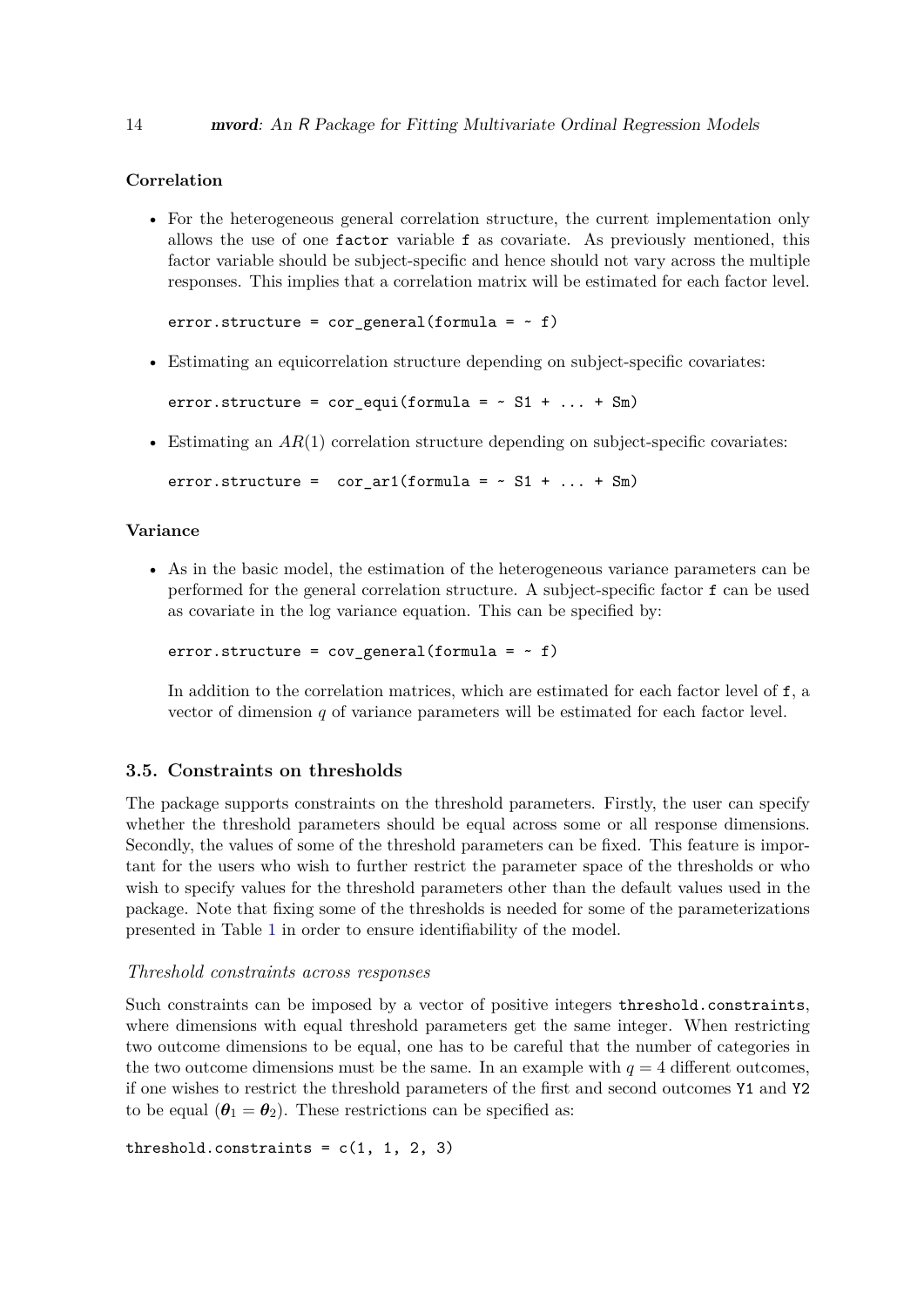#### *Fixing threshold values*

Values for the threshold parameters can be specified by the argument threshold.values. For this purpose the user can pass a list with  $q$  elements, where each element is a vector of length  $K_j - 1$  (where  $K_j$  is number of ordered categories for ordinal outcome *j*). A numeric value in this vector fixes the corresponding threshold parameter to the specified value while NA leaves the parameter flexible and indicates it should be estimated.

After specifying the error structure (through the error.structure argument) and whether an intercept should be estimated or not (in the formula argument), the user can choose among five possible options for fixing the thresholds:

- leaving all thresholds flexible;
- fixing the first threshold  $\theta_{j,1}$  to a constant  $a_j$  for all  $j \in J$ ;
- fixing the first and second thresholds  $\theta_{j,1} = a_j$ ,  $\theta_{j,2} = b_j$  for all outcomes with  $K_j > 2$ ;
- fixing the first and last thresholds  $θ_{j,1} = a_j$ ,  $θ_{j,K_j-1} = b_j$  for all outcomes with  $K_j > 2$ ;
- an extra option is fixing all of the threshold parameters, for all  $j \in J$ .

Note that the option chosen needs to be consistent across the different outcomes (e.g., it is not allowed to fix the first and the last threshold for one outcome and the first and the second threshold for a different). Table [1](#page-14-0) provides information about the options available for each combination error structure and intercept, as well as about the default values in case the user does not specify any threshold values.

|                    |                        | Threshold parameters |                      |                           |                            |           |
|--------------------|------------------------|----------------------|----------------------|---------------------------|----------------------------|-----------|
| Error<br>structure | Intercept              | all flexible         | one fixed            | two fixed                 | two fixed                  | all fixed |
|                    |                        |                      | $\theta_{j,1} = a_j$ | $\theta_{j,1}=a_j$        | $\theta_{j,1}=a_j$         |           |
|                    |                        |                      |                      | $\ddot{\theta}_{j,2}=b_j$ | $\theta_{j,K_i-1} = b_{i}$ |           |
| cor                | no                     |                      |                      |                           |                            |           |
|                    | yes                    |                      |                      |                           |                            |           |
| <b>COV</b>         | $\mathbf{n}\mathbf{o}$ |                      |                      |                           |                            |           |
|                    | <b>ves</b>             |                      |                      |                           |                            |           |

<span id="page-14-0"></span>Table 1: This table displays different model parameterizations in the presence of ordinal observations  $(K_j > 2 \forall j \in J)$ . The row cor includes error structures cor\_general, cor\_equi and cor\_ar1, while row cov includes the error structure cov\_general. The minimal restrictions (default) to ensure identifiability are given in green. The default threshold values (in case threshold.values = NULL) are always  $a_j = 0$  and  $b_j = 1$ .

In the presence of binary observations  $(K_j = 2)$ , if a cov\_general error structure is used, the intercept has always to be fixed to some value due to identifiability constraints. In a correlation structure setting no further restrictions are required.

For example, the following restrictions on the threshold parameters:

- $θ_{11} = -4 < θ_{12} < θ_{13} < θ_{14} < θ_{15} < θ_{16};$
- $\theta_{21} = -4 \le \theta_{22} \le \theta_{23} \le \theta_{24} \le \theta_{25} \le \theta_{26};$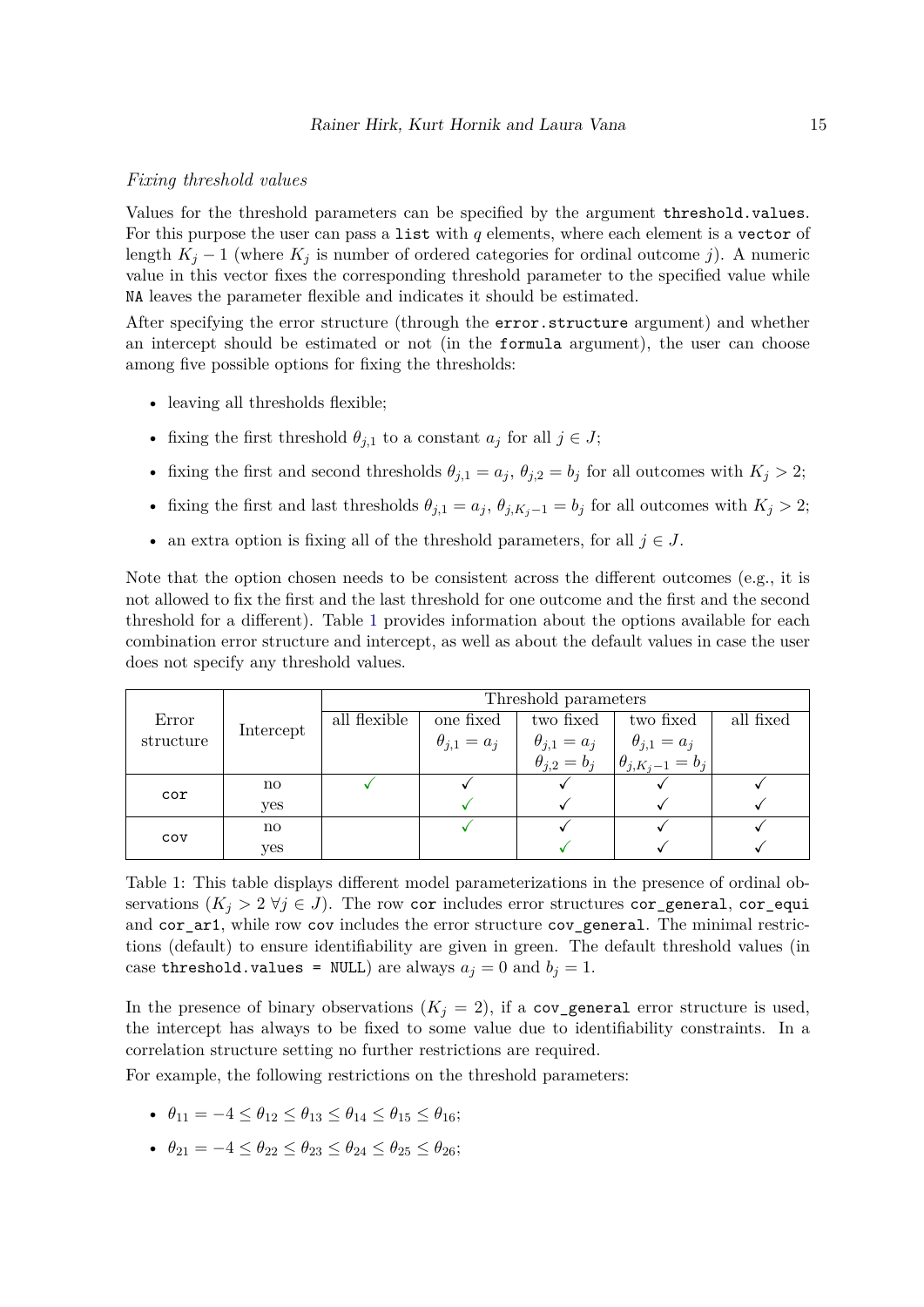•  $θ_{31} = -5 < θ_{32} < θ_{33} < θ_{34} < θ_{35} < θ_{36} < θ_{37}$ ;

•  $\theta_{41} = 0$ ,

are implemented as:

threshold.values = list(c(-4, NA, NA, NA, NA, NA), c(-4, NA, NA, NA, NA, NA),  $c(-5, NA, NA, NA, NA, NA, NA)$ , 0)

### **3.6. Constraints on coefficients**

The package supports constraints on the regression coefficients. Firstly, the user can specify whether the regression coefficients should be equal across some or all response dimensions. Secondly, the values of some of the regression coefficients can be fixed.

As there is no unanimous way to specify such constraints, we offer two options. The first option is similar to the specification of constraints on the thresholds. The constraints can be specified in this case as a vector or matrix of integers, where coefficients getting same integer value are set equal. Values of the regression coefficients can be fixed through a matrix. Alternatively, constraints on the regression coefficients can be specified by using the design employed by the VGAM package. The constraints in this setting are set through a named list, where each element of the list contains a matrix of full-column rank. If the values of some regression coefficients should be fixed, offsets can be used. This design has the advantage that it supports constraints on outcome-specific as well as category-specific regression coefficients. While the first option has the advantage of requiring a more concise input, it does not support category-specific coefficients. The second option offers a more flexible design in this respect.

#### *Coefficient constraints across responses*

Such constraints can be specified by the argument coef.constraints, which can be either a vector or a matrix of integer values. If vector constraints of the type  $\beta_k = \beta_l$ , are desired, which should hold for all *p* regression coefficients corresponding to outcome *k* and *l*, the easiest way to specify this is by means of a vector of integers of dimension *q*, where outcomes with equal vectors of regression coefficients get the same integer. For example, for  $q = 4$ , a model where the regression coefficients of the first and second outcomes are equal  $(\beta_1 = \beta_2)$ , while the coefficients of outcomes three and four are unrestricted, can be specified as:

 $coef.$ constraints =  $c(1, 1, 2, 3)$ 

A more flexible framework allows the user to specify such constraints for each of the regression coefficients of the *p* covariates, not only for the whole vector. Such constraints will be specified by means of a matrix of dimension  $q \times p$ , where each column specifies constraints for one of the *p* covariates in the same way as presented above. Moreover, a value of NA indicates that the corresponding coefficient is fixed (as we will show below) and should not be estimated.

Let us assume we are dealing with seven covariates and four outcomes (as in the example presented in Section [5.1\)](#page-24-1) and the following constraints on the regression coefficients:

$$
- \beta_{12} = \beta_{22} = \beta_{32};
$$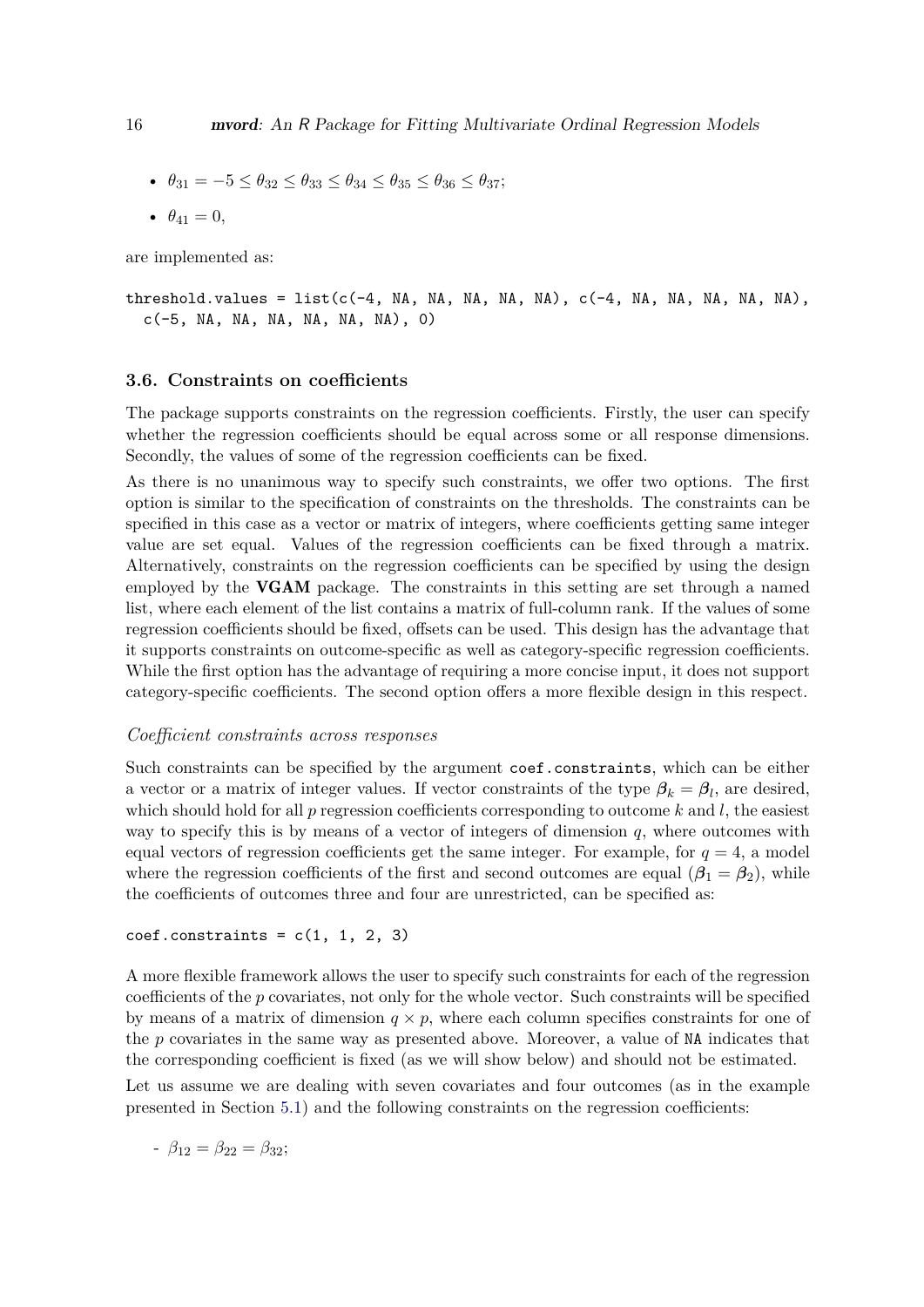$-\beta_{13} = 0, \ \beta_{23} = 0, \ \beta_{33} = 0;$ 

$$
- \beta_{14} = \beta_{24} = \beta_{34}, \ \beta_{44} = 0;
$$

- 
$$
\beta_{15} = \beta_{25} = \beta_{35} = \beta_{45} = 2.
$$

These restrictions on the regression coefficients are imposed by:

```
\text{coeff.} constraints = cbind(c(1, 2, 3, 4), c(1, 1, 1, 2), c(NA, NA, NA, 1),
 c(1, 1, 1, NA), c(MA, NA, NA, NA), c(1, 2, 3, 4), c(1, 2, 3, 4))
```
Specific values of coefficients can be fixed through the coef.values argument, as we will show in the following.

#### *Fixing coefficient values*

In addition, specific values on the regression coefficients can be set in the  $q \times p$  matrix coef.values. Again each column corresponds to the regression coefficients of one covariate. This feature is to be used if some of the covariates have known slopes, but also for excluding covariates from the mean model of some of the outcomes (by fixing the regression coefficient to zero).

By default, if no coef.values are passed by the user, all the regression coefficients which receive an NA in coef.constraints will be set to zero. NA in the coef.values matrix indicates the regression coefficient ought to be estimated. Setting coef.values in accordance with the coef.constraints from above:

$$
coeff.va
$$
lues =  $cbind(c(NA, NA, NA, NA), c(NA, NA, NA, NA), c(0, 0, 0, NA), c(NA, NA, NA, 0), c(2, 2, 2, 2), c(NA, NA, NA), A(MA, NA, NA, NA, NA))$ 

gives the following equations for the latent scores:

| $Y_{i1} = \beta_{11}x_{i1} + \beta_{12}x_{i2}$                    | + $\beta_{14}x_{i4}+2x_{i5}+\beta_{16}x_{i6}+\beta_{17}x_{i7},$ |
|-------------------------------------------------------------------|-----------------------------------------------------------------|
| $Y_{i2} = \beta_{21}x_{i1} + \beta_{12}x_{i2}$                    | + $\beta_{14}x_{i4}+2x_{i5}+\beta_{26}x_{i6}+\beta_{27}x_{i7},$ |
| $Y_{i3} = \beta_{31}x_{i1} + \beta_{12}x_{i2}$                    | + $\beta_{14}x_{i4}+2x_{i5}+\beta_{36}x_{i6}+\beta_{37}x_{i7},$ |
| $Y_{i4} = \beta_{41}x_{i1} + \beta_{42}x_{i2} + \beta_{43}x_{i3}$ | $+2x_{i5}+\beta_{46}x_{i6}+\beta_{47}x_{i7}.$                   |

#### *Constraints on category-specific coefficients*

If the parallel regression or proportional odds assumption ought to be relaxed, the constraint design of package VGAM can be employed. Let us consider the model from above and further assume outcome one, two and three are ordinal variables with four categories and outcome four has three categories. For illustration purposes we now relax the parallel regression assumption partially for covariates X1 and X3 in the following way:

- $\beta_{11.1} = \beta_{11.2} \neq \beta_{11.3}$ ;
- $\beta_{43,1} \neq \beta_{43,2}$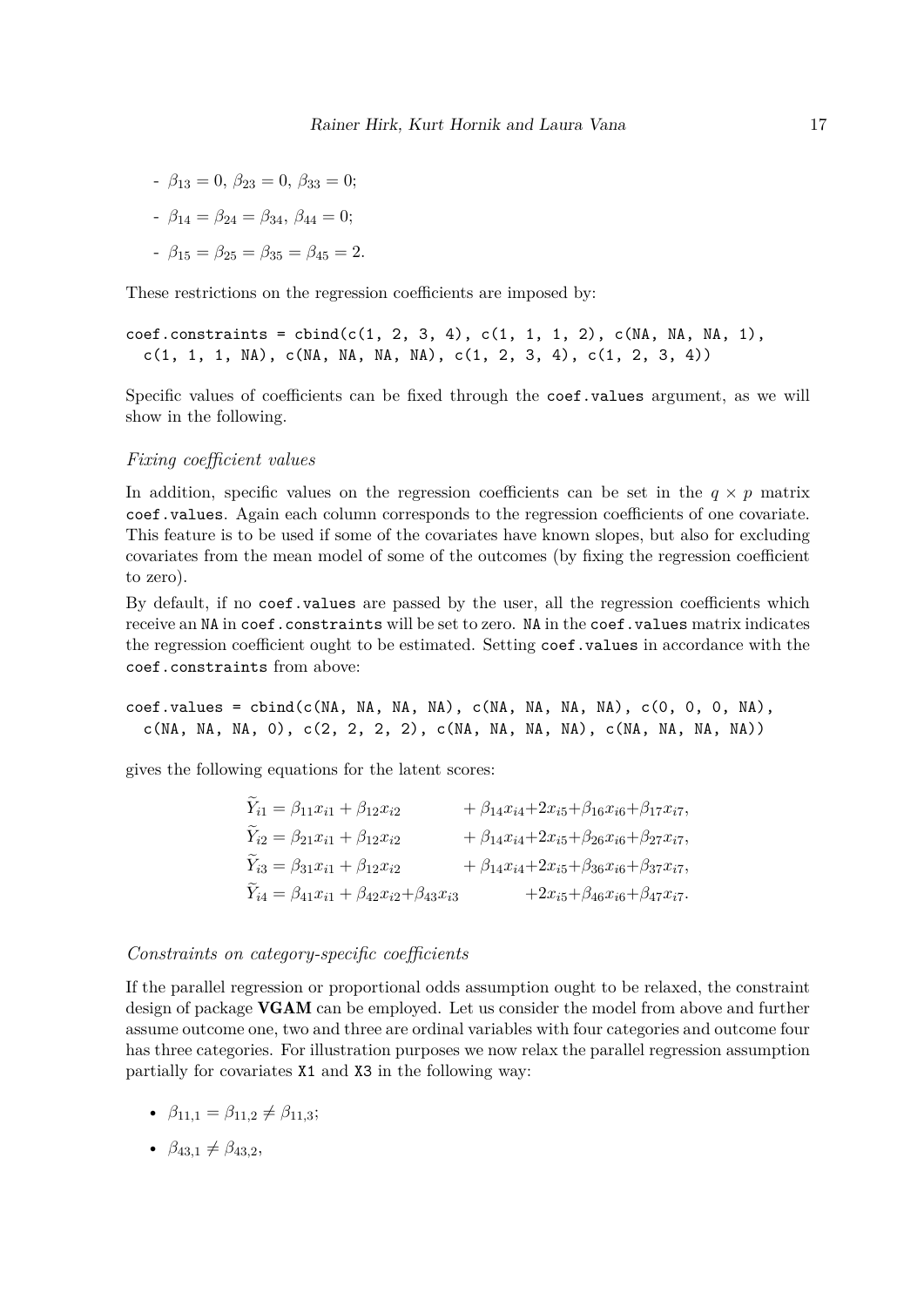where  $\beta_{ik,r}$  denotes the regression coefficient of covariate k in the linear predictor of the r-th cumulative probit or logit for measurement *j*. By the first restriction, for the first outcome two regression coefficients are employed for covariate X1: one coefficient  $\beta_{11,1} = \beta_{11,2}$  for the first two linear predictors and one coefficient  $\beta_{11,3}$  for the third linear predictor. Covariate X3 only appears in the model for the fourth outcome. For each of the two linear predictors a different regression coefficient is estimated:  $\beta_{43,1}$  and  $\beta_{43,2}$ . Note also that some of the coefficients are constant across outcomes. Moreover the coefficient of covariate X5 is fixed to two by setting an offset in the model formula:

#### formula = 0 + X1 + X2 + X3 + X4 + offset(2 \* X5) + X6 + X7

The constraints are set up as a named list where the names correspond to the names of all covariates in the model.matrix. The number of rows is equal to the total number of linear predictors  $\sum_{j} (K_j - 1)$  of the ordered responses, in the example above  $3 + 3 + 3 + 2 = 11$ rows. The number of columns represents the number of parameters to be estimated for each covariate.

```
coef.constraints = list(X1 = cbind(c(1, 1, rep(0, 9)), c(0, 0, 1, rep(0, 8)),
  c(rep(0, 3), rep(1, 3), rep(0, 5)), c(rep(0, 9), rep(1, 2))),X2 = \text{cbind}(c(\text{rep}(1, 9), \text{rep}(0, 2)), c(\text{rep}(0, 9), \text{rep}(0, 2))),X3 = \text{cbind}(c(\text{rep}(0, 9), 1, 0), c(\text{rep}(0, 9), 0, 1)),X4 = matrix(c(rep(1, 9), rep(0, 2))), X6 = child(c(rep(1, 3), rep(0, 8)),
    c(rep(0, 3), rep(1, 3), rep(0, 5)), c(rep(0, 6), rep(1, 3), rep(0, 2)),c(rep(0, 9), rep(1, 2))), X7 = cbind(c(rep(1, 3), rep(0, 8)),
    c(rep(0, 3), rep(1, 3), rep(0, 5)), c(rep(0, 6), rep(1, 3), rep(0, 2)),c(rep(0, 9), rep(1, 2))))
```
For more details we refer the reader to the documentation of the **VGAM** package.

#### *Interaction terms and categorical covariates*

When constraints on the regression coefficients should be specified in models with interaction terms or categorical covariates, the coef.constraints matrix has to be constructed appropriately. If the order of the terms in the covariate matrix is not clear to the user, it is helpful to call the function names\_constraints() before constructing the coef.constraints and coef.values matrices. Consider the following data:

```
Y X1 X2 X3 X4 X5
1 A -0.9493351 0.05087153 c1 -0.6658099 -1.9871655
2 B 0.4082936 0.28347897 c2 0.9166854 0.5127361
3 A 1.4179974 -0.12777153 c3 -0.5477488 0.8605439
```
where X3 is a categorical variable with three categories c1, c2 and c3. The names of each column in the covariate matrix can be obtained by:

*R> formula <- Y ~ 1 + X1 : X2 + X3 + X4 + X3 \* X5 R> names\_constraints(formula, data)*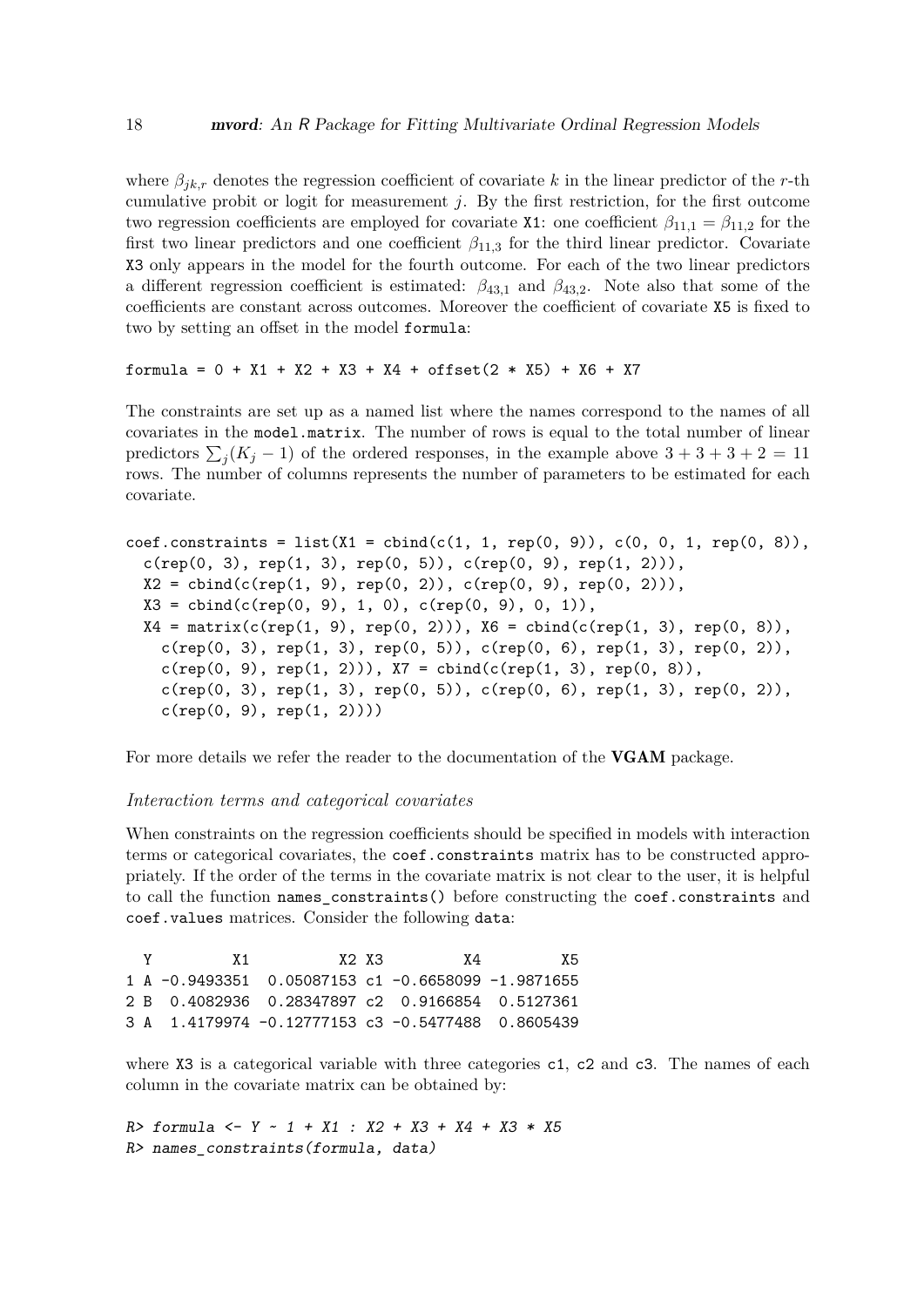```
[1] "(Intercept)" "X3c2" "X3c3" "X4"
[5] "X5" "X1:X2" "X3c2:X5" "X3c3:X5"
or, without intercept:
R> formula <- Y ~ 0 + X1 : X2 + X3 + X4 + X3 * X5
R> names_constraints(formula, data)
[1] "X3c2" "X3c3" "X4" "X5" "X1:X2" "X3c2:X5"
[7] "X3c3:X5"
```
This should be used when setting up the coefficient constraints. Please note that category c1 for X3 is taken as baseline for both cases.

#### **3.7. Additional arguments**

#### weights

Weights on each subject *i* can be chosen in a way that they are constant across multiple measurements. Weights should be stored in a column of data. The column name of the weights in data should be passed to this argument weights. Negative weights are not allowed.

#### offset

If offsets are not specified in the model formula, a list with a vector of offsets for each multiple measurement can be passed.

#### scale

If scale = TRUE, the continuous covariates are standardized by substracting the mean and dividing by the standard deviation. This operation is performed for each repeated measurement before fitting.

#### solver

All general purpose optimizers of the R package optimx [\(Nash and Varadhan 2011;](#page-40-14) [Nash 2014\)](#page-40-15) can be used for maximization of the composite log-likelihood. These are "Nelder-Mead", "BFGS", "CG", "L-BFGS-B", "nlm", "nlminb", "spg", "ucminf", "newuoa", "bobyqa", "nmkb", "hjkb", "Rcgmin" and "Rvmmin". The default is the "newuoa" solver. The "BFGS" solver performs well in terms of computation time, but it suffers from convergence problems, especially for the mvlogit() link. Moreover, if the user desires a specific solver which is not implemented in the R package optimx, other applicable solvers can be used by using a wrapper function with arguments starting.values, objFun, control of the following form:

```
solver = function(starting.values, objFun, control) {
 optRes <- solver.function(...)
 list(optpar = optRes$optpar, objvalue = optRes$objvalue)
}
```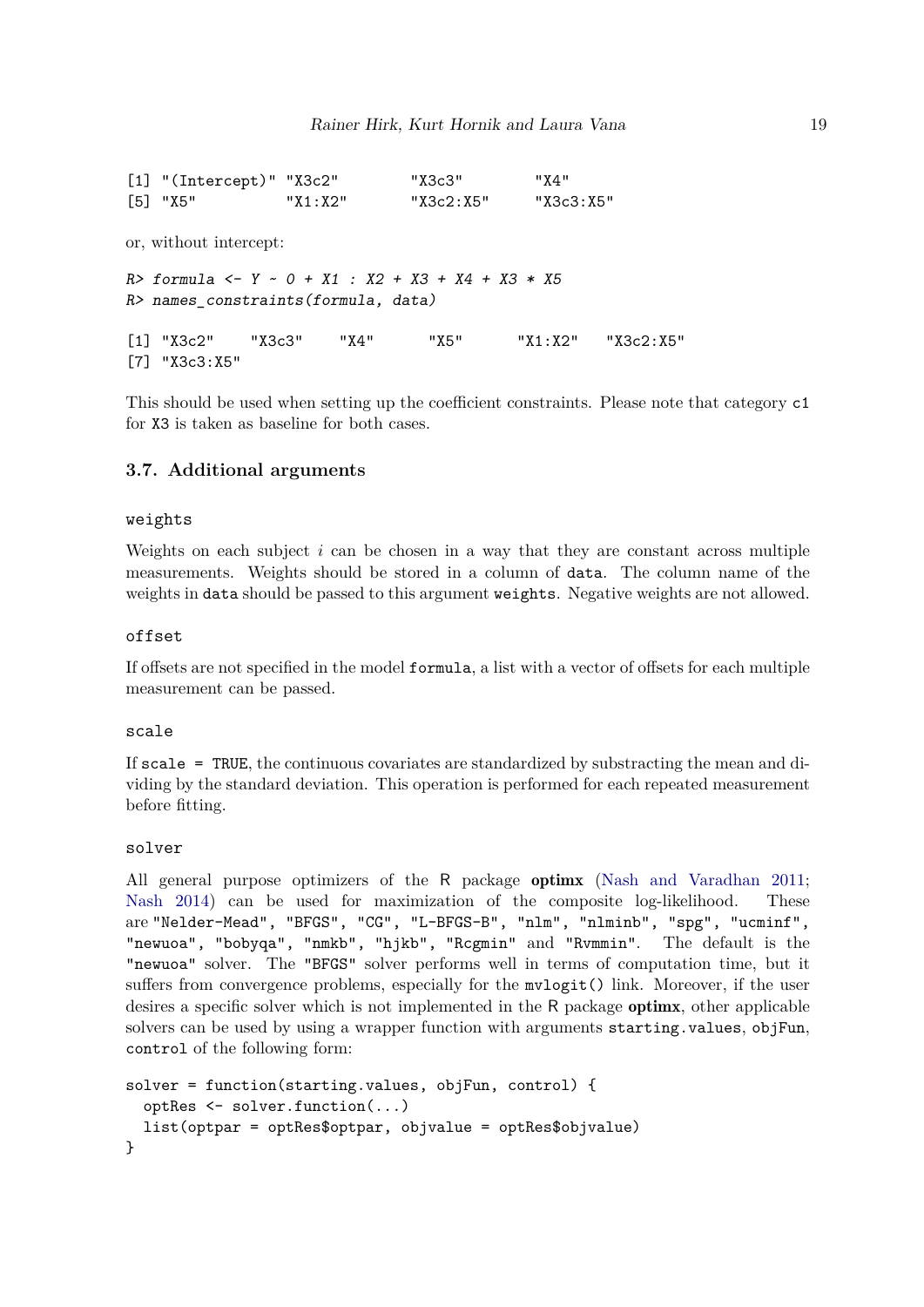The solver.function() should return a list of two elements optpar and objvalue. The element optpar should be a vector of length equal to number of parameters to optimize containing the estimated parameters, while the element objvalue should contain the value of the objective function after the optimization procedure.

#### se

If se = TRUE standard errors are computed using the Godambe information matrix (see Section [2.4\)](#page-6-1).

#### start.values

A list of starting values for threshold as well as regression coefficients can be passed by the argument start.values. This list contains a list (with a vector of starting values for each dimension) theta of all flexible threshold parameters and a list beta of all flexible regression parameters. All fixed values need to be excluded and in case of constraints on a whole dimension (e.g., threshold.constraints =  $c(1,1,2,3)$  or coef.constraints =  $c(1,1,2,3)$ , the element can be either skipped or a vector of length zero can be set. Starting values for Example 1 in Section [5](#page-24-0) are for example:

start.values = list(theta = list( $c(-3, -1, 0, 0.5, 2.5)$ , c(-3, -1, 0, 0.5, 2, 3.5), c(0)), beta = list(c(0.05, -0.05, -0.8, 1, 0.2),  $c(-0.5, 0.2), c(-0.3, 0.3), c(0.5, -1.1, 0.7, 0.3, -1.2)))$ 

Starting values for the error structure parameters cannot be specified by the user because of the complexity of the different error structure parameterizations and transformations.

#### contrasts

contrasts can be specified by a named list as in the argument contrasts.arg in model.matrix.default().

#### PL.lag

In longitudinal studies, where  $q_i$  is possibly large, the pairwise likelihood estimation can be time consuming as it is build from all two dimensional combinations of  $j \in J_i$ . To overcome this difficulty, one can construct the likelihood using only the bivariate probabilities for pairs of observations less than *lag* in "time units" apart. A similar approach was proposed by [Varin](#page-41-11) [and Czado](#page-41-11)  $(2009)$ . Assuming that, for each subject  $i$ , we have a time-series of consecutive ordinal observations, the *i*-th component of the pairwise likelihood has the following form:

$$
p\ell_i^{lag}(\boldsymbol{\delta}) = w_i \left[ \sum_{k=1}^{q_i-1} \sum_{l=k+1}^{q_i} \mathbb{1}_{\{|t_k - t_l| \leq lag\}} \log \mathsf{P}(Y_{ik} = r_{ik}, Y_{il} = r_{il}) \right].
$$

The *lag* can be fixed by the argument PL.lag and it can only be used along with error.structure =  $cor_{ar1}()$ . The use of this argument is however not recommended if there are missing observations in the time series, i.e., if the ordinal variables are not observed in consecutive years. Moreover, one should also proceed with care if the observations are not missing at random.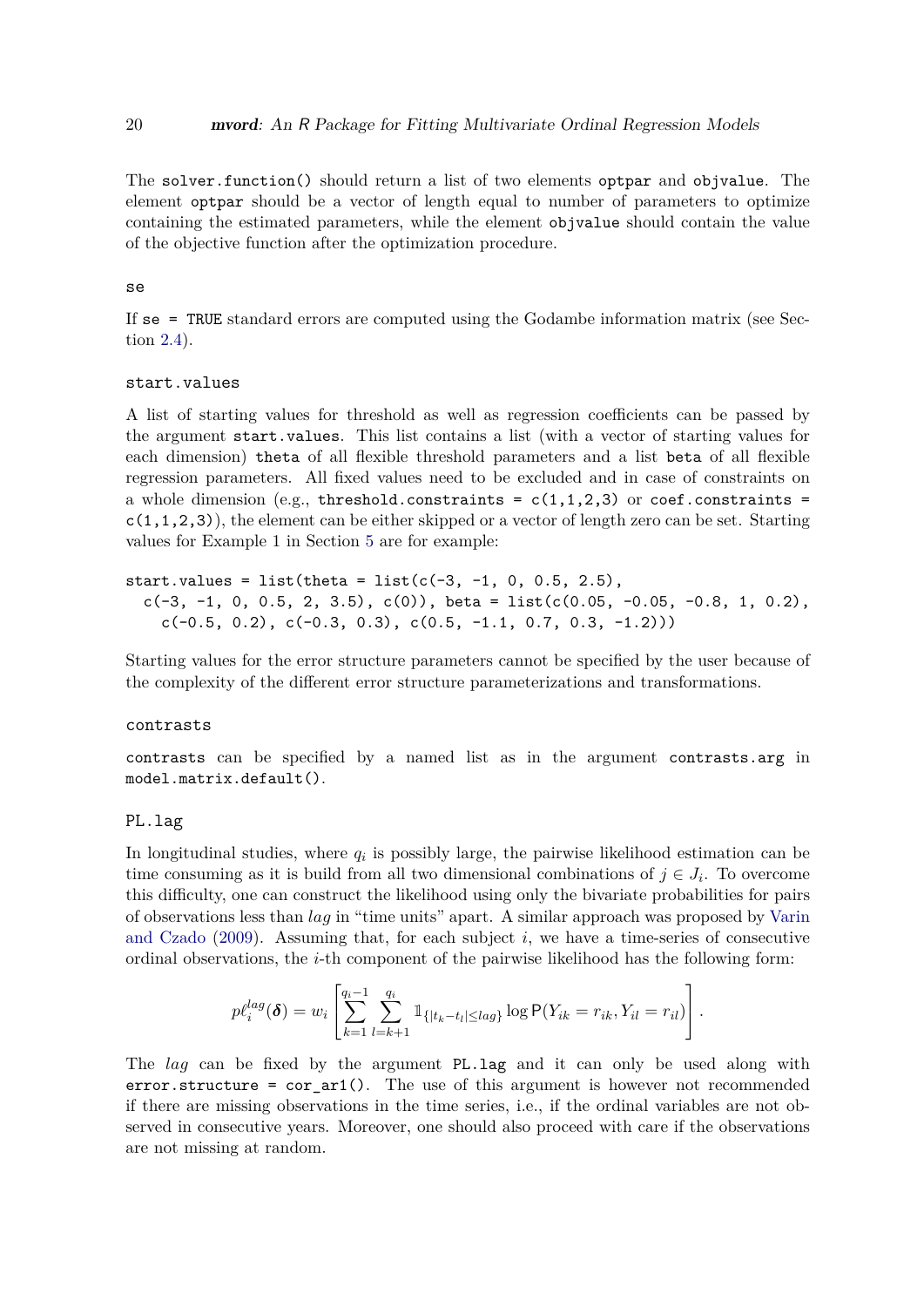#### control

A list of control arguments that are passed to the function optimx() or to the user-specific solver.function(). For further details see [Nash and Varadhan](#page-40-14) [\(2011\)](#page-40-14).

### **3.8. Methods for class** 'mvord'

Several methods are implemented for the class 'mvord'. These methods include a summary() and a print () function to display the estimation results, a coef () function to extract the regression coefficients, a thresholds() function to extract the threshold coefficients and a function get\_error\_struct() to extract the estimated parameters of the correlation/covariance structure of the errors. The pairwise log-likelihood can be extracted by the function  $logList()$ , function vcov() extracts the variance-covariance matrix of the parameters and nobs() provides the number of subjects. In addition, a predict() function, a marginal.predict() function and a get.prob() function are available to predict probabilities, cumulative probabilities, categories and linear predictors for the fitted model. Other standard methods such as terms(), model.matrix() and fitted() are also available. Functions AIC() and BIC() can be used to extract the information criteria CLAIC and CLBIC.

# **3.9. Output**

The function mvord() returns an object of class 'mvord', which is a list containing the following components:

| beta           | a named matrix of regression coefficients                             |
|----------------|-----------------------------------------------------------------------|
| theta          | a named list of threshold parameters                                  |
| error.struct   | an object of class 'error_struct'                                     |
| sebeta         | a named matrix of standard errors of the regression coefficients      |
| setheta        | a named list of standard errors of the threshold parameters           |
| seerror.struct | a vector of standard errors for the parameters of the error structure |
| rho            | a list of all objects that are used in myord()                        |

#### **3.10. Implementation** mvord2()

Additionally, a second function mvord2() is implemented, for the setting where the covariates do not vary between the multiple measurements  $(\mathbf{x}_{i1} = \ldots = \mathbf{x}_{iq})$ :

```
mvord2(formula, data, error.structure = cor general(\sim 1), link = mvprobit()
  coef.constraints = NULL, coef.values = NULL, threshold.constraints = NULL,
  threshold.values = NULL, weights = NULL, se = TRUE, offset = NULL,
  scale = FALSE, start.values = NULL, solver = "newuoa", PL.lag = NULL,
  control = list(maxit = 200000, trace = 1, kkt = FALSE)
```
This function uses a slightly simplified data structure, where the multiple ordinal observations as well as the covariates are stored as columns in a data.frame. Each subject *i* corresponds to one row of the data frame, where all outcomes  $Y_{i1}, \ldots, Y_{iq}$  (with missing observations set to  $NA$ ) and all the covariates  $x_{i1}, \ldots, x_{ip}$  are stored in different columns. Each outcome must be an ordered factor. In order to specify the model we use a multivariate formula object of the form: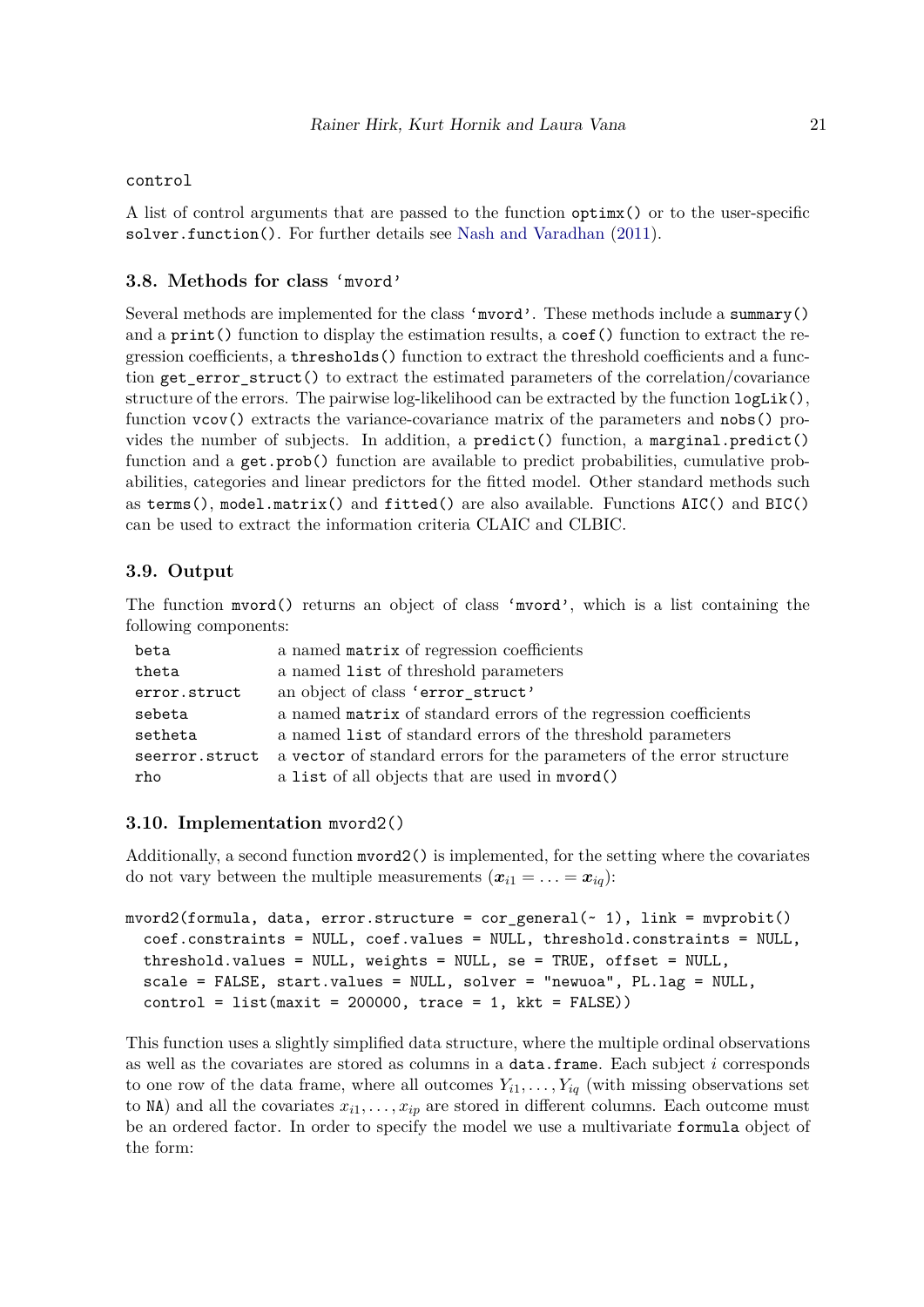formula = cbind(Y1, ..., Yq) ~  $0 + X1 + ... + Xp$ 

The error.structure and the constraints on the regression and threshold parameters are set in analogy to mvord(). However, the ordering of the responses is given by the ordering in the model formula. In addition, the link, subject weights, se and the solver are chosen in the same way as in mvord().

# **4. Description of the illustrative data sets**

<span id="page-21-0"></span>As previously mentioned, the motivation of the **mvord** package lies in a credit risk application, where ordinal credit ratings from different rating sources are available for a sample of firms over several years. In this application, yearly credit ratings from the big three credit rating agencies Standard & Poor's, Moody's and Fitch were collected for a panel of publicly traded US companies. Moreover, accounting, stock price and default information on a yearly basis have been obtained for each firm-year in the sample.

Before proceeding with the multivariate analysis of these credit ratings, the following aspects of the problem at hand are worth mentioning. Firstly, a feature of the sample is the rather high number of missing values. Not all firms in the sample are rated by all three raters at the same point in time. In line with the market share the raters hold in the US ratings market, the number of rated firms per year differs between the three raters. Secondly, the raters can employ different rating scales in their rating methodology, e.g., different labeling of their ordinal rating classes or a different number of rating classes. A perhaps more fundamental difference between the rating scales appears when the raters employ different rating "philosophies", i.e., when the central credit risk measure employed in assessing creditworthiness differs among raters (e.g., probability of default versus recovery in case of default). This also has implications for the covariates used in the rating models, as the inclusion or importance of various covariates can differ among the raters. Even though the rating agencies do not fully disclose their rating process, most likely for keeping their competitive advantage, they do publish reports on a regular basis where they state what are the main variables considered in the rating process.

These data have been analyzed in Hirk *[et al.](#page-39-8)* [\(2017a\)](#page-39-8), where a multivariate model of corporate credit ratings has been proposed. Unfortunately, this original data set is not freely redistributable. Therefore, we resort to the simulation of illustrative data sets by taking into consideration key features of the original data such as the ones mentioned above. The simulated data sets contain ratings from four different rating sources and firm-specific covariates for a panel of 1665 firms over a sample period of ten years.

#### **4.1. Covariates**

The covariates employed correspond to firm-level and market financial ratios which measure different aspects of a firm's financial health:

- ICR interest coverage ratio, which measures how well the interest expenses can be covered from the free operating cash-flow of a company;
- LR liquidity ratio relating the cash held by a company to the current liabilities;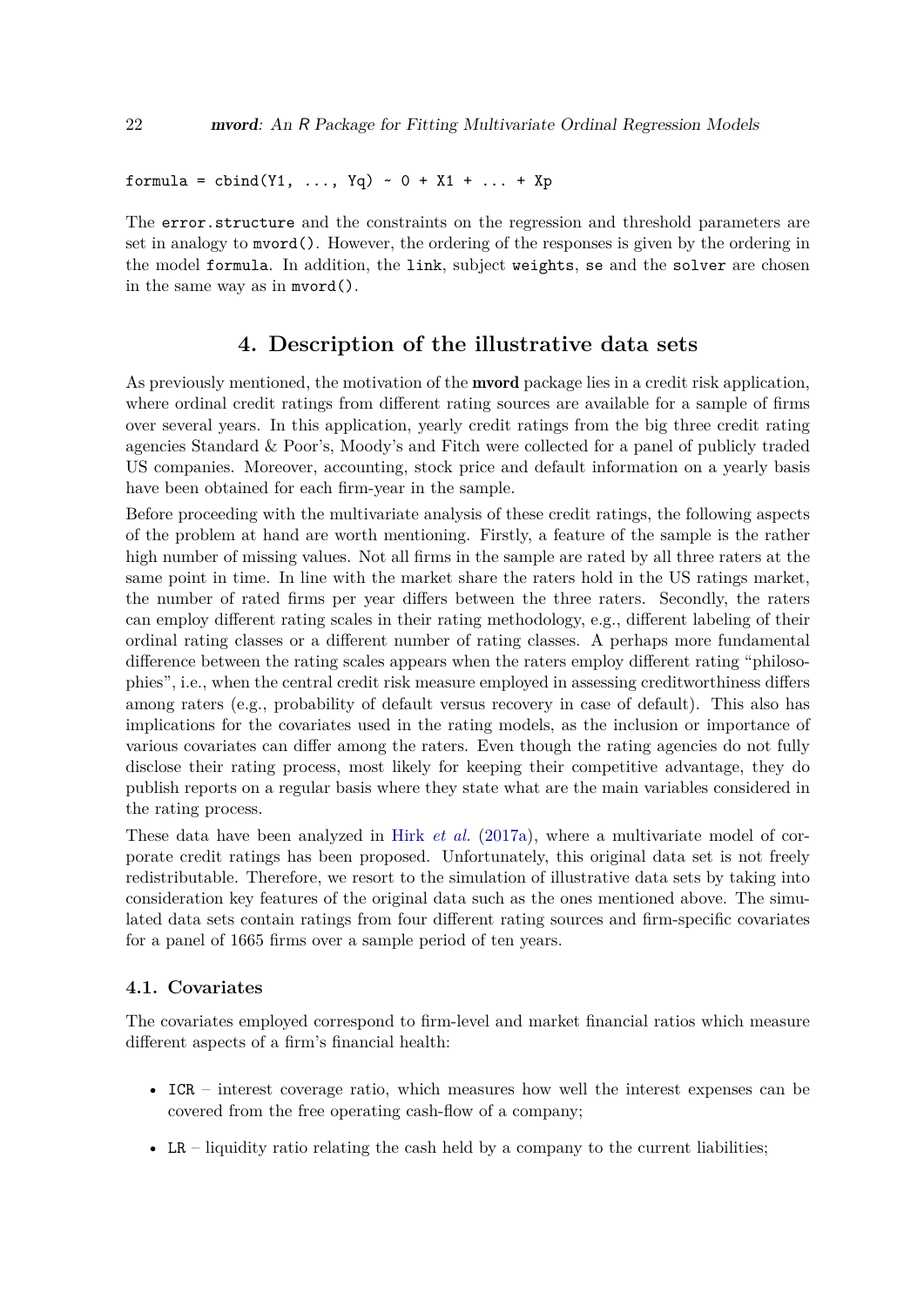- LEV1 leverage ratio relating debt to earnings before interest and taxes;
- LEV2 leverage ratio measuring the percentage of debt in the long-term capital of a firm;
- PR profitability ratio measuring return on capital;
- **IRSIZE** relative size of the company in the market (in logarithm);
- **lSYSR** a measure of systematic risk (in logarithm);
- BSEC the business sector of a firm.

More information on these covariates can be found in e.g., [Campbell, Hilscher, and Szilagyi](#page-38-9) [\(2008\)](#page-38-9) or [Puccia, Collett, Kernan, Palmer, Mettrick, and Deslondes](#page-41-12) [\(2013\)](#page-41-12). The business sector variable BSEC has been kept as in the original data set. For the continuous covariates we resort to simulation. As the distribution of the continuous covariates in the original data set is rather homogeneous across the ten years, we fit a distribution to each covariate over the whole sample period using the function fitdistr() of the MASS package. The best fitting distribution has been chosen by AIC. The parameters and distributions used for the simulation of the covariates are given in Table [2.](#page-22-0)

| Covariate        | Bound                        | Distribution       | Parameters                                |
|------------------|------------------------------|--------------------|-------------------------------------------|
| ICR              | unbounded                    | t(m, s, df)        | $m = 2.301$ , $s = 2.120$ , $df = 1.163$  |
| LR               | positive                     | $log-t(m, s, df)$  | $m = -1.472$ , $s = 0.992$ , $df = 2.753$ |
| LEV1             | positive                     | $log-t(m, s, df)$  | $m = 1.008$ , $s = 0.596$ , $df = 1.245$  |
| LEV <sub>2</sub> | positive                     | $log-t(m, s, df)$  | $m = -0.777$ , $s = 0.443$ , $df = 1.289$ |
| PR               | unbounded                    | t(m, s, df)        | $m = 0.12$ , $s = 0.08$ , $df = 4$        |
| <b>1RSIZE</b>    | unbounded                    | $\mathcal{N}(m,s)$ | $m = -9.131, s = 1.475$                   |
| <b>1SYSR</b>     | unbounded $\mathcal{N}(m,s)$ |                    | $m = -3.877, s = 0.439$                   |

<span id="page-22-0"></span>Table 2: Distributions used for the simulation of the covariates.

After simulating the covariates from the distributions presented in Table [2,](#page-22-0) we winsorize the simulated ratios at 10% for unbounded ratios and 5% for bounded ratios (by setting for all ratios the values above the 95%-quantile to the 95%-quantile; for the unbounded ratios we also winsorize from below, by setting for the values below the 5%-quantile to the 5%-quantile). This is standard practice in the literature on credit risk estimation based on financial ratios for reducing the influence of outliers (e.g., [Campbell](#page-38-9) *et al.* [2008\)](#page-38-9).

#### **4.2. Cross-sectional data set**

For the 1665 firms in the first year of the sample, we generate ratings from four rating sources. We name the four rating sources R1, R2, R3 and R4. Raters R1, R2 and R3 correspond to the three rating agencies in the original application. The fourth rating source R4 corresponds to an indicator variable constructed from the original data set, which indicates if the company will be in an investment or speculative grade within one year from the rating observations. In the original data set, this indicator is computed by checking the one-year ahead rating for each of the three raters. We then follow the US regulation stating that, if two ratings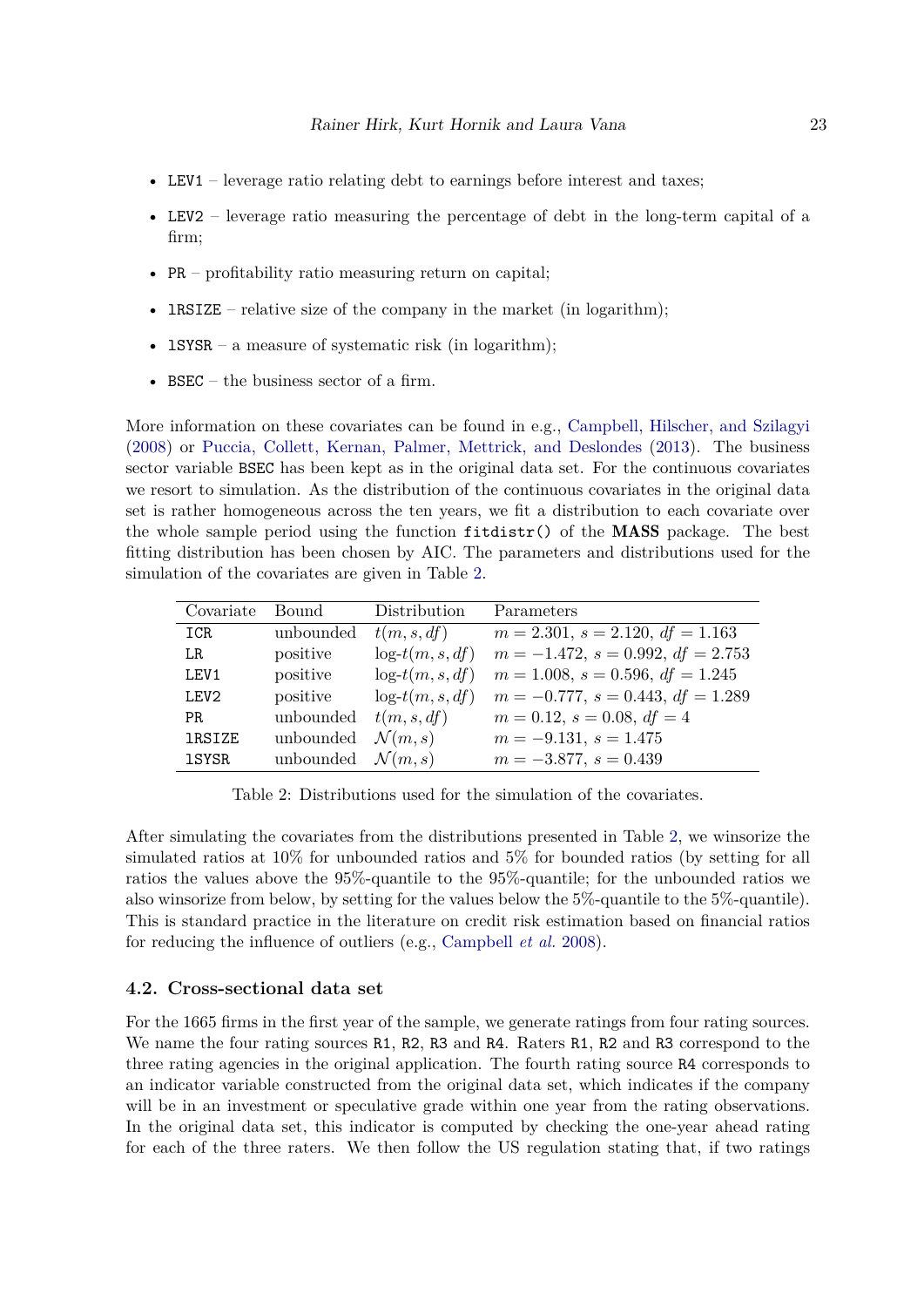for a company are available, one investment grade and one speculative grade, the company is categorized as speculative grade, whereas if three ratings are available the majority rule applies [\(Bongaerts, Cremers, and Goetzmann 2012\)](#page-38-10).

Similarly to the original data, we assume that the rating methodology of the raters is heterogeneous. Raters R1 and R2 employ a similar credit risk measure when assigning firms on a six-point ordinal scale (which we label, from best to worst, A, B, C, D, E, F), rater R3 uses a seven-point scale and different labeling (from best to worst, G, H, I, J, K, L, M) while the R4 ratings differentiate on a two point scale between speculative grade and investment grade firms (from best to worst, N, O).

We simulate the latent scores  $Y_{ij}$  from the model in Equation [1](#page-3-1) with multivariate logit link and a constant general correlation structure. The correlation matrix used in the simulation is

$$
\Sigma = \left(\begin{array}{cccc} 1 & 0.9 & 0.7 & 0.5 \\ 0.9 & 1 & 0.7 & 0.6 \\ 0.7 & 0.7 & 1 & 0.8 \\ 0.5 & 0.6 & 0.8 & 1 \end{array}\right).
$$

We use the following coefficients:

- $\beta_{0j} = 0 \ \forall j \in \{R1, R2, R3, R4\};$
- $\beta_{\text{R1}} = (0.3, 0, -0.2, -1.3, 0.5, 0.2, 0)^\top;$
- $\beta_{\text{R2}} = (0, 0, -0.2, -1, 0.5, 0.3, 0)^\top;$
- $\beta_{\text{R3}} = (0.3, 0, -0.2, -1.4, 0.5, 0.4, 0)^\top;$
- $\beta_{\text{R4}} = (0, -0.3, 0, -1.6, 1.9, 0.1, -0.2)^\top$ .

The threshold parameters are chosen such that the simulated distribution of ratings (the proportion of observations falling into each rating class) is similar to the distribution of the ratings in the original data set.

As raters R1 and R2 employ similar rating methodologies and use the same labeling of their rating classes, we set  $\theta_{R1} = \theta_{R2} = (-4.5, -3, -1, 1, 3.5)$ <sup>T</sup>. The thresholds for rater R3 are:  $\theta_{\text{R3}} = (-6, -3, 0, 1, 2, 4)$ <sup>T</sup> and the threshold for rater R4 is  $\theta_{\text{R4}} = -1$ .

The panel of ratings in the original data set is highly unbalanced, as not all firms receive ratings from all four sources. We therefore keep the missingness pattern and remove the simulated ratings that correspond to missing observations in the original data. For rater R1 we remove 5*.*41%, for rater R2 86*.*13%, and for rater R3 34*.*23% of the observations.

The cross-sectional data set is available in the **mvord** package as data\_cr\_mvord (in long format) or data\_cr\_mvord2 (in short format). More details on the structure of this data set will be provided in Section [5.](#page-24-0)

#### **4.3. Longitudinal data set**

For the whole panel of firms we simulate ratings corresponding to rater R1 over a period of ten years (year1, year2, *. . .* , year10). From the initial 1665 firms which are in the sample in the first year, 1575 are rated by rater R1.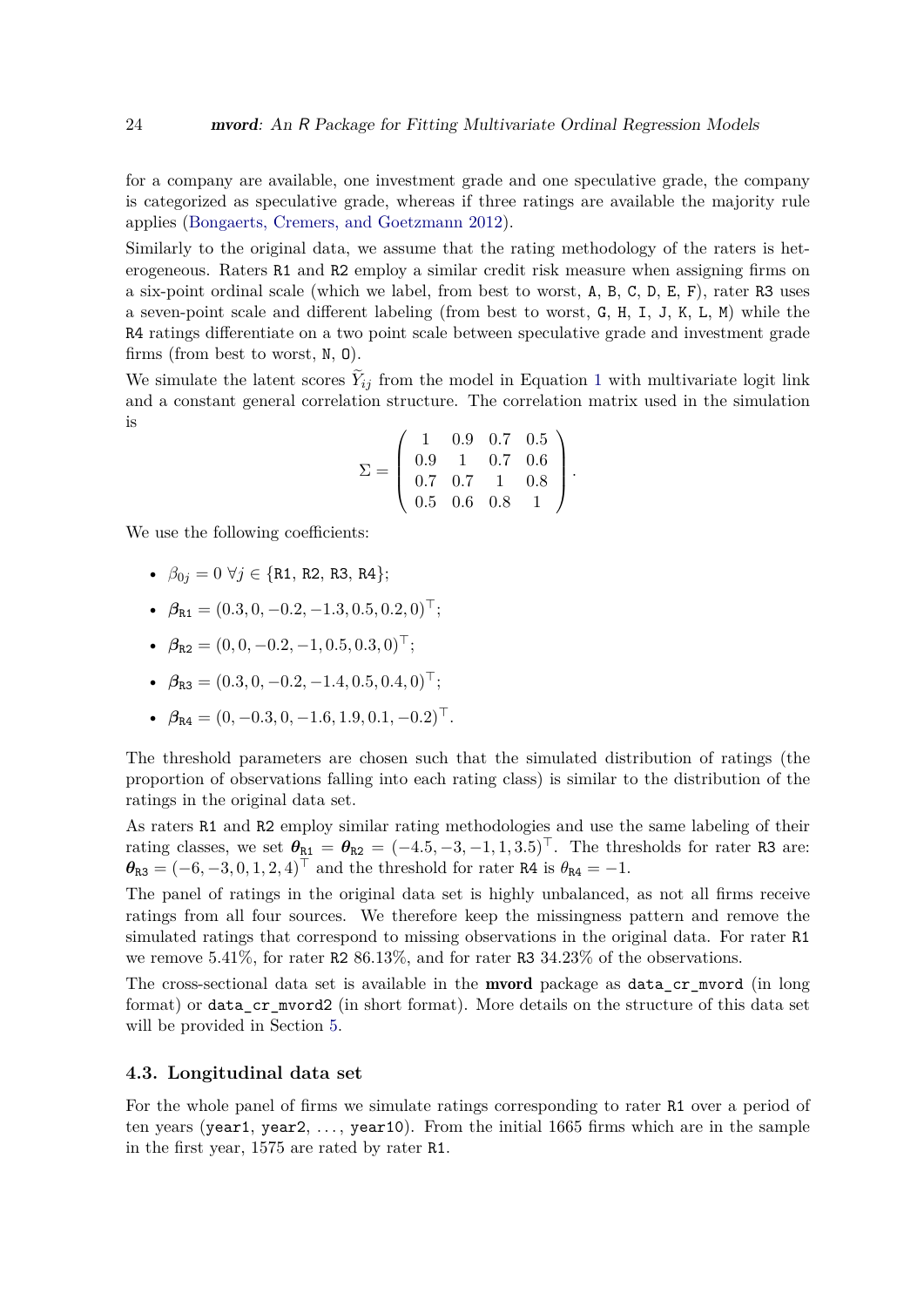We simulate the latent scores from the model in Equation [1](#page-3-1) with probit link and business sector-specific  $AR(1)$  correlation structure. The dependence of the correlation structure on the business sector is motivated by the fact that in some sectors such as manufacturing ratings tend to be more "sticky", i.e., do not change often over the years, while in more volatile sectors like IT there is less "stickiness" in the ratings. The sector specific correlations are:  $\rho_{\text{BSEC1}} = 0.9$ ,  $\rho_{\text{BSEC2}} = 0.7$ ,  $\rho_{\text{BSEC3}} = 0.9$ ,  $\rho_{\text{BSEC4}} = 0.9$ ,  $\rho_{\text{BSEC5}} = 0.9$ ,  $\rho_{\text{BSEC6}} = 0.7$ ,  $\rho_{\text{BSEC7}} = 0.5$ ,  $\rho_{\text{BSECB}} = 0.6$ .

We use no intercepts and two sets of regression coefficients:

- $\beta_{\text{year1}} = \cdots = \beta_{\text{year5}} = (0.17, 0, -0.11, -0.72, 0.28, 0.11, 0)^\top;$
- $\beta_{\text{year6}} = \cdots = \beta_{\text{year10}} = (0.08, -0.2, -0.3, -1.6, 0.4, 0.5, -0.2)^\top.$

Such a "break" in the coefficients could be explained by e.g., a change of regimes. Moreover, we assume the rating methodology of rater R1 does not change over time, hence we use one set of threshold parameters for all years:  $\theta_{\text{year1}} = \cdots = \theta_{\text{year10}} = (-4, -1, 0, 1, 3)^\top$ . The longitudinal panel is unbalanced, as firms can leave the sample for various reasons such as default or mergers and acquisitions. In addition, credit ratings can be withdrawn. We remove the simulated ratings that correspond to missing firm-year observations in the original data. The longitudinal panel of R1 ratings together with the covariates is available in data\_cr\_panel.

# **5. Examples**

<span id="page-24-0"></span>We use the credit risk data sets presented in Section [4](#page-21-0) to illustrate some of the features of package mvord.

# <span id="page-24-1"></span>**5.1. Example 1 – Ratings assigned by multiple raters to a cross-section of firms**

The first example presents a multivariate ordinal regression model with logit link and a general correlation error structure ( $cor\_general(-1)$ ). The simulated data set contains the credit risk measure rating (ratings assigned by raters R1, R2, R3 and R4) and 8 covariates for a cross-section of 1665 firms. The number of firm-ratings is 4566.

```
R> head(data_cr_mvord, n = 3)
```
firm\_id rater\_id rating 1CR LR LEV1 LEV2 1 1 R1 D 1.546318 0.2484137 3.782934 0.92053787 2 2 R1 B 8.723779 0.1506502 1.033042 0.05305052 3 3 R1 D 4.726520 0.5187664 8.942818 0.97001785 PR 1RSIZE 1SYSR BSEC 1 0.2743184 -11.202807 -3.691023 BSEC3 2 0.1182763 -8.815116 -4.270618 BSEC3 3 0.2871493 -9.548691 -3.895642 BSEC6 *R> str(data\_cr\_mvord, vec.len = 3)*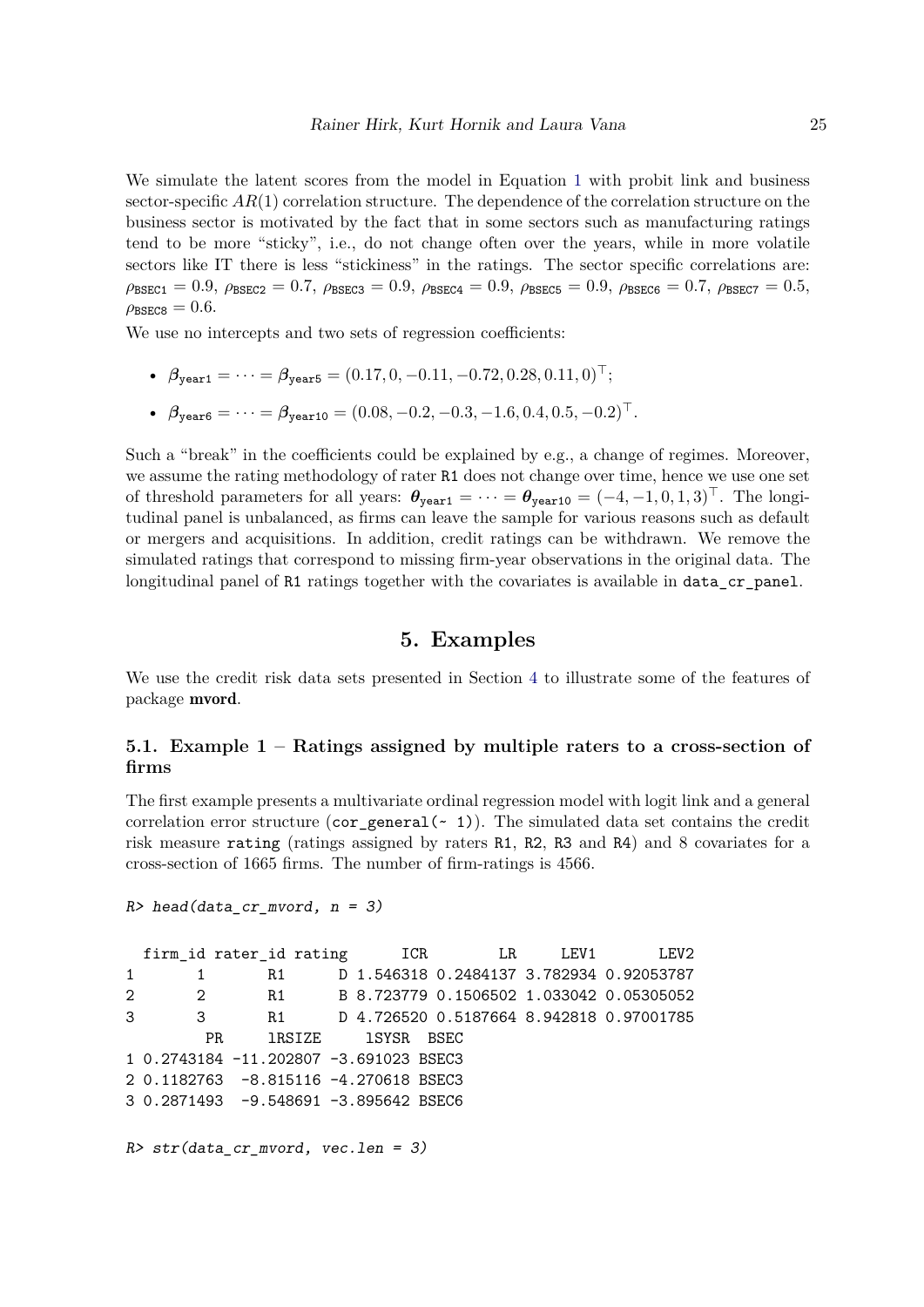```
'data.frame': 4566 obs. of 11 variables:
$ firm_id : Factor w/ 1665 levels "1","2","3","4",..: 1 2 3 4 5 6 7 8 ...
$ rater_id: Factor w/ 4 levels "R1", "R2", "R3",..: 1 1 1 1 1 1 1 1 1 ...
$ rating : chr "D" "B" "D" ...
$ ICR : num 1.55 8.72 4.73 4.08 ...
$ LR : num 0.248 0.151 0.519 0.168 ...
$ LEV1 : num 3.78 1.03 8.94 2.19 ...
$ LEV2 : num 0.9205 0.0531 0.97 2.8743 ...
$ PR : num  0.2743 0.1183 0.2871 0.0821 ...
$ 1RSIZE : num -11.2 -8.82 -9.55 -8.66 ...$ lSYSR : num -3.69 -4.27 -3.9 -5.13 ...
$ BSEC : Factor w/ 8 levels "BSEC1","BSEC2",..: 3 3 6 4 3 1 6 4 ...
```
The distribution of the ratings classes for the four raters is:

```
R> by(data_cr_mvord, data_cr_mvord$rater_id,
+ function(x) table(x$rating))
data_cr_mvord$rater_id: R1
 A B C D E F
89 450 605 281 89 61
----------------------------------------------------
data_cr_mvord$rater_id: R2
A B C D E F
12 74 79 51 9 6
----------------------------------------------------
data_cr_mvord$rater_id: R3
 G H I J K L M
40 163 169 209 404 88 22
   ----------------------------------------------------
data cr_mvord$rater_id: R4
  N O
1067 598
```
We include 7 financial ratios as covariates in a model without intercept by the formula:

formula = rating ~ 0 + ICR + LR + LEV1 + LEV2 + PR + lRSIZE + lSYSR

The subject index *i* is stored in the column firm id and the multiple measurement index  $j$ , which indicates the rater, is given by rater id:

 $index = c("firm_id", "rater_id")$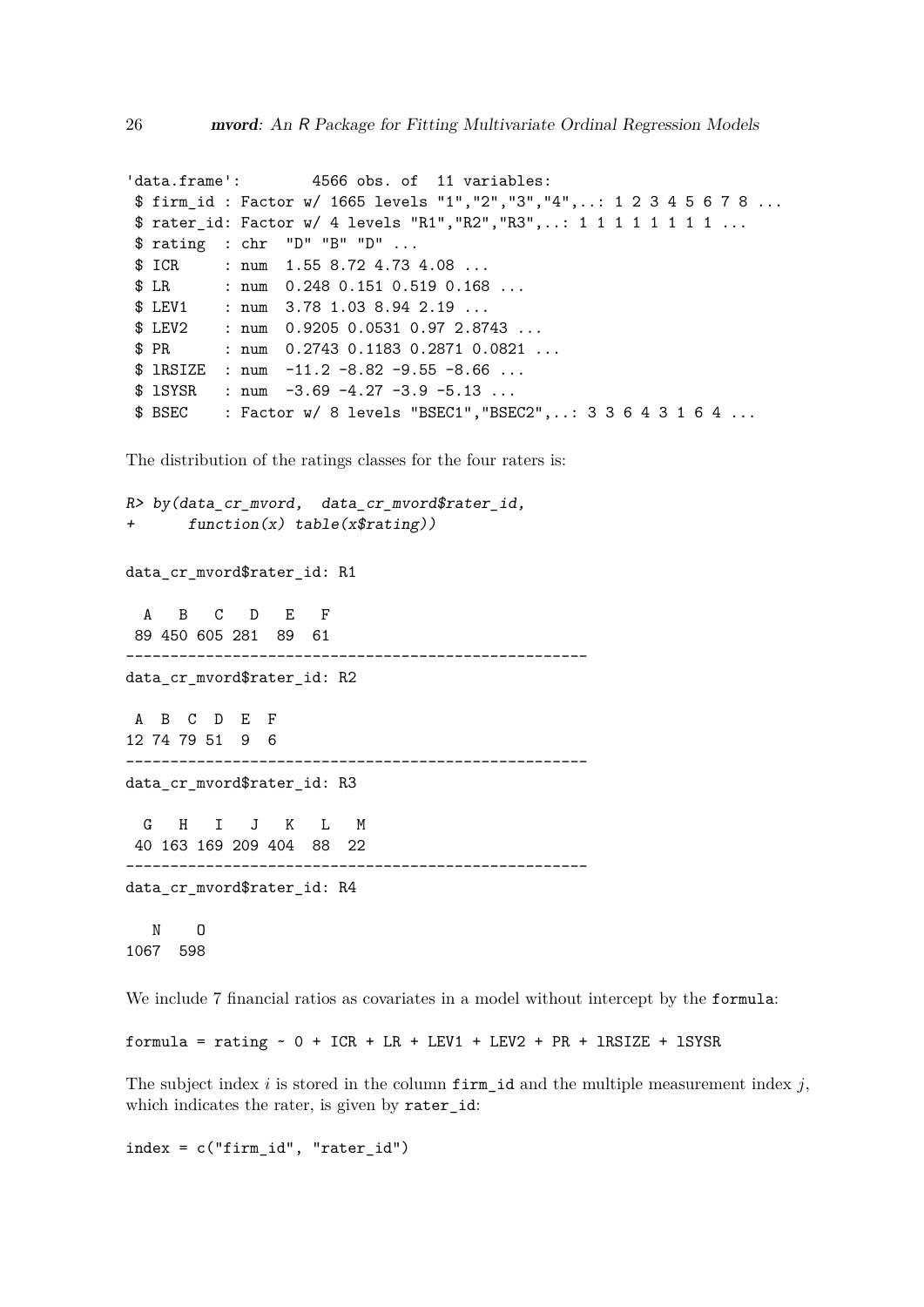An optional vector response.names is used to specify all the raters to be included in the model. The ordering of this vector is essential when constraints on the parameter set want to be imposed:

response.names = c("R1", "R2", "R3", "R4")

Due to the fact that the categories differ across raters we specify the response.levels by:

```
response.levels = list(rev(LETTERS[1:6]), rev(LETTERS[1:6]),
 rev(LETTERS[7:13]), rev(LETTERS[14:15]))
```
If no response.levels are passed, the natural ordering is used and could lead to an incorrect labeling. The rating classes assigned by the raters are here in order from worst to best indicating that lower values of the latent variables indicate lower creditworthiness or increased credit risk.

We fit a model to these data with the following features:

• We assume that R1 and R2 use the same rating scale by setting the following constraints on the threshold parameters:

threshold.constraints =  $c(1, 1, 2, 3)$ 

• We assume that some covariates are equal for some raters. For example, we assume that the coefficient of ICR is equal for R1 and R3, or that the coefficients of LEV1 and PR are the same for the raters R1, R2 and R3. In addition, some of the regression coefficients are set to zero like ICR for R1 and R3, or lSYSR for the raters R1, R2 and R3. All the constraints above and some additional constraints are performed by the following restrictions on the regression coefficients by using the more flexible method:

 $\text{coeff.}\text{constraints} = \text{cbind}(c(1, NA, 1, NA), c(MA, NA, NA, 1),$  $c(1, 1, 1, NA), c(1, 2, 3, 4), c(1, 1, 1, 4), c(1, 2, 3, 4),$  $c(NA, NA, NA, 1))$ 

The NAs in coef.constraints are fixed to specific values. If no matrix coef.values is provided, the coefficients are set by default to zero automatically. This automatically generated coef.values matrix, looks like:

 $\text{coeff}$ .values = cbind(c(NA, 0, NA, 0), c(0, 0, 0, NA), c(NA, NA, NA, 0),  $c(NA, NA, NA, NA), c(NA, NA, NA, NA), c(NA, NA, NA, NA),$  $c(0, 0, 0, NA)$ 

The specified coef.constraints together with coef.values give the following model:

$$
\begin{aligned} Y_1 &= \beta_{11}\text{ICR}+ \qquad \qquad \beta_{13}\text{LEV1}+\beta_{14}\text{LEV2}+\beta_{15}\text{PR}+\beta_{16}\text{lRSIZE},\\ \widetilde{Y}_2 &= \qquad \qquad \beta_{13}\text{LEV1}+\beta_{24}\text{LEV2}+\beta_{15}\text{PR}+\beta_{26}\text{lRSIZE},\\ \widetilde{Y}_3 &= \beta_{11}\text{ICR}+ \qquad \qquad \beta_{13}\text{LEV1}+\beta_{34}\text{LEV2}+\beta_{15}\text{PR}+\beta_{36}\text{lRSIZE},\\ \widetilde{Y}_4 &= \qquad \qquad \beta_{42}\text{LR}+ \qquad \qquad \beta_{44}\text{LEV2}+\beta_{45}\text{PR}+\beta_{46}\text{lRSIZE}+\beta_{47}\text{lSSR}. \end{aligned}
$$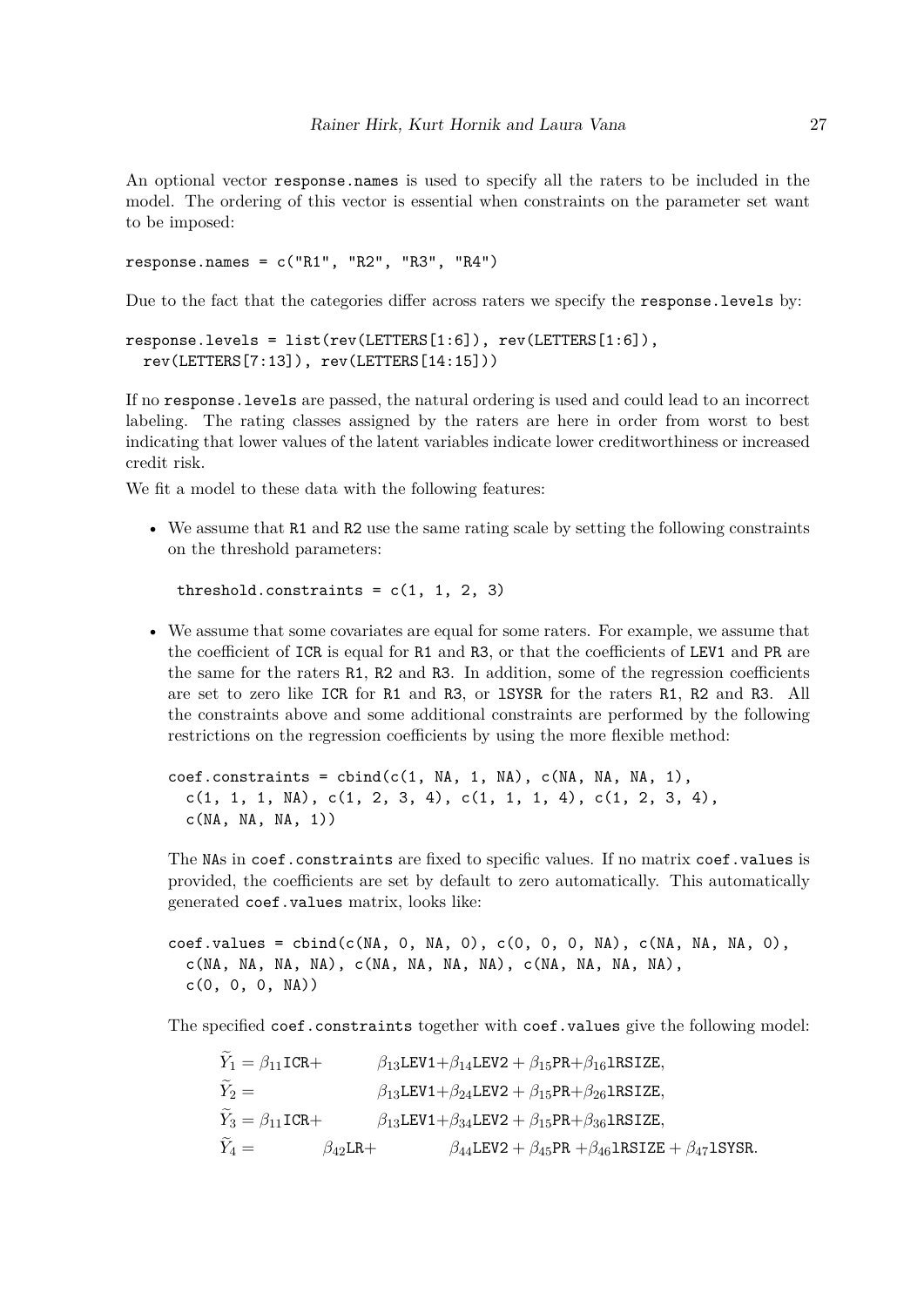As a link function we choose the multivariate logit link:

 $link = mvlogit()$ 

For simplicity, we use a general correlation structure which is constant for all subjects:

```
error.startucture = cor\_general(-1)
```
In order to avoid numerical instabilities, we standardize our data for each rater:

```
R> covar_names <- c("ICR", "LR", "LEV1", "LEV2", "PR", "lRSIZE", "lSYSR")
R> data_cr_mvord_scaled <- do.call("rbind.data.frame",
+ by(data_cr_mvord, data_cr_mvord$rater_id,
+ function(x){x[, covar_names] <- scale(x[, covar_names]); x}))
```
The estimation can now be performed by the function mvord():

```
R> res_cor_logit <- mvord(
+ formula = rating ~ 0 + ICR + LR + LEV1 + LEV2 + PR + lRSIZE + lSYSR,
+ data = data_cr_mvord_scaled, error.structure = cor_general(~ 1),
    + link = mvlogit(), index = c("firm_id", "rater_id"),
+ response.names = c("R1", "R2", "R3", "R4"),
+ response.levels = list(rev(LETTERS[1:6]), rev(LETTERS[1:6]),
+ rev(LETTERS[7:13]), rev(LETTERS[14:15])),
+ coef.constraints = cbind(c(1, NA, 1, NA), c(NA, NA, NA, 1),
+ c(1, 1, 1, NA), c(1, 2, 3, 4), c(1, 1, 1, 4), c(1, 2, 3, 4),
+ c(NA, NA, NA, 1)), threshold.constraints = c(1, 1, 2, 3),
+ solver = "newuoa")
```
The results are displayed by the function summary():

*R> summary(res\_cor\_logit, call = FALSE)* Formula:  $rating ~ 0 + ICR + LR + LEVI + LEV2 + PR + IRSIZE + ISYSR$ link threshold nsubjects ndim logPL CLAIC CLBIC fevals mvlogit flexible 1665 4 -7995.86 16073.9 16296.51 10115 Thresholds: Estimate Std. Error z value Pr(>|z|) R1 F|E -4.864072 0.116257 -41.8388 <2e-16 \*\*\* R1 E|D -3.208460 0.094781 -33.8514 <2e-16 \*\*\* R1 D|C -1.101554 0.048797 -22.5740 <2e-16 \*\*\* R1 C|B 0.946336 0.027355 34.5952 <2e-16 \*\*\* R1 B|A 3.394200 0.024222 140.1274 <2e-16 \*\*\* R3 M|L -6.142840 0.611119 -10.0518 <2e-16 \*\*\* R3 L|K -3.194905 0.038080 -83.9009 <2e-16 \*\*\* R3 K|J 0.026137 0.016829 1.5531 0.1204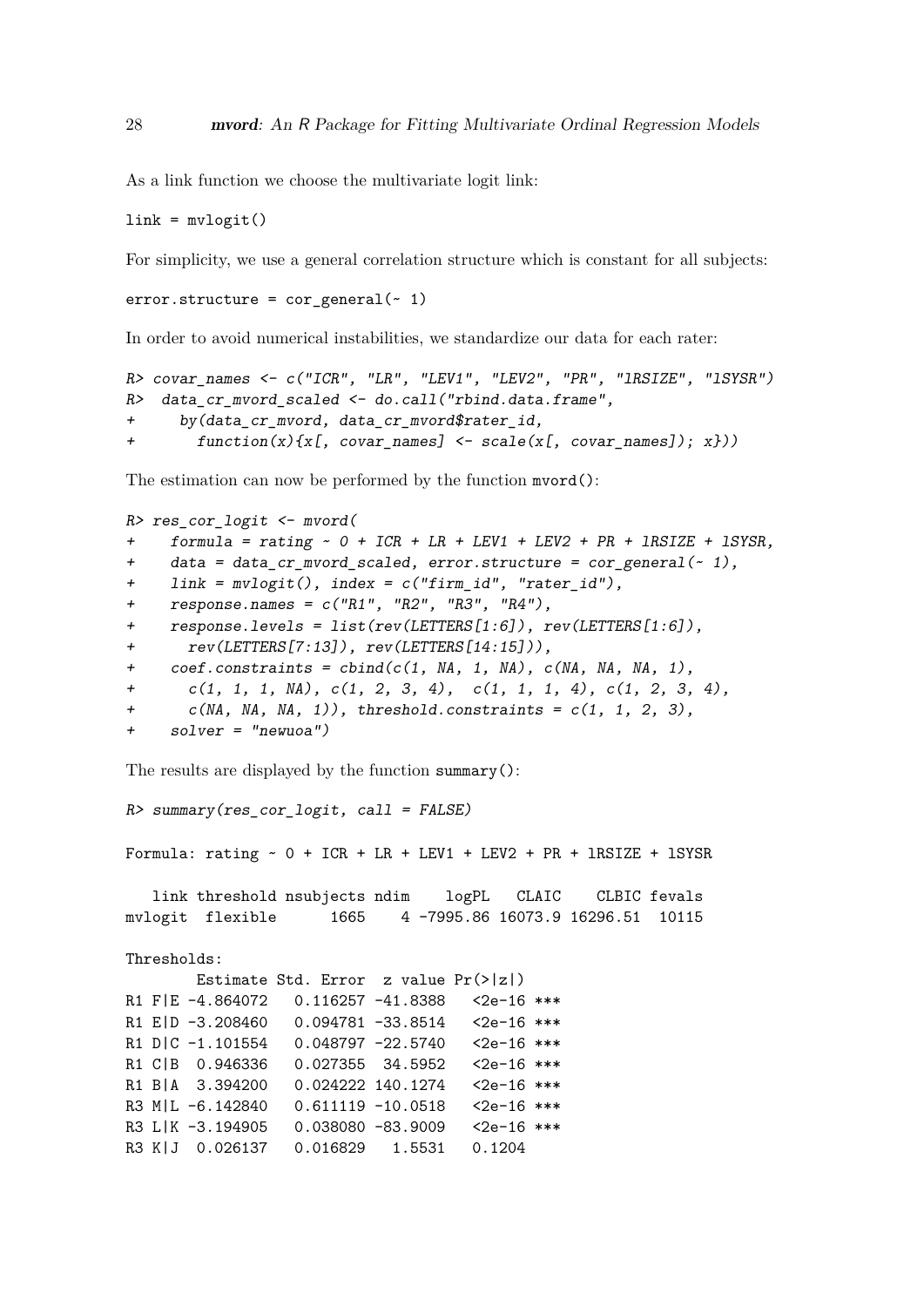```
R3 J|I 1.060619  0.025063  42.3186  <2e-16 ***
R3 I|H 2.048267 0.041325 49.5647 <2e-16 ***
R3 H|G 3.979527 0.036695 108.4493 <2e-16 ***
R4 0 | N - 0.984248 0.027912 - 35.2627 < 2e-16 ***
---
Signif. codes: 0 '***' 0.001 '**' 0.01 '*' 0.05 '.' 0.1 ' ' 1
Coefficients:
          Estimate Std. Error z value Pr(>|z|)
ICR 1 0.3545938 0.0094313 37.5977 < 2.2e-16 ***
LR 1 -0.3823069 0.0379644 -10.0701 < 2.2e-16 ***
LEV1 1 -0.1813132 0.0209321 -8.6620 < 2.2e-16 ***
LEV2 1 -1.3930198 0.0388631 -35.8443 < 2.2e-16 ***
LEV2 2 -1.0062239 0.0740580 -13.5870 < 2.2e-16 ***
LEV2 3 -1.4657429 0.0332794 -44.0435 < 2.2e-16 ***
LEV2 4 -1.7196085 0.0661440 -25.9979 < 2.2e-16 ***
PR 1 0.5533721 0.0247144 22.3906 < 2.2e-16 ***
PR 2 2.1773372 0.0227730 95.6103 < 2.2e-16 ***
lRSIZE 1 0.2535426 0.0139068 18.2315 < 2.2e-16 ***
lRSIZE 2 0.4103729 0.0719033 5.7073 1.148e-08 ***
lRSIZE 3 0.4754554 0.0278519 17.0708 < 2.2e-16 ***
lRSIZE 4 0.1655771 0.0147166 11.2511 < 2.2e-16 ***
lSYSR 1 -0.2013635 0.0121648 -16.5530 < 2.2e-16 ***
---
Signif. codes: 0 '***' 0.001 '**' 0.01 '*' 0.05 '.' 0.1 ' ' 1
Error Structure:
          Estimate Std. Error z value Pr(>|z|)
corr R1 R2 0.903644 0.021156 42.7131 < 2.2e-16 ***
corr R1 R3 0.693240 0.020956 33.0806 < 2.2e-16 ***
corr R1 R4 0.493521 0.053239 9.2699 < 2.2e-16 ***
corr R2 R3 0.734072 0.043160 17.0082 < 2.2e-16 ***
corr R2 R4 0.598471 0.112424 5.3234 1.019e-07 ***
corr R3 R4 0.770318 0.037239 20.6857 < 2.2e-16 ***
---Signif. codes: 0 '***' 0.001 '**' 0.01 '*' 0.05 '.' 0.1 ' ' 1
```
If the user fixes thresholds to specific values, the  $z$  values and the corresponding  $p$  values as well as the significance codes are set to NA. Another option to display the results is the function print():

*R> print(res\_cor\_logit, call = FALSE)*

Thresholds: \$R1 F|E E|D D|C C|B B|A -4.864072 -3.208460 -1.101554 0.946336 3.394200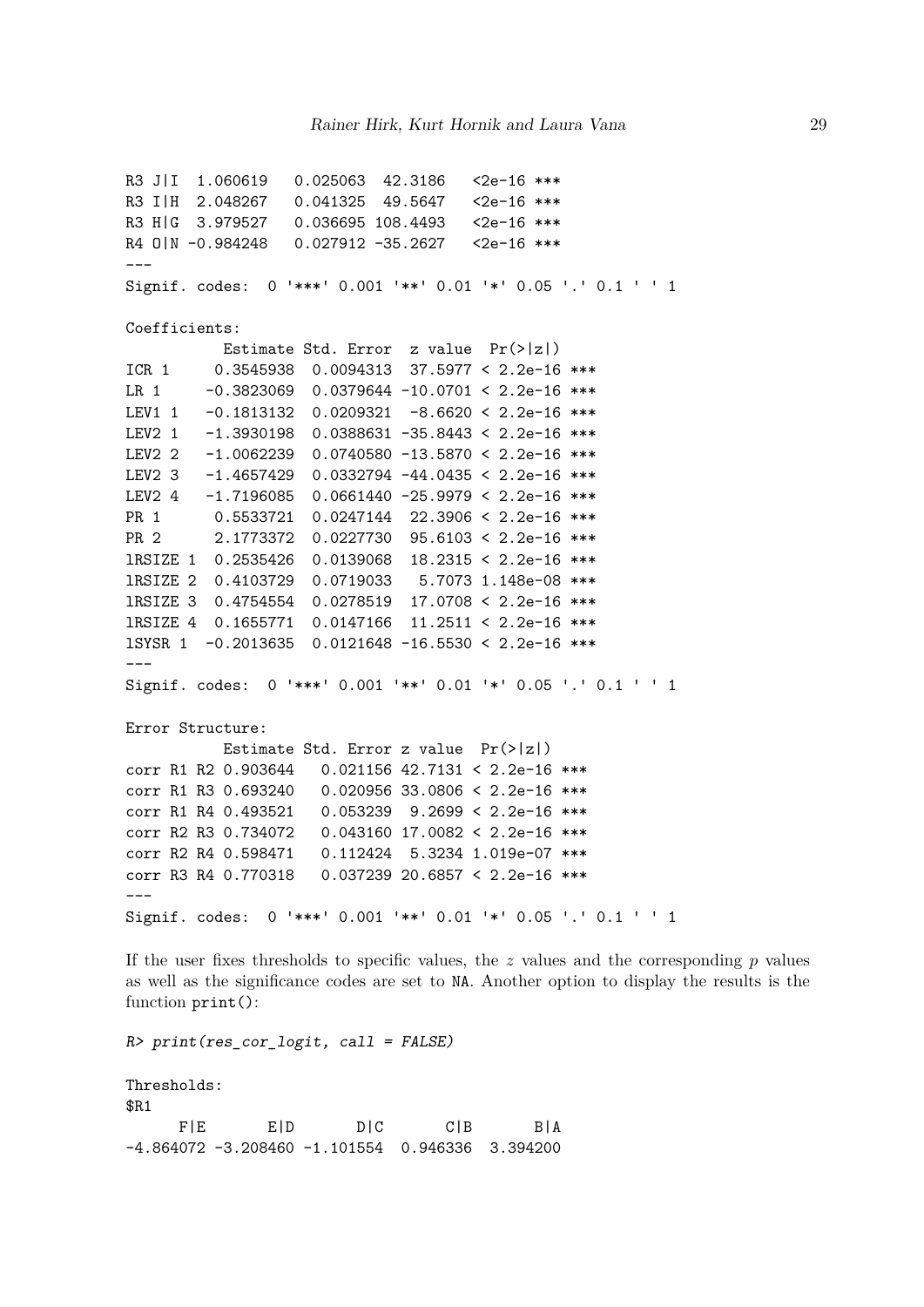\$R2 F|E E|D D|C C|B B|A -4.864072 -3.208460 -1.101554 0.946336 3.394200 \$R3 M|L L|K K|J J|I I|H -6.14283986 -3.19490513 0.02613705 1.06061876 2.04826658 H|G 3.97952741 \$R4 O|N -0.984248 Coefficients: ICR 1 LR 1 LEV1 1 LEV2 1 LEV2 2 LEV2 3 0.3545938 -0.3823069 -0.1813132 -1.3930198 -1.0062239 -1.4657429 LEV2 4 PR 1 PR 2 lRSIZE 1 lRSIZE 2 lRSIZE 3 -1.7196085 0.5533721 2.1773372 0.2535426 0.4103729 0.4754554 lRSIZE 4 lSYSR 1 0.1655771 -0.2013635 Parameters of the error structure: corr R1 R2 corr R1 R3 corr R1 R4 corr R2 R3 corr R2 R4 corr R3 R4 0.9036439 0.6932396 0.4935211 0.7340721 0.5984705 0.7703181 An extended summary, where all thresholds and regression coefficients are shown, even though they are duplicated, can be obtained by: *R> summary(res\_cor\_logit, short = FALSE, call = FALSE)* The threshold coefficients can be extracted by the function thresholds(): *R> thresholds(res\_cor\_logit)* \$R1 F|E E|D D|C C|B B|A -4.864072 -3.208460 -1.101554 0.946336 3.394200 \$R2 F|E E|D D|C C|B B|A -4.864072 -3.208460 -1.101554 0.946336 3.394200 \$R3 M|L L|K K|J J|I I|H -6.14283986 -3.19490513 0.02613705 1.06061876 2.04826658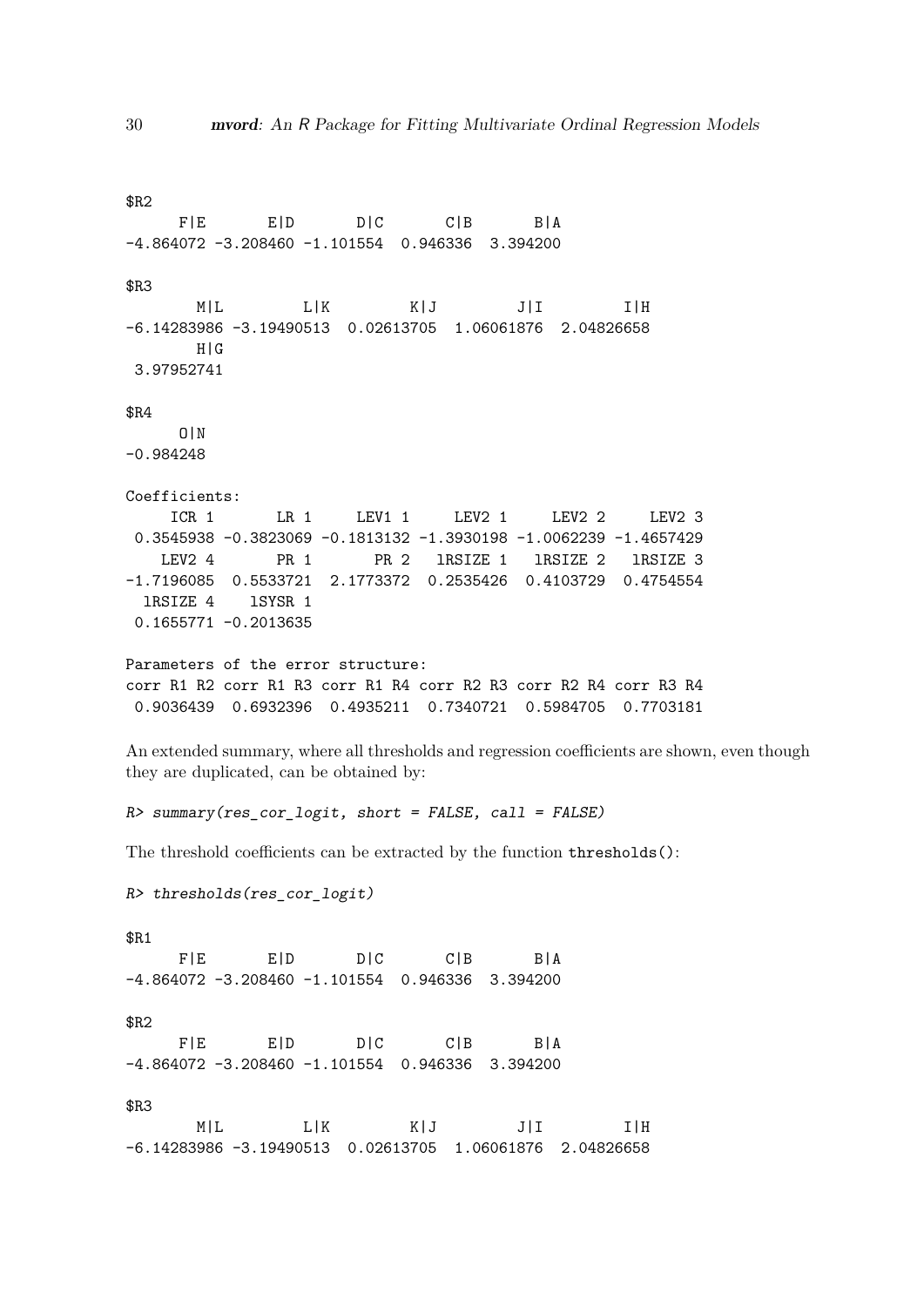H|G 3.97952741

#### \$R4

O|N -0.984248

The regression coefficients are obtained by the function coef():

```
R> coef(res_cor_logit)
```
ICR 1 LR 1 LEV1 1 LEV2 1 LEV2 2 LEV2 3 0.3545938 -0.3823069 -0.1813132 -1.3930198 -1.0062239 -1.4657429 LEV2 4 PR 1 PR 2 1RSIZE 1 1RSIZE 2 1RSIZE 3 -1.7196085 0.5533721 2.1773372 0.2535426 0.4103729 0.4754554 lRSIZE 4 lSYSR 1 0.1655771 -0.2013635

The error structure for firm with firm\_id 11 is displayed by the function get\_error\_struct():

*R> get\_error\_struct(res\_cor\_logit)[["11"]]*

R1 R2 R3 R4 R1 1.0000000 0.9036439 0.6932396 0.4935211 R2 0.9036439 1.0000000 0.7340721 0.5984705 R3 0.6932396 0.7340721 1.0000000 0.7703181 R4 0.4935211 0.5984705 0.7703181 1.0000000

#### *Fitting the model with the function* mvord2()

Due to the fact that the covariates do not change across the multiple measurements (the covariates are firm-specific and do not vary across raters), we can alternatively fit the model by the function mvord2(). In mvord2(), a slightly different format of data is used and the ordering of the responses is defined by a multivariate formula object. The multiple measurements are stored in different columns as ordered factors:

```
R> head(data_cr_mvord2, n = 3)
```
firm id R1 R2 R3 R4 ICR LR LEV1 LEV2 1 1 D <NA> K N 1.546318 0.2484137 3.782934 0.92053787 2 2 B <NA> <NA> N 8.723779 0.1506502 1.033042 0.05305052 3 3 D <NA> <NA> N 4.726520 0.5187664 8.942818 0.97001785 PR **lRSIZE lSYSR** BSEC 1 0.2743184 -11.202807 -3.691023 BSEC3 2 0.1182763 -8.815116 -4.270618 BSEC3 3 0.2871493 -9.548691 -3.895642 BSEC6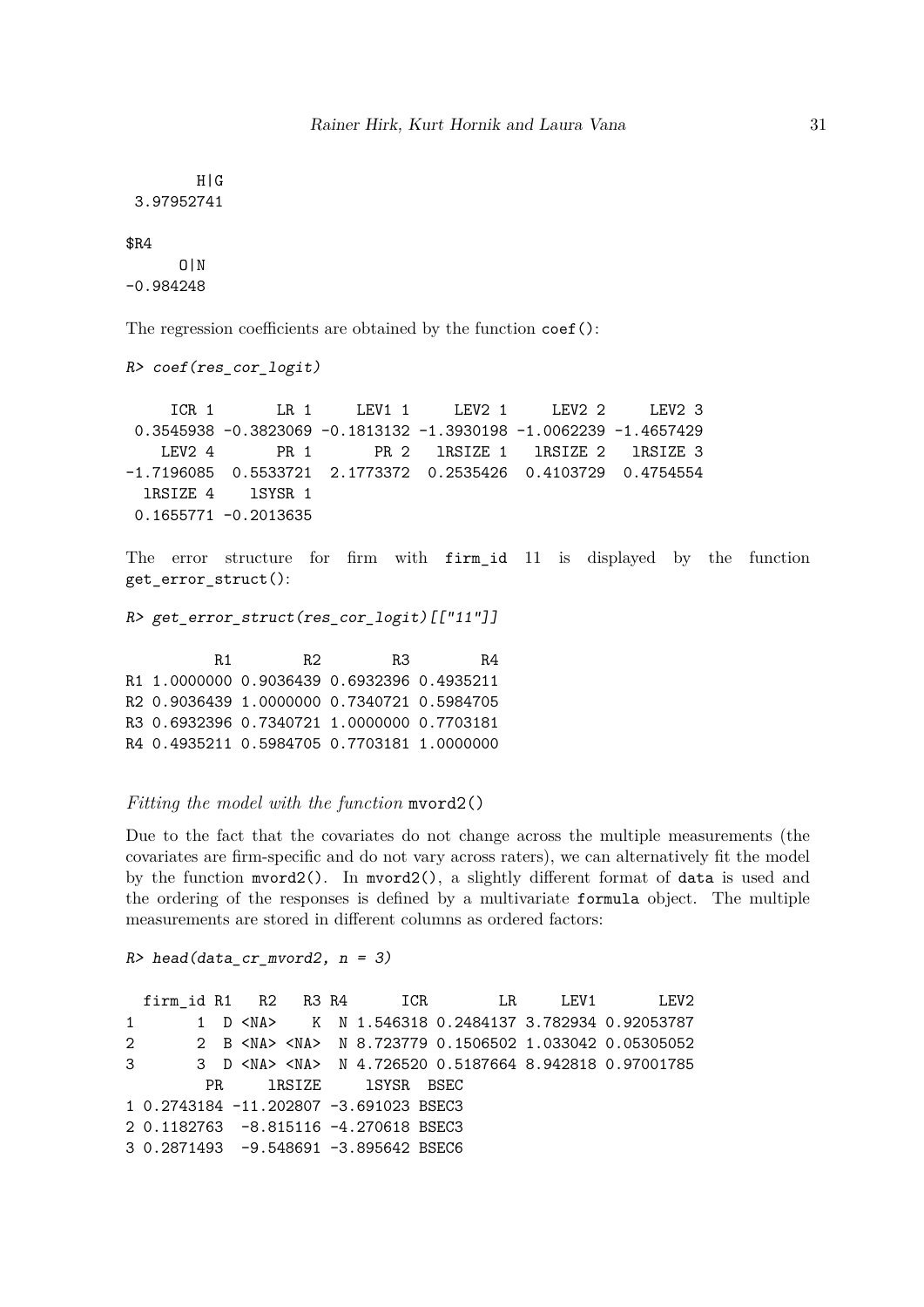```
R> str(data_cr_mvord2, vec.len = 2)
'data.frame': 1665 obs. of 13 variables:
$ firm_id: Factor w/ 1665 levels "1","2","3","4",..: 1 2 3 4 5 ...
$ R1 : Ord.factor w/ 6 levels "F"<"E"<"D"<"C"<..: 3 5 3 1 5 ...
$ R2 : Ord.factor w/ 6 levels "F"<"E"<"D"<"C"<..: NA NA NA NA NA ...
$ R3 : Ord.factor w/ 7 levels "M"<"L"<"K"<"J"<..: 3 NA NA 1 NA ...
$ R4 : Ord.factor w/ 2 levels "0"<"N": 2 2 2 1 2 ...
$ ICR : num 1.55 8.72 ...
$ LR : num 0.248 0.151 ...
$ LEV1 : num 3.78 1.03 ...
$ LEV2 : num  0.9205 0.0531 ...
$ PR : num 0.274 0.118 ...
$ lRSIZE : num -11.2 -8.82 ...
$ lSYSR : num -3.69 -4.27 ...
$ BSEC : Factor w/ 8 levels "BSEC1","BSEC2",..: 3 3 6 4 3 ...
```
Again, we standardize the data to avoid numerical instabilities:

```
R> data_cr_mvord2[, covar_names] <- scale(data_cr_mvord2[, covar_names])
```
The estimation is performed by calling the function mvord2():

```
R> res_cor_logit <- mvord2(
+ formula = cbind(R1, R2, R3, R4) ~ 0 + ICR + LR + LEV1 + LEV2 + PR +
+ lRSIZE + lSYSR, error.structure = cor_general(~ 1), link = mvlogit(),
+ data = data_cr_mvord2, coef.constraints = cbind(c(1, NA, 1, NA),
+ c(NA, NA, NA, 1), c(1, 1, 1, NA), c(1, 2, 3, 4), c(1, 1, 1, 4),
+ c(1, 2, 3, 4), c(NA, NA, NA, 1)),
+ threshold.constraints = c(1, 1, 2, 3))
```
yielding equivalent results to the fit of mvord().

# **5.2. Example 2 – Ratings assigned by one rater to a panel of firms**

In a second example we present a longitudinal multivariate ordinal probit regression model with a covariate dependent  $AR(1)$  error structure. The simulated data set contains the credit risk measure rating (ratings assigned by rater R1) and 8 covariates for a panel of 1575 firms over ten years. The number of firm-year observations is 11037:

```
R> str(data_cr_panel, vec.len = 3)
'data.frame': 11037 obs. of 11 variables:
$ firm_id: Factor w/ 1575 levels "1","2","3","4",..: 1 2 3 4 5 6 7 8 ...
$ year : Factor w/ 10 levels "year1","year2",..: 1 1 1 1 1 1 1 1 ...
$ rating : Ord.factor w/ 6 levels "F"<"E"<"D"<"C"<..: 4 3 4 5 4 6 3 4 ...
$ ICR : num  2.9281 3.9104 3.1522 -0.0483 ...
```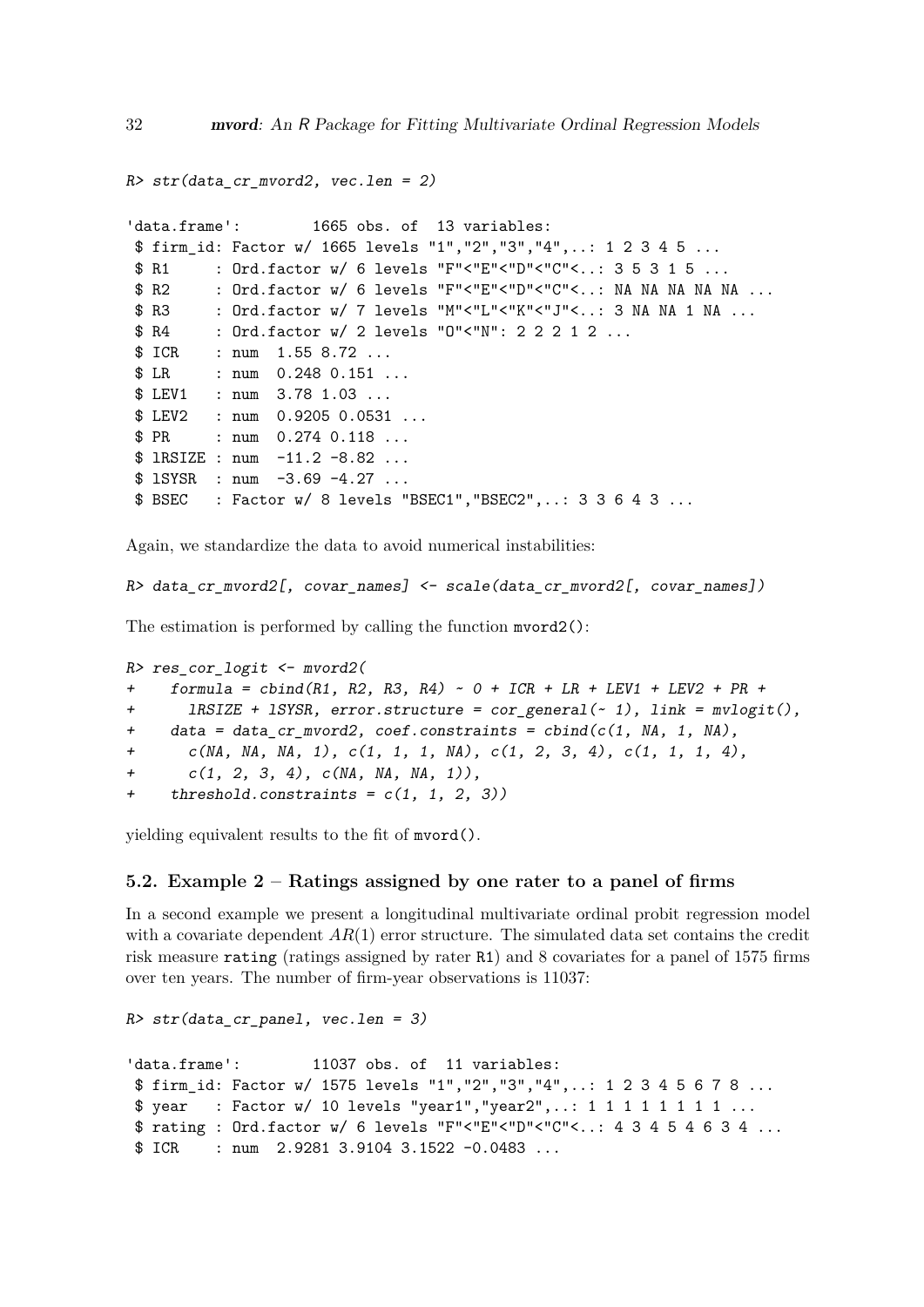```
$ LR : num 0.6433 0.3154 0.1471 0.0162 ...
$ LEV1 : num 3.5 6.84 0.26 21.98 ...
$ LEV2 : num 0.392 0.409 0.414 0.442 ...
$ PR : num 0.2075 0.05 0.0968 0.1764 ...
$ lRSIZE : num -10.69 -8.07 -8.64 -9.4 ...
$ lSYSR : num -4.18 -3.22 -4.16 -4.21 ...
$ BSEC : Factor w/ 8 levels "BSEC1","BSEC2",..: 3 3 6 4 3 1 6 4 ...
R> head(data_cr_panel, n = 3)
 firm_id year rating 1CR LR LEV1 LEV2
1 1 year1 C 2.928058 0.6433189 3.5040486 0.3919582
2 2 year1 D 3.910441 0.3154287 6.8438839 0.4089648
3 3 year1 C 3.152185 0.1471216 0.2595343 0.4141279
        PR 1RSIZE 1SYSR BSEC
1 0.20746812 -10.687212 -4.182475 BSEC3
2 0.05000904 -8.069681 -3.221042 BSEC3
3 0.09679941 -8.636322 -4.157882 BSEC6
```
The panel is highly unbalanced. The distribution of the number of ratings per firm assigned by rater R1 over the 10 years is given by:

```
R> summary(rowSums(with(data_cr_panel, table(firm_id, year))))
```
Min. 1st Qu. Median Mean 3rd Qu. Max. 1.000 4.000 9.000 7.008 10.000 10.000

Per year the number of ratings in the data set decreases:

```
R> with(data_cr_panel, table(year))
```
year year1 year2 year3 year4 year5 year6 year7 year8 year9 year10 1575 1424 1327 1208 1101 1020 924 867 811 780

We include the 7 financial ratios as covariates in a model without intercept by the formula:

formula = rating  $\sim$  0 + ICR + LR + LEV1 + LEV2 + PR + lRSIZE + lSYSR

The subject index *i* is stored in the column firm\_id while the multiple measurement index *j* is given in the column year:

 $index = c("firm_id", "year")$ 

If we wish to estimate the model only for the last eight years of the sample, this can be done by specifying the names of each ordered response which should enter the model:

response.names = paste0("year", 3:10)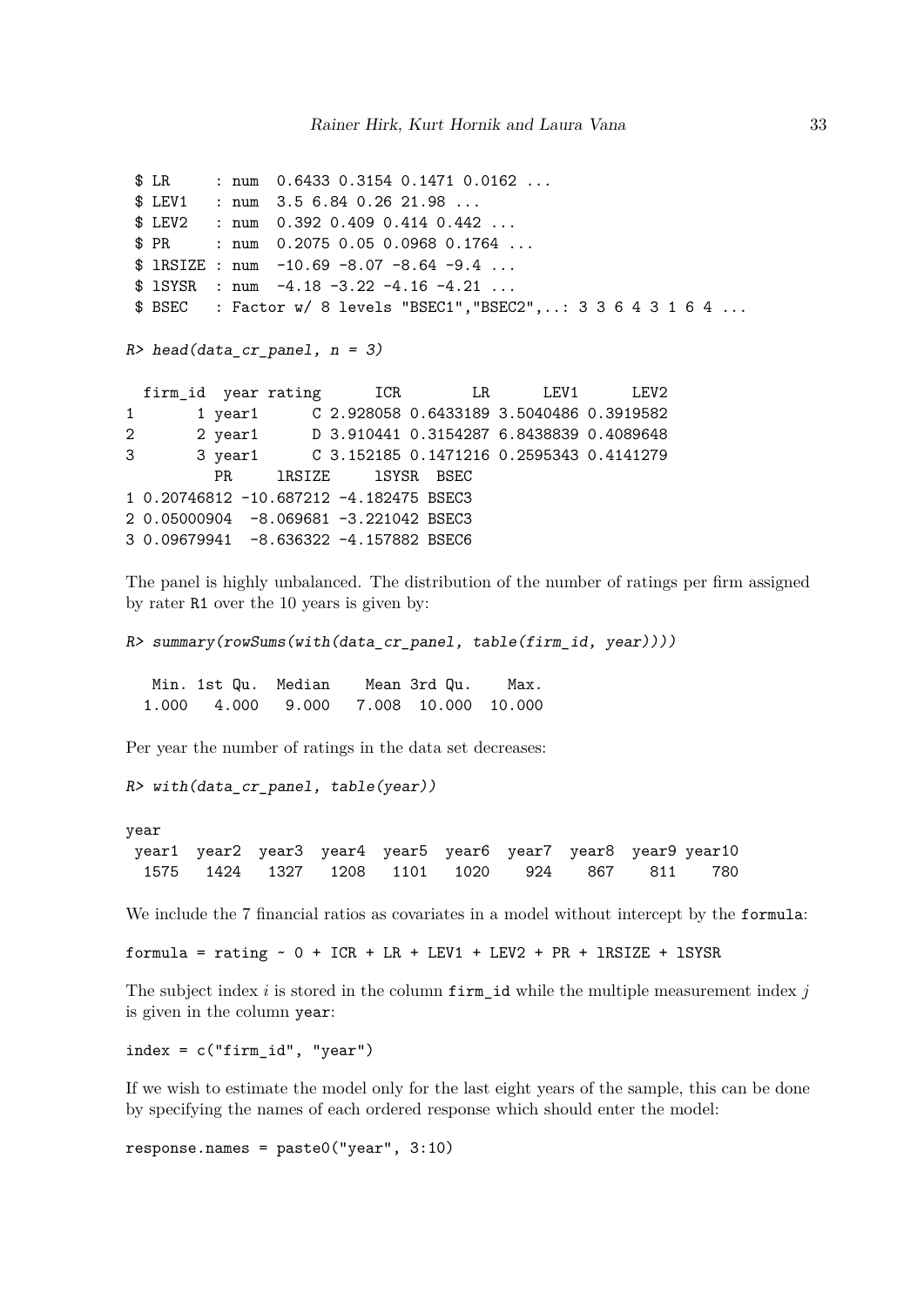The rating classes assigned by rater R1 are:

```
R> levels(data_cr_panel$rating)
[1] "F" "E" "D" "C" "B" "A"
```
with the sixth rating class F being the worst class and the first rating class A being the best rating class. We specify the response levels, in the order from worst to best, for each of the eight outcome dimensions through the response.level argument. Ordering the classes from worst to best indicates that lower values of the latent variables indicate lower creditworthiness or increased credit risk. The rating classes and labels do not change over the eight years:

```
response.levels = rep(list(levels(data_cr_panel$rating)),
  length(response.names))
```
Additionally, the model has the following features:

• We assume that the rating agencies do not change their methodology over the sample period. This means the threshold parameters are constant over the years. This can be specified through the argument threshold.constraints:

threshold.constraints = rep(1, length(response.names))

• We assume that there is a break-point in the regression coefficients after year5 in the sample. This break-point could correspond to the beginning of a crisis in a real case application. Hence, we use one set of regression coefficients for years year3, year4 and year5 and a different set for year6, year7, year8, year9, year10. This can be specified through the argument coef.constraints:

 $coef.$ constraints =  $c(rep(1, 3), rep(2, 5))$ 

• We allow for different correlation parameters in the *AR*(1) structure for the different business sectors:

 $error.startur = cor_arr1$  ( $\sim BSEC$ )

As before, we standardize our covariates on a yearly basis:

```
R> data_cr_panel_scaled <- do.call("rbind.data.frame",
    + by(data_cr_panel, data_cr_panel$year,
+ function(x){x[, covar_names] <- scale(x[, covar_names]); x}))
```
The estimation is performed by calling the function mvord():

```
R> res_AR1_probit <- mvord(
+ formula = rating ~ 0 + ICR + LR + LEV1 + LEV2 + PR + lRSIZE + lSYSR,
+ error.structure = cor_ar1(~ BSEC), link = mvprobit(),
+ index = c("firm_id", "year"), data = data_cr_panel_scaled,
    + response.levels = rep(list(levels(data_cr_panel$rating)), 8),
+ response.names = paste0("year", 3:10), coef.constraints = c(rep(1, 3),
+ rep(2, 5)), threshold.constraints = rep(1, 8), solver = "BFGS")
```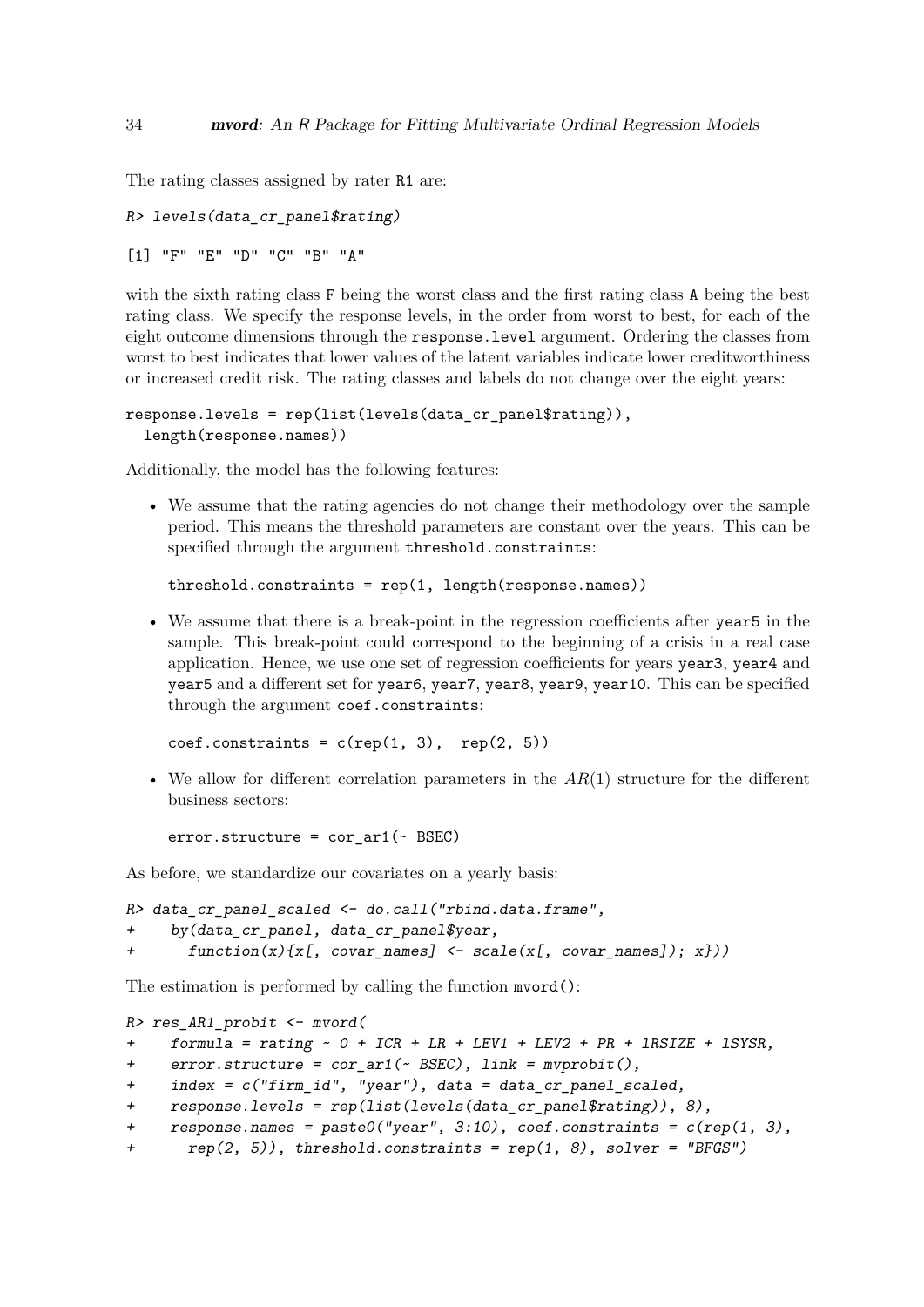```
The results are displayed either by the function summary():
R> summary(res_AR1_probit, short = TRUE, call = FALSE, digits = 6)
Formula: rating ~ 0 + ICR + LR + LEV1 + LEV2 + PR + 1RSIZE + 1SYSRlink threshold nsubjects ndim logPL CLAIC CLBIC fevals
mvprobit flexible 1341 8 -56318.25 112935.33 113712.46 5672
Thresholds:
          Estimate Std. Error z value Pr(>|z|)
year3 F|E -3.355647 0.071370 -47.0178 <2e-16 ***
year3 E|D -0.988439  0.031103 -31.7792  <2e-16 ***
year3 D|C -0.022681 0.026074 -0.8699 0.3844
year3 C|B 0.959397 0.029453 32.5743 <2e-16 ***
year3 B|A 2.799414 0.059097 47.3701 <2e-16 ***
---Signif. codes: 0 '***' 0.001 '**' 0.01 '*' 0.05 '.' 0.1 ' ' 1
Coefficients:
         Estimate Std. Error z value Pr(>|z|)ICR 1 0.096207 0.010211 9.4217 < 2.2e-16 ***
ICR 2 0.099580 0.028776 3.4605 0.0005391 ***
LR 1 -0.099299 0.010007 -9.9231 < 2.2e-16 ***
LR 2 -0.198422 0.030024 -6.6087 3.877e-11 ***
LEV1 1 -0.201947 0.010632 -18.9940 < 2.2e-16 ***
LEV1 2 -0.264218 0.031248 -8.4555 < 2.2e-16 ***
LEV2 1 -1.010343 0.018436 -54.8040 < 2.2e-16 ***
LEV2 2 -1.398467 0.043710 -31.9939 < 2.2e-16 ***
PR 1 0.317577 0.011144 28.4972 < 2.2e-16 ***
PR 2 0.346879 0.029859 11.6171 < 2.2e-16 ***
lRSIZE 1 0.304745 0.011136 27.3667 < 2.2e-16 ***
lRSIZE 2 0.495564 0.030856 16.0603 < 2.2e-16 ***
lSYSR 1 -0.101745 0.010265 -9.9119 < 2.2e-16 ***
lSYSR 2 -0.180581 0.029821 -6.0555 1.400e-09 ***
---
Signif. codes: 0 '***' 0.001 '**' 0.01 '*' 0.05 '.' 0.1 ' ' 1
Error Structure:
            Estimate Std. Error z value Pr(>|z|)(Intercept) 1.066484 0.049278 21.6421 < 2.2e-16 ***
BSECBSEC2 -0.448659 0.067111 -6.6853 2.304e-11 ***
BSECBSEC3 0.133171 0.061238 2.1747 0.029656 *
BSECBSEC4 0.161037 0.056509 2.8498 0.004375 **
BSECBSEC5 0.140920 0.068992 2.0426 0.041096 *
BSECBSEC6 -0.327189 0.073677 -4.4408 8.961e-06 ***
BSECBSEC7 -0.590010 0.064416 -9.1593 < 2.2e-16 ***
```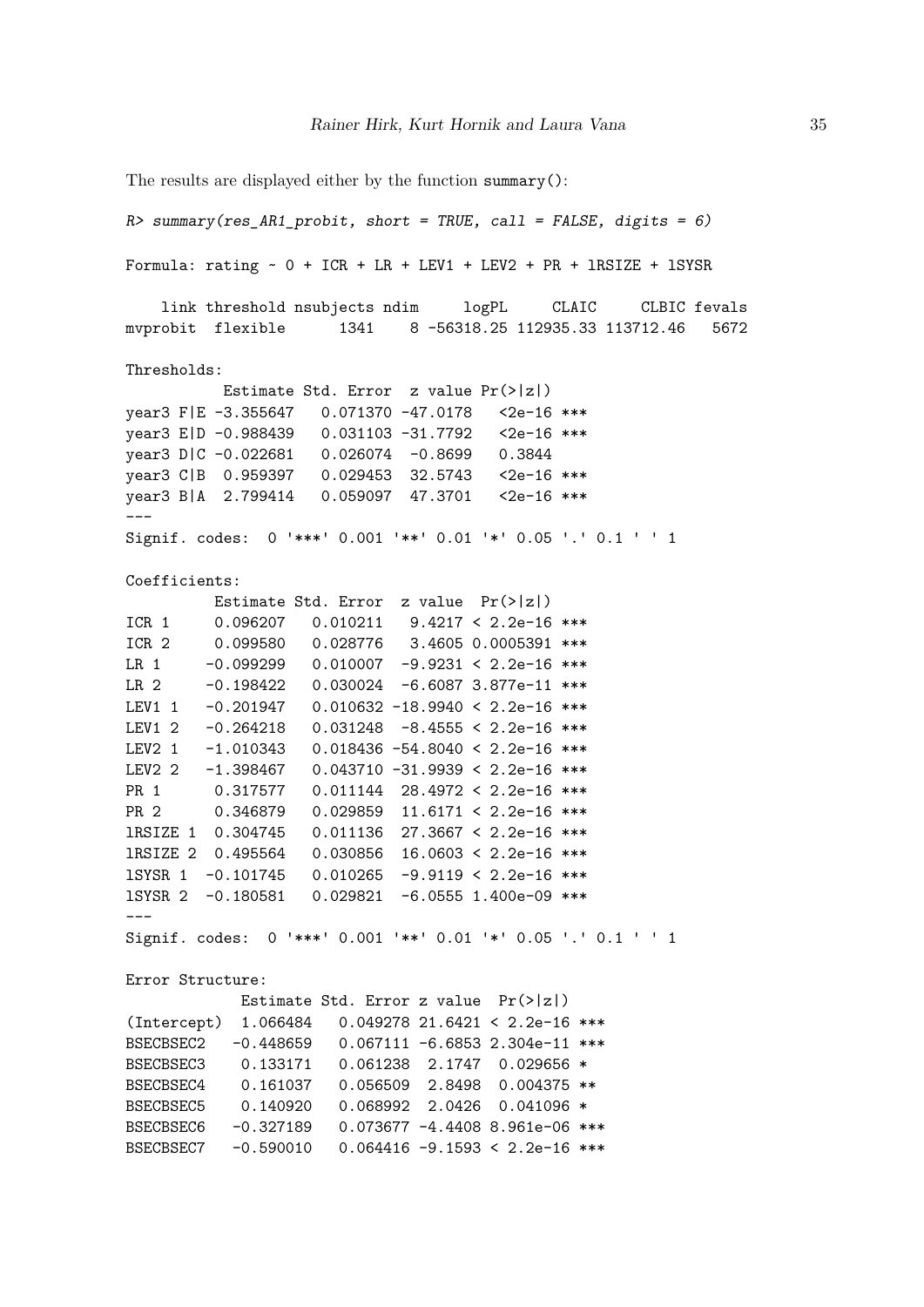BSECBSEC8 -0.574658 0.080068 -7.1771 7.121e-13 \*\*\* --- Signif. codes: 0 '\*\*\*' 0.001 '\*\*' 0.01 '\*' 0.05 '.' 0.1 ' ' 1 or by the function print(): *R> print(res\_AR1\_probit, call = FALSE, digits = 4)* Thresholds: \$year3 F|E E|D D|C C|B B|A -3.35565 -0.98844 -0.02268 0.95940 2.79941 \$year4 F|E E|D D|C C|B B|A -3.35565 -0.98844 -0.02268 0.95940 2.79941 \$year5 F|E E|D D|C C|B B|A -3.35565 -0.98844 -0.02268 0.95940 2.79941 \$year6 F|E E|D D|C C|B B|A -3.35565 -0.98844 -0.02268 0.95940 2.79941 \$year7 F|E E|D D|C C|B B|A -3.35565 -0.98844 -0.02268 0.95940 2.79941 \$year8 F|E E|D D|C C|B B|A -3.35565 -0.98844 -0.02268 0.95940 2.79941 \$year9 F|E E|D D|C C|B B|A -3.35565 -0.98844 -0.02268 0.95940 2.79941 \$year10 F|E E|D D|C C|B B|A -3.35565 -0.98844 -0.02268 0.95940 2.79941 Coefficients: ICR 1 ICR 2 LR 1 LR 2 LEV1 1 LEV1 2 LEV2 1 0.09621 0.09958 -0.09930 -0.19842 -0.20195 -0.26422 -1.01034 LEV2 2 PR 1 PR 2 1RSIZE 1 1RSIZE 2 1SYSR 1 1SYSR 2 -1.39847 0.31758 0.34688 0.30475 0.49556 -0.10175 -0.18058

36 mvord: An R Package for Fitting Multivariate Ordinal Regression Models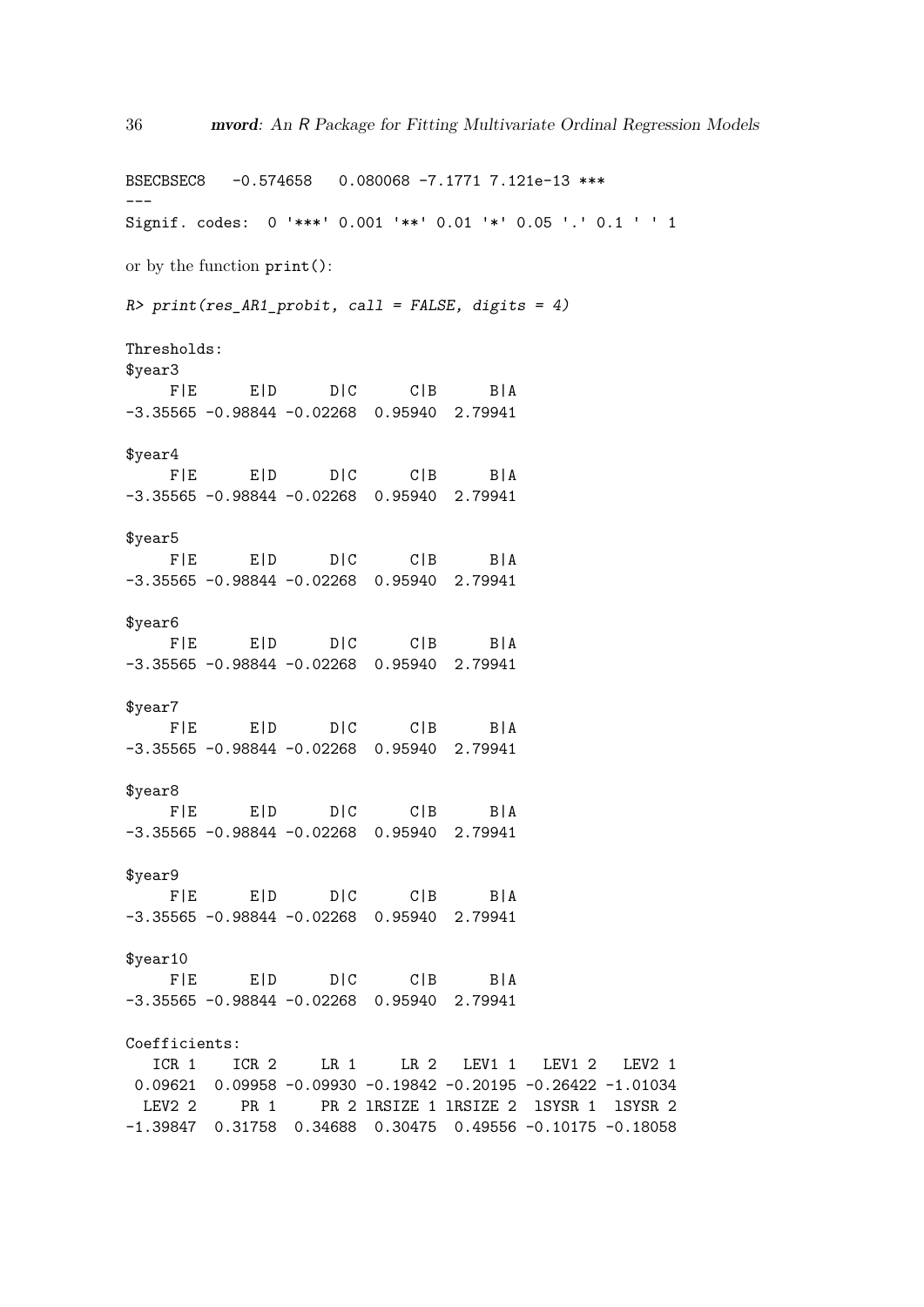| Parameters of the error structure: |           |           |           |           |
|------------------------------------|-----------|-----------|-----------|-----------|
| (Intercept) BSECBSEC2 BSECBSEC3    |           |           | BSECBSEC4 | BSECBSEC5 |
| 1.0665                             | -0.4487   | 0.1332    | 0.1610    | 0.1409    |
| BSECBSEC6                          | BSECBSEC7 | BSECBSEC8 |           |           |
| $-0.3272$                          | $-0.5900$ | $-0.5747$ |           |           |

An extended summary, where all thresholds and regression coefficients are shown, even though they are duplicated, can be obtained by:

*R> summary(res\_AR1\_probit, short = FALSE, call = FALSE)*

The threshold coefficients can be extracted by the function thresholds():

```
R> thresholds(res_AR1_probit)
```

| \$year3  |                                                               |  |
|----------|---------------------------------------------------------------|--|
|          | $F E$ $E D$ $D C$ $C B$ $B A$                                 |  |
|          | $-3.35564738 - 0.98843881 - 0.02268105$ 0.95939737 2.79941429 |  |
| \$year4  |                                                               |  |
|          | $F E$ $E D$ $D C$ $C B$ $B A$                                 |  |
|          | $-3.35564738 -0.98843881 -0.02268105 0.95939737 2.79941429$   |  |
| \$year5  |                                                               |  |
|          | $F E$ $E D$ $D C$ $C B$ $B A$                                 |  |
|          | $-3.35564738 -0.98843881 -0.02268105 0.95939737 2.79941429$   |  |
| \$year6  |                                                               |  |
|          | $F E$ $E D$ $D C$ $C B$ $B A$                                 |  |
|          | $-3.35564738 -0.98843881 -0.02268105 0.95939737 2.79941429$   |  |
| \$year7  |                                                               |  |
|          | $F E$ $E D$ $D C$ $C B$ $B A$                                 |  |
|          | $-3.35564738 -0.98843881 -0.02268105 0.95939737 2.79941429$   |  |
| \$year8  |                                                               |  |
|          | $F E$ $E D$ $D C$ $C B$ $B A$                                 |  |
|          | $-3.35564738 - 0.98843881 - 0.02268105$ 0.95939737 2.79941429 |  |
| \$year9  |                                                               |  |
|          | $F E$ $E D$ $D C$ $C B$ $B A$                                 |  |
|          | $-3.35564738 - 0.98843881 - 0.02268105$ 0.95939737 2.79941429 |  |
| \$year10 |                                                               |  |
|          | $F E$ $E D$ $D C$ $C B$ $B A$                                 |  |
|          | $-3.35564738 -0.98843881 -0.02268105 0.95939737 2.79941429$   |  |

The regression coefficients are obtained by the function coef():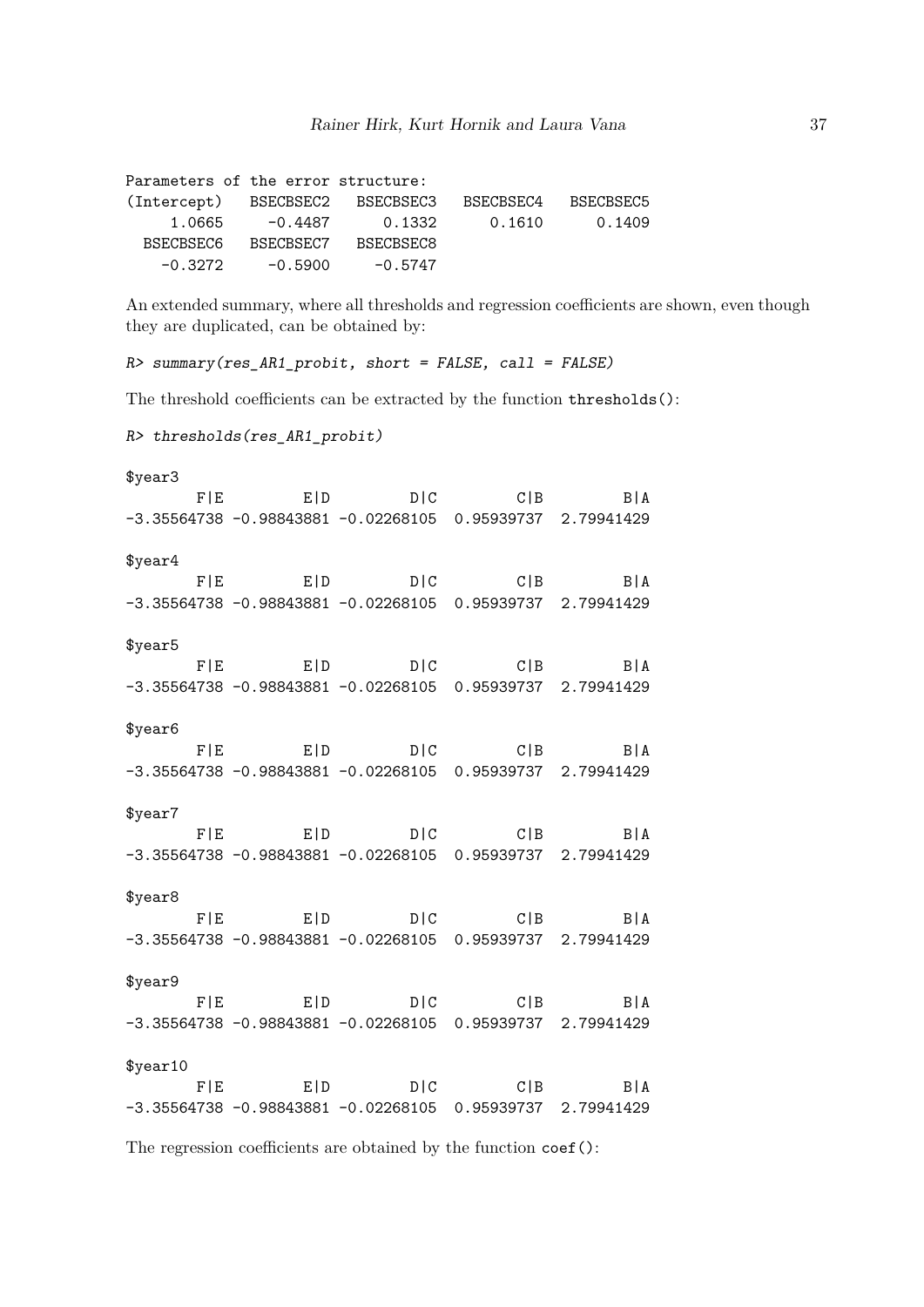```
R> coef(res_AR1_probit)
      ICR 1 ICR 2 LR 1 LR 2 LEV1 1
 0.09620694 0.09957962 -0.09929923 -0.19842194 -0.20194715
    LEV1 2    LEV2 1    LEV2 2    PR 1    PR 2
-0.26421791 -1.01034302 -1.39846675 0.31757691 0.34687875
  lRSIZE 1 lRSIZE 2 lSYSR 1 lSYSR 2
 0.30474549 0.49556382 -0.10174521 -0.18058107
The error structure is displayed by the function get error struct():
R> get_error_struct(res_AR1_probit)
(Intercept) BSECBSEC2 BSECBSEC3 BSECBSEC4 BSECBSEC5
  1.0664840 -0.4486589 0.1331714 0.1610373 0.1409199
  BSECBSEC6 BSECBSEC7 BSECBSEC8
 -0.3271891 -0.5900100 -0.5746576In addition, the correlation parameters \rho_i for each firm are obtained by:
R> head(get_error_struct(res_AR1_probit, type = "corr"), n = 3)
  Correlation
1 0.8335495
2 0.8335495
3 0.6287190
Moreover, the correlation matrices for each specific firm are obtained by:
```

```
R> head(get error struct(res AR1 probit, type = "sigmas"), n = 1)
```
 $$^{\text{-}}1^{\text{-}}$ 

```
year3 year4 year5 year6 year7 year8
year3 1.0000000 0.8335495 0.6948047 0.5791541 0.4827536 0.4023990
year4 0.8335495 1.0000000 0.8335495 0.6948047 0.5791541 0.4827536
year5 0.6948047 0.8335495 1.0000000 0.8335495 0.6948047 0.5791541
year6 0.5791541 0.6948047 0.8335495 1.0000000 0.8335495 0.6948047
year7 0.4827536 0.5791541 0.6948047 0.8335495 1.0000000 0.8335495
year8 0.4023990 0.4827536 0.5791541 0.6948047 0.8335495 1.0000000
year9 0.3354195 0.4023990 0.4827536 0.5791541 0.6948047 0.8335495
year10 0.2795887 0.3354195 0.4023990 0.4827536 0.5791541 0.6948047
          year9 year10
year3 0.3354195 0.2795887
year4 0.4023990 0.3354195
year5 0.4827536 0.4023990
year6 0.5791541 0.4827536
year7 0.6948047 0.5791541
year8 0.8335495 0.6948047
year9 1.0000000 0.8335495
year10 0.8335495 1.0000000
```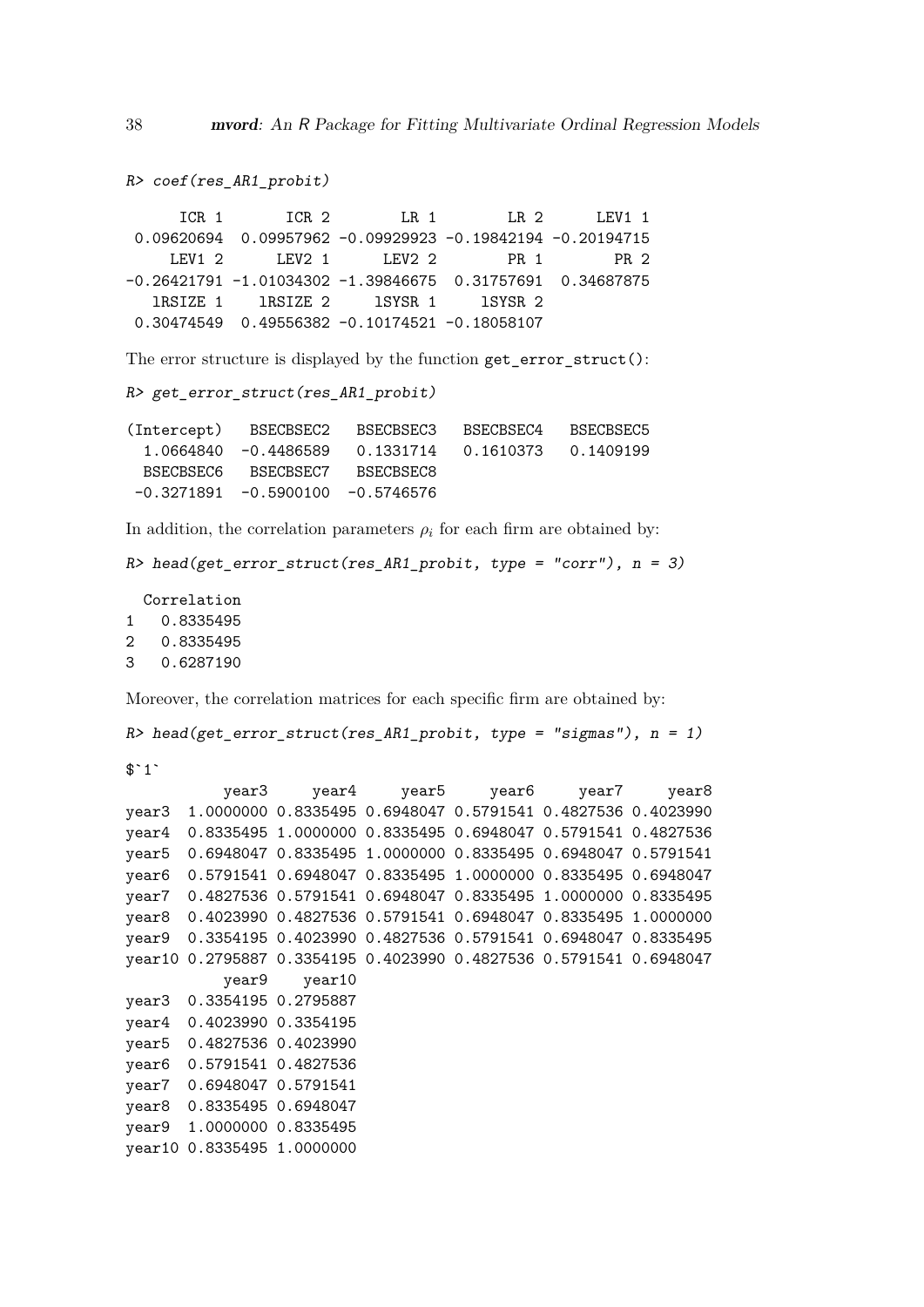# **6. Conclusion**

<span id="page-38-6"></span>The present paper is meant to provide a general overview on the R package **mvord**, which implements the estimation of multivariate ordered probit and logit regression models using the pairwise likelihood approach. Different error structures like a general correlation and covariance structures, a covariate dependent equicorrelation structure and an *AR*(1) structure can be imposed. In addition, the flexible modeling framework allows imposing constraints on threshold as well as regression coefficients. Two different data formats can be used either by applying mvord() or mvord2() to estimate the model parameters.

Further research and possible extensions of mvord could be addressed to the implementation of variable selection procedures in multivariate ordinal regression models and the inclusion of multivariate semi- or nonparametric ordinal models.

# **References**

- <span id="page-38-4"></span>Afonso A, Gomes P, Rother P (2009). "Ordered Response Models for Sovereign Debt Ratings." *Applied Economics Letters*, **16**(8), 769–773. [doi:10.1080/13504850701221931](http://dx.doi.org/10.1080/13504850701221931).
- <span id="page-38-0"></span>Agresti A (2002). *Categorical Data Analysis*. 2nd edition. John Wiley & Sons.
- <span id="page-38-1"></span>Agresti A (2010). *Analysis of Ordinal Categorical Data*. 2nd edition. John Wiley & Sons.
- <span id="page-38-5"></span>Alp A (2013). "Structural Shifts in Credit Rating Standards." *The Journal of Finance*, **68**(6), 2435–2470. [doi:10.1111/jofi.12070](http://dx.doi.org/10.1111/jofi.12070).
- <span id="page-38-8"></span>Bhat CR, Varin C, Ferdous N (2010). "A Comparison of the Maximum Simulated Likelihood and Composite Marginal Likelihood Estimation Approaches in the Context of the Multivariate Ordered-Response Model." In *Maximum Simulated Likelihood Methods and Applications*, pp. 65–106. Emerald Group Publishing Limited. [doi:10.1108/S0731-9053\(2010\)](http://dx.doi.org/10.1108/S0731-9053(2010)0000026007) [0000026007](http://dx.doi.org/10.1108/S0731-9053(2010)0000026007).
- <span id="page-38-3"></span>Blume ME, Lim F, Mackinlay AC (1998). "The Declining Credit Quality of U.S. Corporate Debt: Myth or Reality?" *The Journal of Finance*, **53**(4), 1389–1413. [doi:10.1111/](http://dx.doi.org/10.1111/0022-1082.00057) [0022-1082.00057](http://dx.doi.org/10.1111/0022-1082.00057).
- <span id="page-38-7"></span>Boes S, Winkelmann R (2006). "Ordered Response Models." *AStA Advances in Statistical Analysis*, **90**(1), 167–181. URL [http://EconPapers.repec.org/RePEc:spr:alstar:v:](http://EconPapers.repec.org/RePEc:spr:alstar:v:90:y:2006:i:1:p:167-181) [90:y:2006:i:1:p:167-181](http://EconPapers.repec.org/RePEc:spr:alstar:v:90:y:2006:i:1:p:167-181).
- <span id="page-38-10"></span>Bongaerts D, Cremers KJM, Goetzmann WN (2012). "Tiebreaker: Certification and Multiple Credit Ratings." *The Journal of Finance*, **67**(1), 113–152. [doi:10.1111/j.1540-6261.](http://dx.doi.org/10.1111/j.1540-6261.2011.01709.x) [2011.01709.x](http://dx.doi.org/10.1111/j.1540-6261.2011.01709.x).
- <span id="page-38-2"></span>Bürkner PC (2017). "brms: An R Package for Bayesian Multilevel Models Using Stan." *Journal of Statistical Software*, **80**(1), 1–28. [doi:10.18637/jss.v080.i01](http://dx.doi.org/10.18637/jss.v080.i01).
- <span id="page-38-9"></span>Campbell JY, Hilscher J, Szilagyi J (2008). "In Search of Distress Risk." *The Journal of Finance*, **63**(6), 2899–2939. [doi:10.3386/w12362](http://dx.doi.org/10.3386/w12362).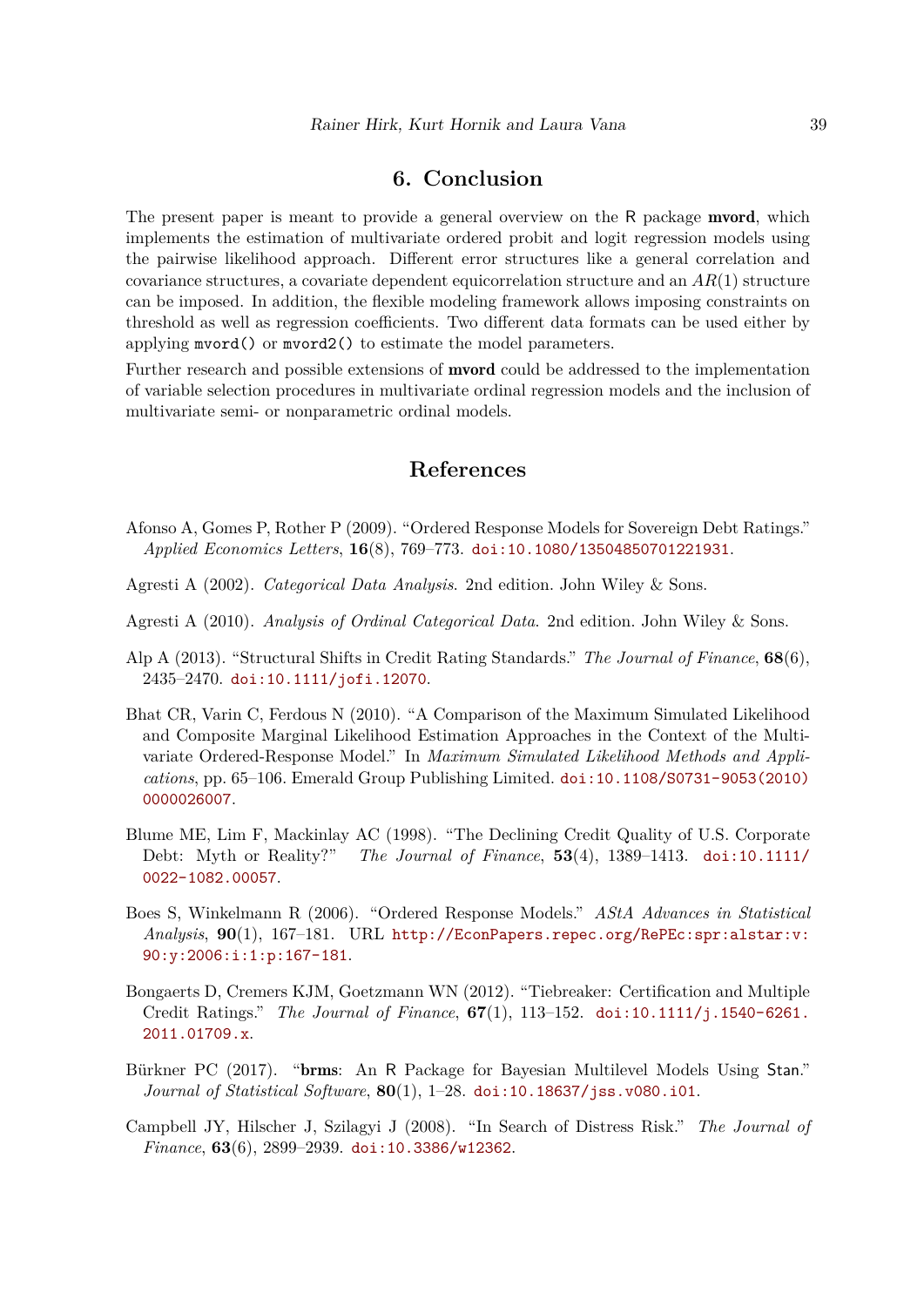- <span id="page-39-3"></span>Carroll N (2016). oglmx*: Estimation of Ordered Generalized Linear Models*. R package version 2.0.0.1, URL <https://CRAN.R-project.org/package=oglmx>.
- <span id="page-39-1"></span>Christensen RHB (2015a). *Analysis of Ordinal Data with Cumulative Link Models - Estimation with the* R*-Package* ordinal. URL <https://CRAN.R-project.org/package=ordinal>.
- <span id="page-39-2"></span>Christensen RHB (2015b). "ordinal – Regression Models for Ordinal Data." R package version 2015.6-28, URL <https://CRAN.R-project.org/package=ordinal>.
- <span id="page-39-0"></span>Fahrmeir L, Tutz G (2001). *Multivariate Statistical Modelling Based on Generalized Linear Models*. 2nd edition. Springer-Verlag.
- <span id="page-39-14"></span>Genz A, Bretz F (2009). *Computation of Multivariate Normal and t Probabilities*. Springer-Verlag.
- <span id="page-39-13"></span>Genz A, Kenkel B (2015). pbivnorm*: Vectorized Bivariate Normal CDF*. R package version 0.6.0, URL <https://CRAN.R-project.org/package=pbivnorm>.
- <span id="page-39-11"></span>Greene WH, Hensher DA (2010). *Modeling Ordered Choices: A Primer*. Cambridge University Press.
- <span id="page-39-9"></span>Gumbel EJ (1961). "Bivariate Logistic Distributions." *Journal of the American Statistical Association*, **56**(294), 335–349. [doi:10.1080/01621459.1961.10482117](http://dx.doi.org/10.1080/01621459.1961.10482117).
- <span id="page-39-4"></span>Harrell Jr FE (2017). rms*: Regression Modeling Strategies*. R package version 5.1-1, URL <https://CRAN.R-project.org/package=rms>.
- <span id="page-39-5"></span>Hedeker D, Archer KJ, Nordgren R, Gibbons RD (2015). mixor*: Mixed-Effects Ordinal Regression Analysis*. R package version 1.0.3, URL [https://CRAN.R-project.org/package=](https://CRAN.R-project.org/package=mixor) [mixor](https://CRAN.R-project.org/package=mixor).
- <span id="page-39-10"></span>Higham NJ (1988). "Computing a Nearest Symmetric Positive Semidefinite Matrix." *Linear Algebra and its Applications*, **103**, 103–118. [doi:10.1016/0024-3795\(88\)90223-6](http://dx.doi.org/10.1016/0024-3795(88)90223-6).
- <span id="page-39-8"></span>Hirk R, Hornik K, Vana L (2017a). "Multivariate Ordinal Regression Models: An Analysis of Corporate Credit Ratings." *Research Report Series / Department of Statistics and Mathematics 132*, WU Vienna University of Economics and Business, Vienna. URL <http://epub.wu.ac.at/5389/>.
- <span id="page-39-7"></span>Hirk R, Hornik K, Vana L (2017b). mvord*: An* R *Package for Fitting Multivariate Ordinal Regression Models*. R package version 0.1.0, URL [https://CRAN.R-project.org/package=](https://CRAN.R-project.org/package=mvord) [mvord](https://CRAN.R-project.org/package=mvord).
- <span id="page-39-12"></span>Hoetker G (2007). "The Use of Logit and Probit Models in Strategic Management Research: Critical Issues." *Strategic Management Journal*, **28**(4), 331–343. [doi:10.1002/smj.582](http://dx.doi.org/10.1002/smj.582).
- <span id="page-39-15"></span>Kenne Pagui EC, Canale A (2016). "Pairwise Likelihood Inference for Multivariate Ordinal Responses with Applications to Customer Satisfaction." *Applied Stochastic Models in Business and Industry*, **32**(2), 273–282. [doi:10.1002/asmb.2147](http://dx.doi.org/10.1002/asmb.2147).
- <span id="page-39-6"></span>Kenne Pagui EC, Canale A, Genz A, Azzalini A (2014). PLordprob*: Multivariate Ordered Probit Model via Pairwise Likelihood*. R package version 1.0, URL [https://CRAN.](https://CRAN.R-project.org/package=PLordprob) [R-project.org/package=PLordprob](https://CRAN.R-project.org/package=PLordprob).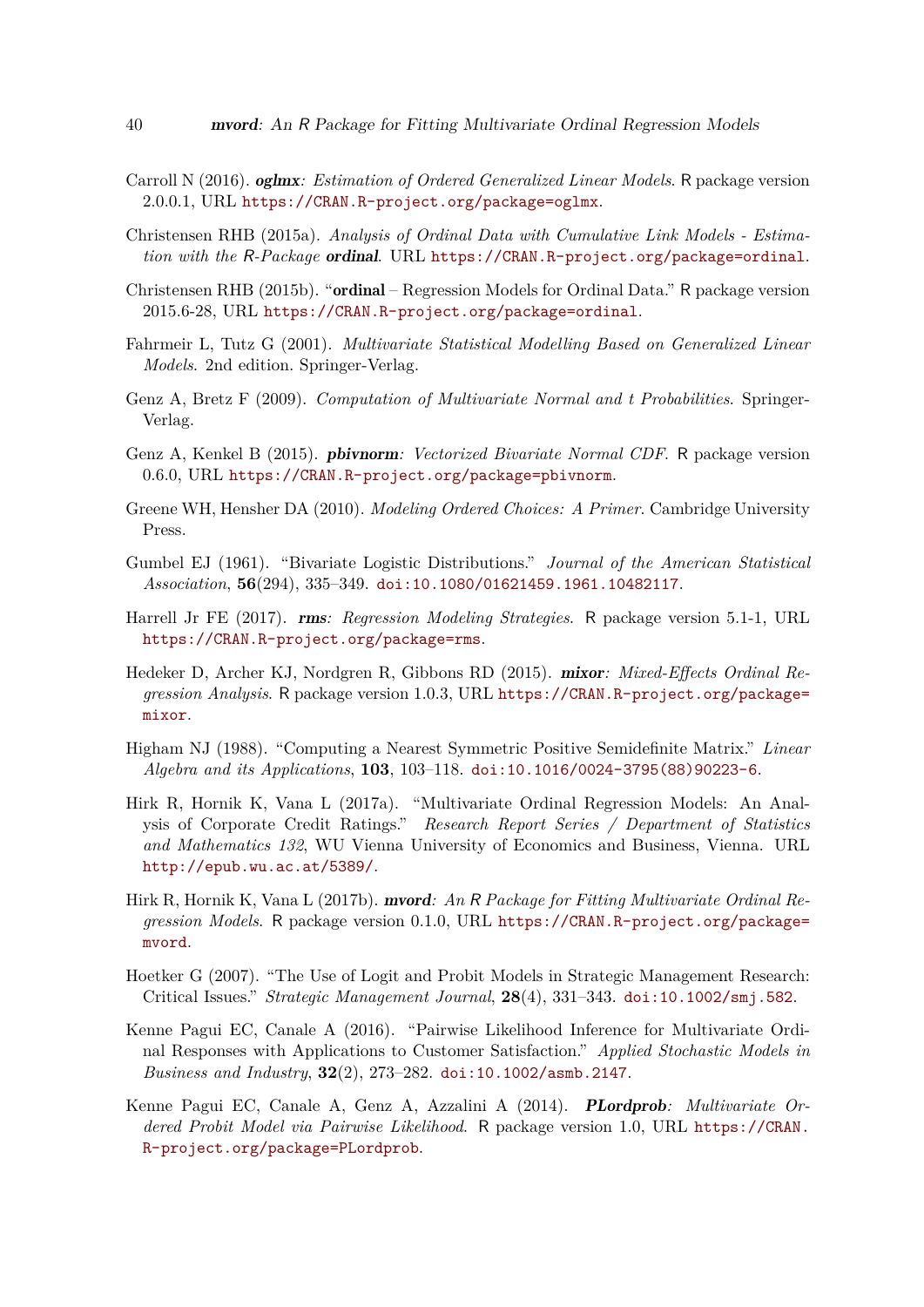- <span id="page-40-3"></span>Liu X (2009). "Ordinal Regression Analysis: Fitting the Proportional Odds Model Using Stata, SAS and SPSS." *Journal of Modern Applied Statistical Methods*, **8**(2), 30. [doi:](http://dx.doi.org/10.22237/jmasm/1257035340) [10.22237/jmasm/1257035340](http://dx.doi.org/10.22237/jmasm/1257035340).
- <span id="page-40-12"></span>Malik HJ, Abraham B (1973). "Multivariate Logistic Distributions." *The Annals of Statistics*, **1**(3), 588–590. [doi:10.1214/aos/1176342430](http://dx.doi.org/10.1214/aos/1176342430).
- <span id="page-40-1"></span>Martin AD, Quinn KM, Park JH (2011). "MCMCpack: Markov Chain Monte Carlo in R." *Journal of Statistical Software*, **42**(9), 22. [doi:10.18637/jss.v042.i09](http://dx.doi.org/10.18637/jss.v042.i09).
- <span id="page-40-8"></span>McCullagh P (1980). "Regression Models for Ordinal Data." *Journal of the Royal Statistical Society. Series B (Methodological)*, pp. 109–142. URL [http://www.jstor.org/stable/](http://www.jstor.org/stable/2984952) [2984952](http://www.jstor.org/stable/2984952).
- <span id="page-40-15"></span>Nash JC (2014). "On Best Practice Optimization Methods in R." *Journal of Statistical Software*, **60**(2), 1–14. [doi:10.18637/jss.v060.i02](http://dx.doi.org/10.18637/jss.v060.i02).
- <span id="page-40-14"></span>Nash JC, Varadhan R (2011). "Unifying Optimization Algorithms to Aid Software System Users: optimx for R." *Journal of Statistical Software*, **43**(9), 1–14. [doi:10.18637/jss.](http://dx.doi.org/10.18637/jss.v043.i09) [v043.i09](http://dx.doi.org/10.18637/jss.v043.i09).
- <span id="page-40-11"></span>Nooraee N, Abegaz F, Ormel J, Wit E, van den Heuvel ER (2016). "An Approximate Marginal Logistic Distribution for the Analysis of Longitudinal Ordinal Data." *Biometrics*, **72**(1), 253–261. [doi:10.1111/biom.12414](http://dx.doi.org/10.1111/biom.12414).
- <span id="page-40-10"></span>O'Brien SM, Dunson DB (2004). "Bayesian Multivariate Logistic Regression." *Biometrics*, **60**(3), 739–746. [doi:10.1111/j.0006-341X.2004.00224.x](http://dx.doi.org/10.1111/j.0006-341X.2004.00224.x).
- <span id="page-40-6"></span>Pedregosa-Izquierdo F (2015). *Feature Extraction and Supervised Learning on fMRI : From Practice to Theory*. Ph.D. thesis, Université Pierre et Marie Curie - Paris VI. URL [https:](https://tel.archives-ouvertes.fr/tel-01100921) [//tel.archives-ouvertes.fr/tel-01100921](https://tel.archives-ouvertes.fr/tel-01100921).
- <span id="page-40-9"></span>Peterson B, Harrell FE (1990). "Partial Proportional Odds Models for Ordinal Response Variables." *Journal of the Royal Statistical Society. Series C (Applied Statistics)*, **39**(2), 205–217. [doi:10.2307/2347760](http://dx.doi.org/10.2307/2347760).
- <span id="page-40-7"></span>Pinheiro J, Bates D, DebRoy S, Sarkar D, R Core Team (2017). nlme*: Linear and Nonlinear Mixed Effects Models*. R package version 3.1-131, URL [https://CRAN.R-project.org/](https://CRAN.R-project.org/package=nlme) [package=nlme](https://CRAN.R-project.org/package=nlme).
- <span id="page-40-13"></span>Pinheiro JC, Bates DM (1996). "Unconstrained Parametrizations for Variance-Covariance Matrices." *Statistics and Computing*, **6**(3), 289–296. [doi:10.1007/BF00140873](http://dx.doi.org/10.1007/BF00140873).
- <span id="page-40-4"></span>JMP (2017). *Version 13.0*. SAS Institute Inc., Cary, NC. URL <http://www.jmp.com/>.
- <span id="page-40-5"></span>Python Software Foundation (2017). Python *Language Reference, Version 2.7*. Wilmington, DE. URL <http://www.python.org/>.
- <span id="page-40-0"></span>R Core Team (2017). R*: A Language and Environment for Statistical Computing*. R Foundation for Statistical Computing, Vienna, Austria. URL <https://www.R-project.org/>.
- <span id="page-40-2"></span>SAS Institute Inc (2017). SAS/STAT *Software, Version 9.4*. SAS Institute Inc., Cary, NC. URL <http://www.sas.com/>.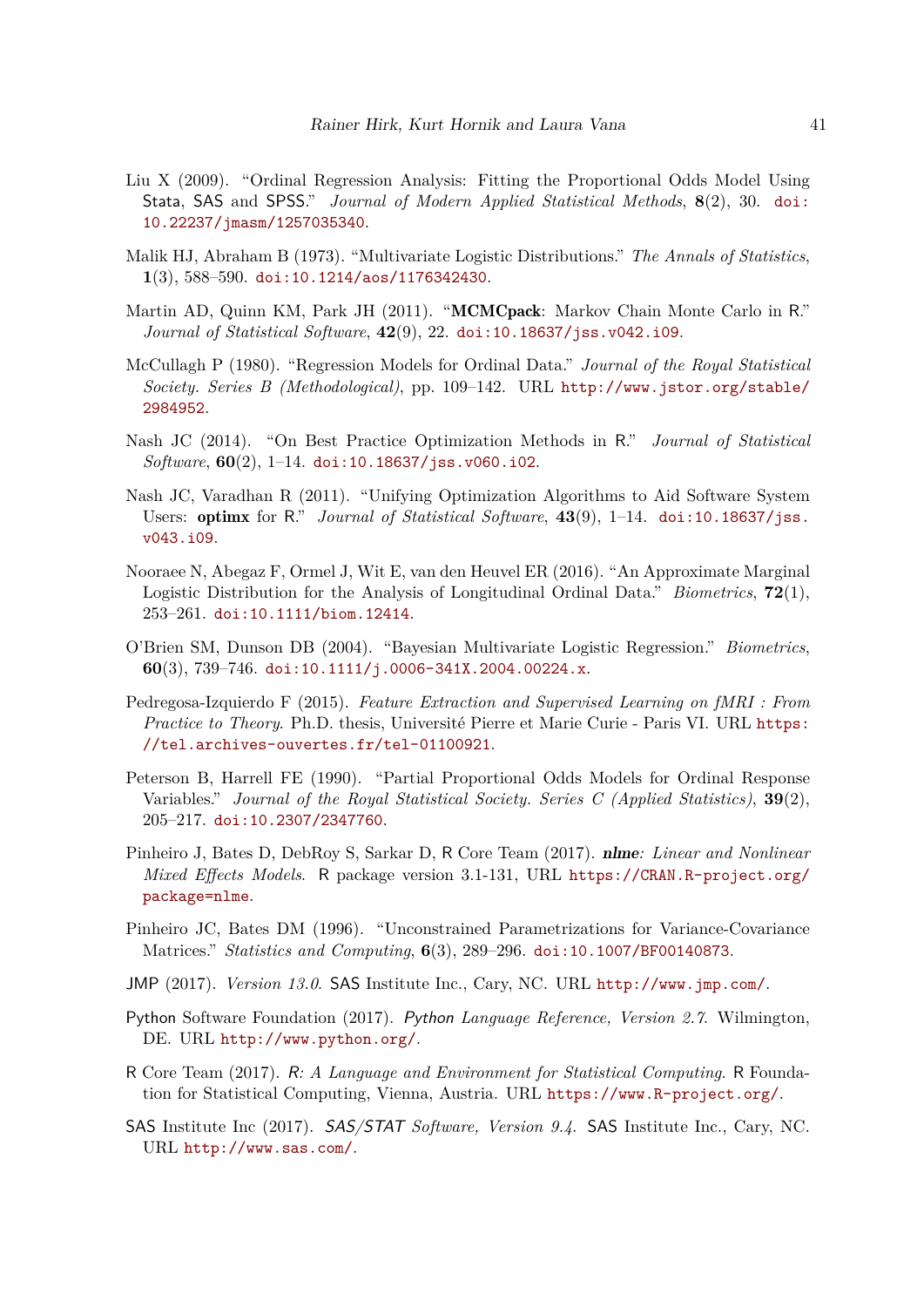- <span id="page-41-5"></span>SPSS Inc (2017). *IBM* SPSS *Statistics 24*. SPSS Inc., Chicago, IL. URL [http://www.spss.](http://www.spss.com/) [com/](http://www.spss.com/).
- <span id="page-41-12"></span>Puccia M, Collett LA, Kernan P, Palmer AD, Mettrick MS, Deslondes G (2013). "Request for Comment: Corporate Criteria." *Technical report*, Standard and Poor's Rating Services.
- <span id="page-41-6"></span>Reusens P, Croux C (2017). "Sovereign Credit Rating Determinants: A Comparison before and after the European Debt Crisis." *Journal of Banking & Finance*, **77**, 108–121. [doi:](http://dx.doi.org/10.1016/j.jbankfin.2017.01.006) [10.1016/j.jbankfin.2017.01.006](http://dx.doi.org/10.1016/j.jbankfin.2017.01.006).
- <span id="page-41-10"></span>Scott DM, Kanaroglou PS (2002). "An Activity-Episode Generation Model that Captures Interactions between Household Heads: Development and Empirical Analysis." *Transportation Research Part B: Methodological*, **36**(10), 875 – 896. [doi:10.1016/S0191-2615\(01\)](http://dx.doi.org/10.1016/S0191-2615(01)00039-X) [00039-X](http://dx.doi.org/10.1016/S0191-2615(01)00039-X).
- <span id="page-41-4"></span>StataCorp (2017). Stata *Statistical Software: Release 15*. StataCorp LLC, College Station, TX. URL <https://www.stata.com/>.
- <span id="page-41-0"></span>Tutz G (2012). *Regression for Categorical Data*. Cambridge University Press.
- <span id="page-41-9"></span>Varin C (2008). "On Composite Marginal Likelihoods." *AStA Advances in Statistical Analysis*, **92**(1), 1. ISSN 1863-818X. [doi:10.1007/s10182-008-0060-7](http://dx.doi.org/10.1007/s10182-008-0060-7).
- <span id="page-41-11"></span>Varin C, Czado C (2009). "A Mixed Autoregressive Probit Model for Ordinal Longitudinal Data." *Biostatistics*, pp. 1–12. [doi:10.1093/biostatistics/kxp042](http://dx.doi.org/10.1093/biostatistics/kxp042).
- <span id="page-41-7"></span>Varin C, Reid N, Firth D (2011). "An Overview of Composite Likelihood Methods." *Statistica Sinica*, **21**(1), 5–42. URL <http://www.jstor.org/stable/24309261>.
- <span id="page-41-8"></span>Varin C, Vidoni P (2005). "A Note on Composite Likelihood Inference and Model Selection." *Biometrika*, **92**(3), 519–528. [doi:10.1093/biomet/92.3.519](http://dx.doi.org/10.1093/biomet/92.3.519).
- <span id="page-41-1"></span>Venables WN, Ripley BD (2002). *Modern Applied Statistics with* S. 4th edition. Springer-Verlag, New York. URL <http://www.stats.ox.ac.uk/pub/MASS4>.
- <span id="page-41-3"></span>Wurm M, Rathouz P, Hanlon B (2017). *ordinalNet: Penalized Ordinal Regression*. R package version 2.1, URL <https://CRAN.R-project.org/package=ordinalNet>.
- <span id="page-41-2"></span>Yee TW (2010). "The VGAM Package for Categorical Data Analysis." *Journal of Statistical Software*, **32**(10), 1–34. [doi:10.18637/jss.v032.i10](http://dx.doi.org/10.18637/jss.v032.i10).